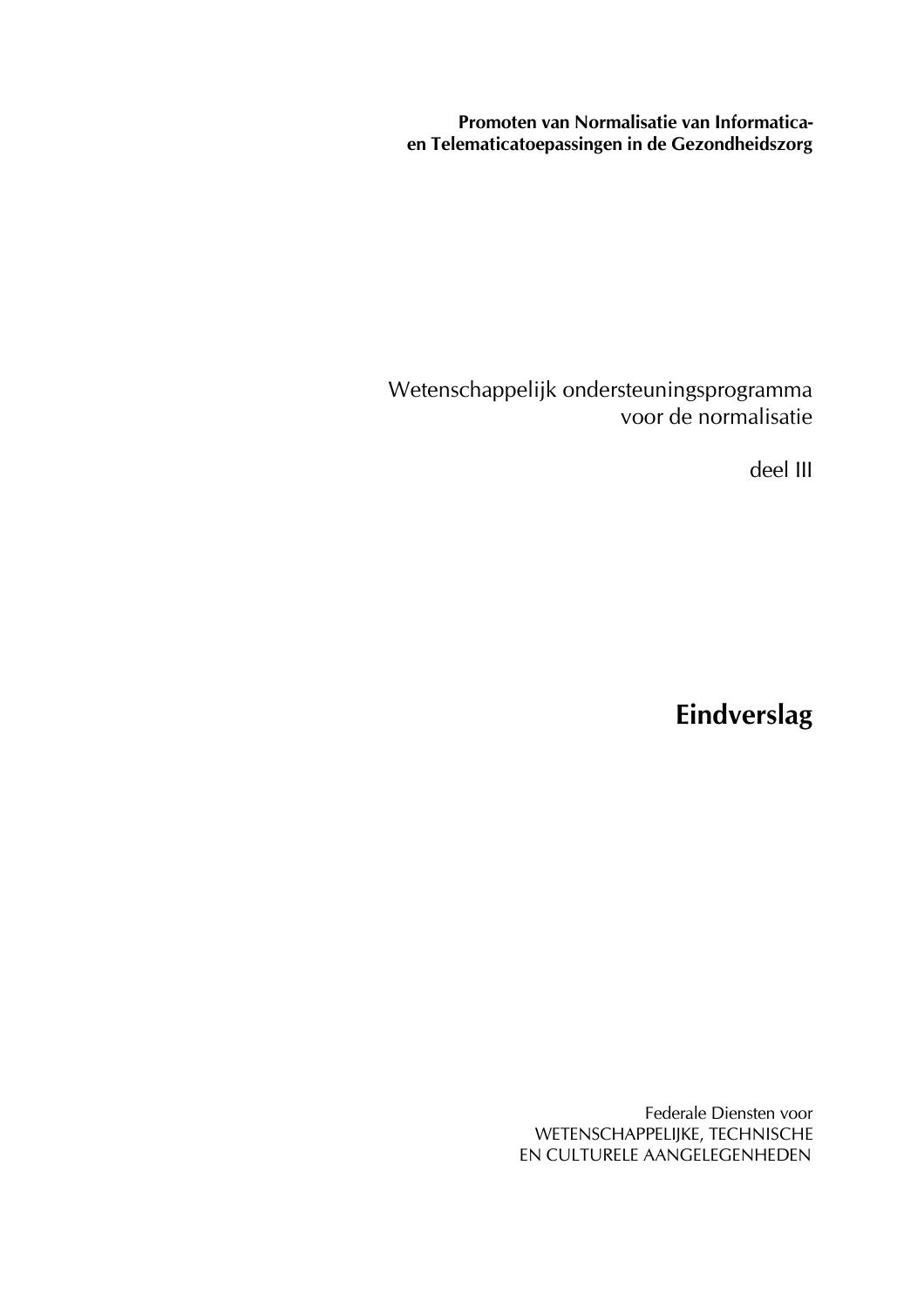#### **Promotor**

Georges DE MOOR RAMIT (Research in Advanced Medical Informatics and Telematics, vzw.) p/o Medische Informatica Universitair Ziekenhuis - 5K3 De Pintelaan 185 9000 GENT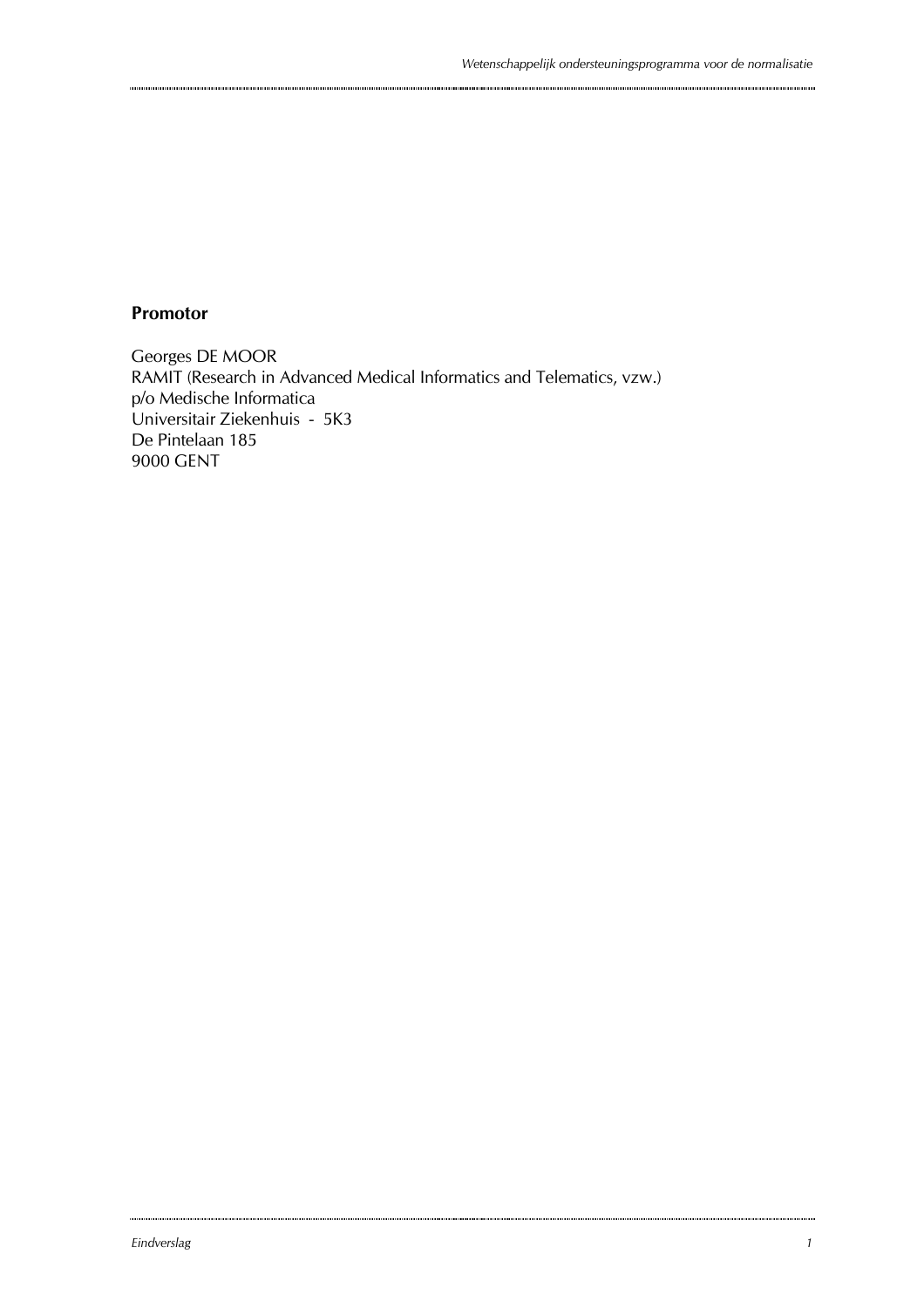## **TABLE OF CONTENTS**

|  | 1.1.1.                                                                           |  |
|--|----------------------------------------------------------------------------------|--|
|  | 1.1.2.                                                                           |  |
|  | 1.1.3.                                                                           |  |
|  | 1.1.4.                                                                           |  |
|  | 1.1.5.                                                                           |  |
|  | 1.1.6.                                                                           |  |
|  | 1.1.7.                                                                           |  |
|  | 1.1.8.                                                                           |  |
|  | 1.1.9.                                                                           |  |
|  |                                                                                  |  |
|  |                                                                                  |  |
|  |                                                                                  |  |
|  |                                                                                  |  |
|  |                                                                                  |  |
|  | 2.4. Short Description of the Research Group                                     |  |
|  |                                                                                  |  |
|  |                                                                                  |  |
|  |                                                                                  |  |
|  |                                                                                  |  |
|  |                                                                                  |  |
|  |                                                                                  |  |
|  |                                                                                  |  |
|  |                                                                                  |  |
|  |                                                                                  |  |
|  | 3.7. Inventory of Belgian industrial companies in ICT for Healthcare  27         |  |
|  |                                                                                  |  |
|  |                                                                                  |  |
|  | 4. International Database on Healthcare Informatics and Telematics Standards  28 |  |
|  |                                                                                  |  |
|  |                                                                                  |  |
|  |                                                                                  |  |
|  |                                                                                  |  |
|  |                                                                                  |  |
|  |                                                                                  |  |
|  |                                                                                  |  |
|  | 5. Establishment of the National Health Informatics/Telematics Standards         |  |
|  |                                                                                  |  |
|  |                                                                                  |  |
|  |                                                                                  |  |
|  |                                                                                  |  |
|  |                                                                                  |  |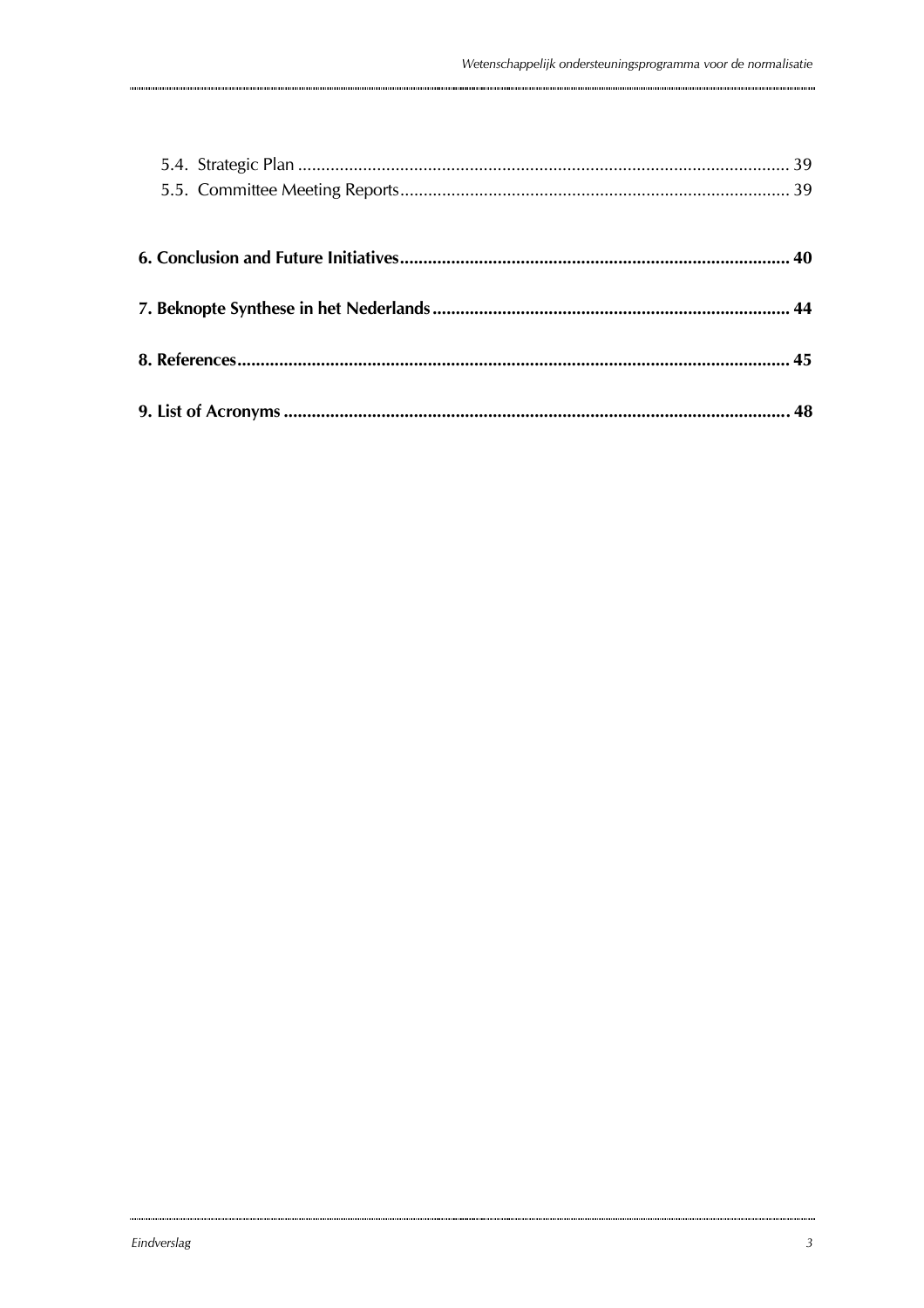### **Appendices**

- **App. 1 Report on the Belgian Mirror Group Workshop and Conference**
- **App. 2 Database of Experts in the Belgian Mirror Group**
- **App. 3 Inventory of Belgian Industrial Companies active in ICT**
- **App. 4 Minutes of Belgian Mirror Group Meetings**
- **App. 5 Data Base Extract of Healthcare ICT- European Standards**
- **App. 6 Royal Order on the Establishment of the National Health Informatics / Telematics Standards Committee**
- **App. 7 National Health Informatics / Telematics Standards Committee Meeting Reports and Publications**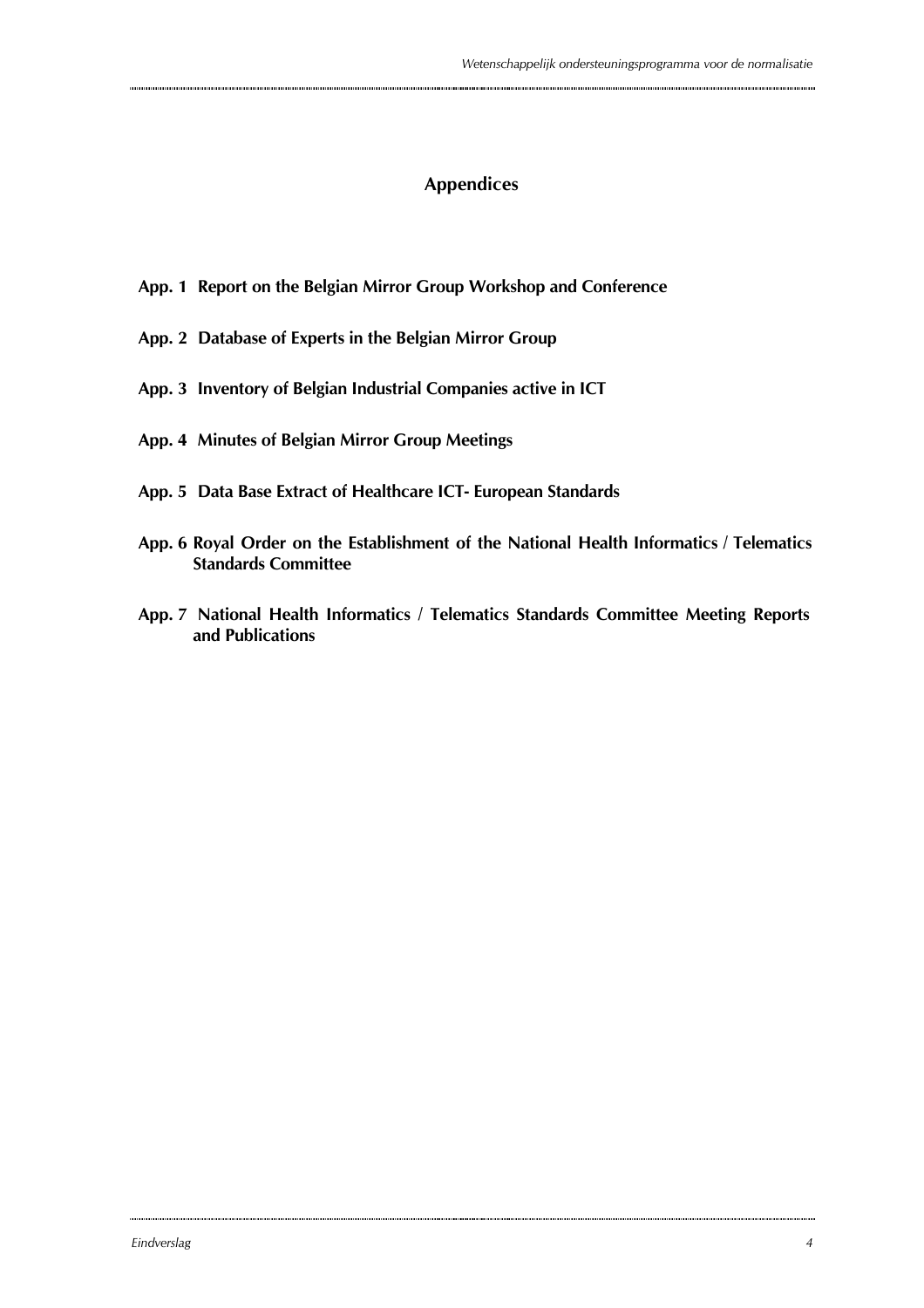# **Figures**

| fig $2$ : |  |
|-----------|--|
|           |  |
| fig $4$ : |  |
| fig $5:$  |  |
| fig $6:$  |  |
|           |  |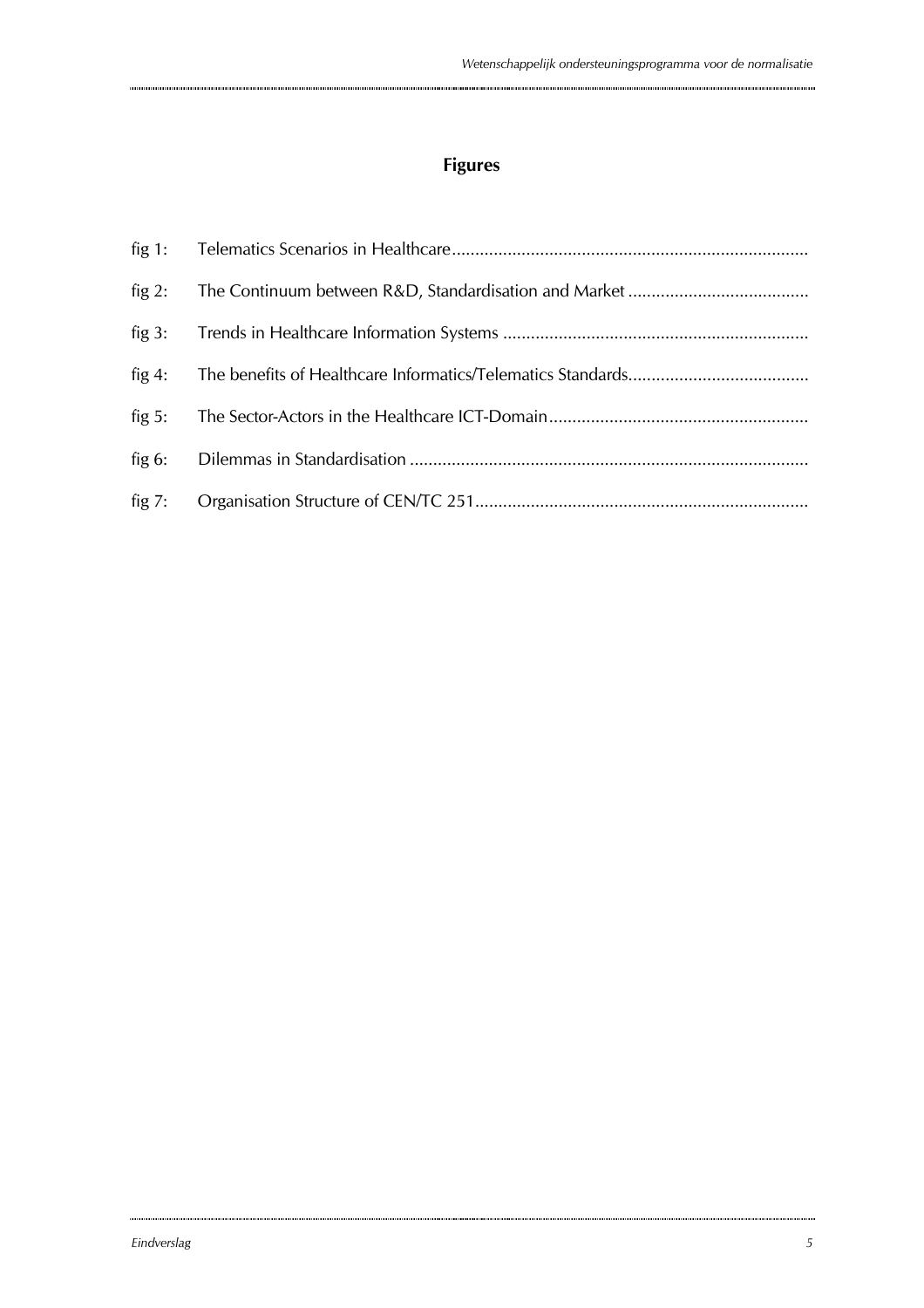### **1 INTRODUCTION**

This document, entitled 'Promotion of Healthcare Informatics and Telematics Standards in Belgium', has been produced with the support of DWTC/SSTC in the framework of the Programme of 'Scientific Support to Standardisation, Stage 3: Promotion of Standardisation and Certification' (contract number NO/E8/20; NO/10/21, Federal Office for Scientific, Technical and Cultural Affairs of the Belgian Prime Minister's Office).

The authors thank all those people who have, directly or indirectly, contributed to the completion of this work.

In its document 'Europe and the Global Information Society' (Recommendations to the European Council), the Bangemann Group proposed an Action Plan of concrete initiatives to carry Europe forward into the Information Society. One of the areas (Application Seven) in which action is still needed, is interconnection of networks and interoperability of services and applications in Healthcare.

The environmental context in which healthcare informatics and telematics are evolving is characterised by the following key factors:

- rising cost of healthcare,
- changing patterns of disease (long-term, expensive care),
- increasing utilisation of new technologies,
- change of organisational structure of healthcare delivery,
- political pressure leading towards harmonisation and integration.

Cost-benefit analyses have been conducted and seem to justify expenditures on Telematics within the constraints of scarce resources and competing demands in healthcare. Consequently, healthcare organisations have already started to communicate electronically at both local and national levels.

National and Regional Healthcare Information Infrastructures and Telematics Services are already becoming essential parts of healthcare business strategies and of day-to-day healthcare provision. Providing a high-quality service to patients today involves all healthcare sector actors having the right information at the right place at the right time.

At present, there is also overwhelming recognition that the timely development of healthcare informatics and telematics standards is necessary for improvement of the interoperability of systems within these Healthcare Information Infrastructures.

The scope of this study therefore is to promote standardisation in the domains of Healthcare Informatics and of Healthcare Telematics. The sector of healthcare represents an important market and is (cf. healthcare reforms around the world, particularly in Europe and in the US) also now subject to rationalisation: in the healthcare reforms new Information and Communication Technologies (ICT). Standards have been broadly recognised to be keypromoting factors for achieving more efficient health information management and better healthcare systems.

The general philosophy of this project is also the recognition of the interdependency between activities in Research and Development (R&D) programmes, in Standardisation and in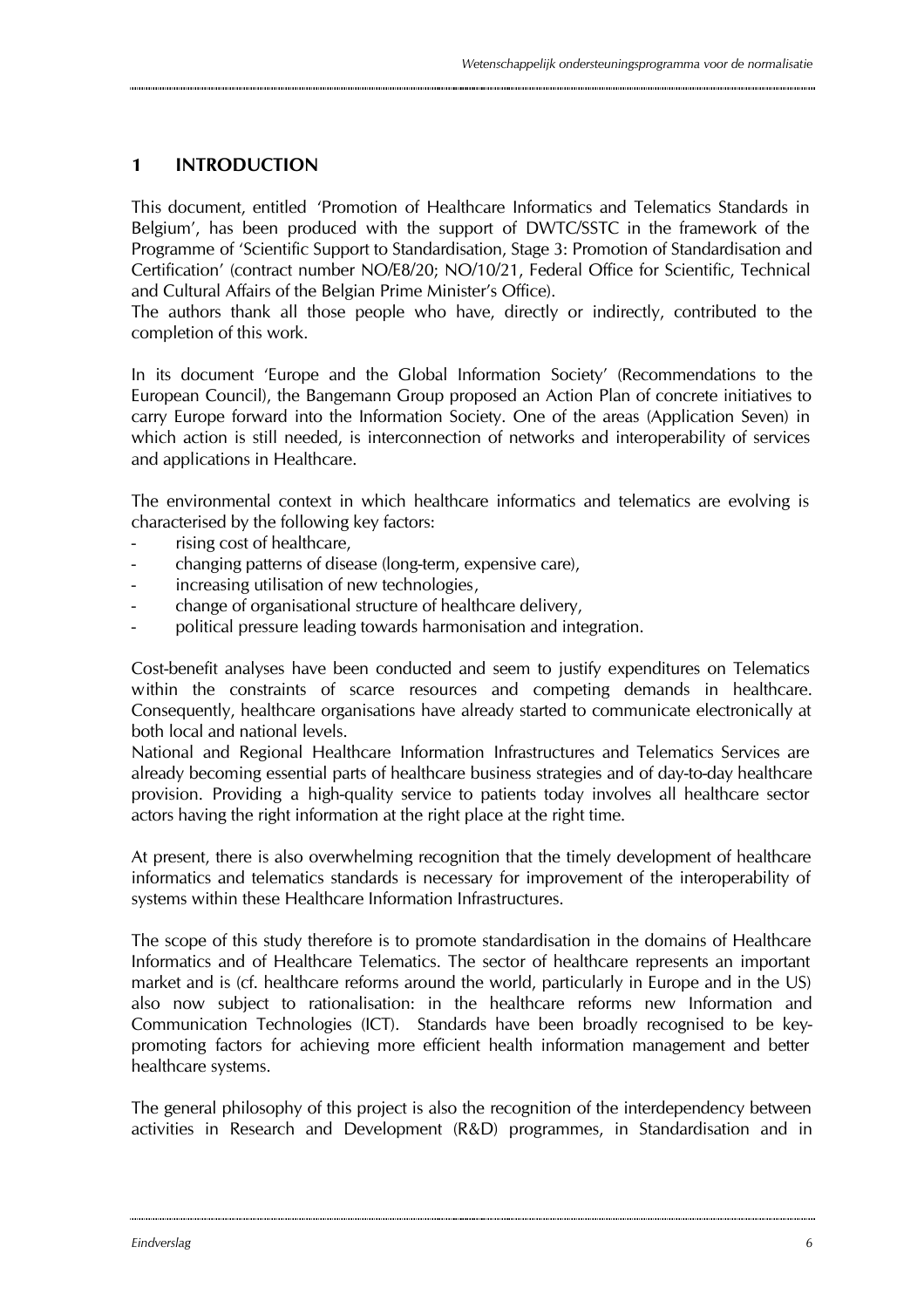Industrial Exploitation. It also considers the necessity of alignment between R&D and Standardisation efforts at national level and corresponding initiatives at European level.

Common goals and strategies have to be defined by actors such as Healthcare Policy Makers, Industry and Users (in this case patients and healthcare professionals). Interaction between those parties will ensure the quality and implementation of the adopted standards.

As such, this domain can serve as a paradigm for other sectors and can be considered as an unique opportunity thanks to the evident Belgian expertise and leadership in this field of standardisation.

Standards will also help provide vendors (primarily Small and Medium Enterprises, SMEs) with a more stable environment for product development, allowing economies of scale and access to this important market.

The general objectives of this project were:

- to reduce the gap between the world of standards and the industry (including SMEs) active in the field of healthcare informatics/telematics in Belgium; this should reduce the risk for misfits and misinvestments;

to reduce the gap between ongoing research and standardisation efforts on the one hand and between supply and demand on the other;

to reach consensus between all different sector actors (healthcare authorities, industry and the users) for voting on final drafts, for proposing priorities regarding the content of new work programmes and for defining strategies;

to facilitate the implementation of European Standards by translating or adapting them to the national situation (cf. organisational, legal issues and other eg. security); to prepare pilot projects in order to test and to validate standards;

to support and to reinforce the European and Belgian impact on international standardisation activities (cf. CEN/TC 251, ISO/TC 215, IMIA/WG 16 on Healthcare Informatics).

The project will therefore:

support, together with BIN/IBN, the activities of a forum (the Belgian Mirror Group of CEN/TC 251) in order to bring all sector actors and stakeholders together; this mirror group will function as local point for access to information (including tutorials) and as consensus group to protect national interests;

establish, together with the Ministries of Health and Social Affairs, the National Health Telematics Standards Committee, by issuing a Royal Order in the framework of the Belgian Health Laws; this Committee of experts will produce guidelines, referring to existing standards, with impact on accreditation in the healthcare informatics sector;

install and maintain a data-base/inventory on standards in medical informatics using already available equipment (NT server) and tools (Internet WWW sites of CEN/TC 251, ISO/TC 215, IMIA/WG 16 on Healthcare Informatics).

By virtue of its members, who all have been successfully involved in past international research-, standardisation- and exploitation initiatives, the consortium was in a strong position to capture know-how and experience in the field, to carry this forward to the future and to serve as a catalyst for new initiatives.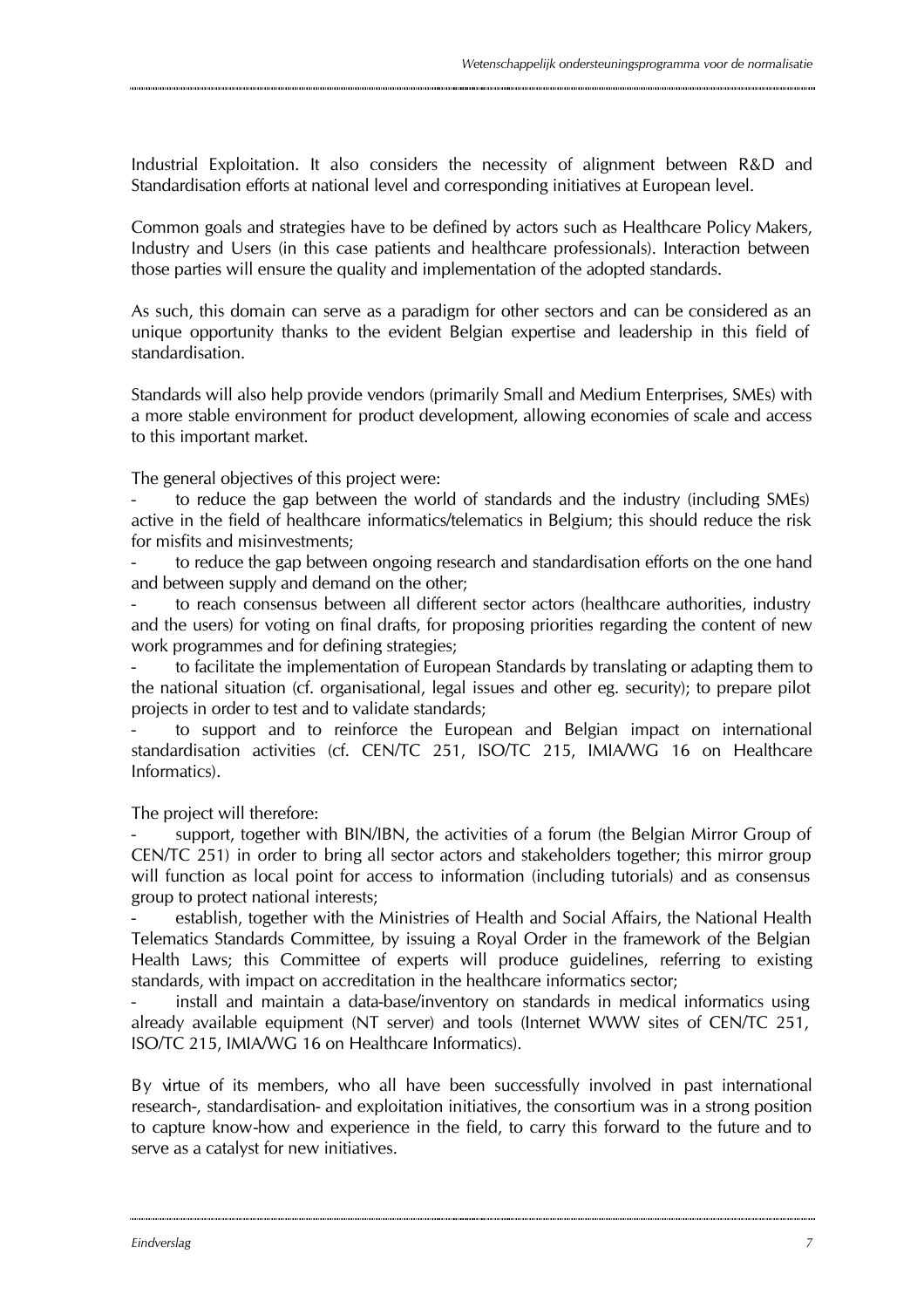### **1.1 Rationale and Importance of this Study**

Transpositie en spreiding van informatie in verband met brandveiligheid in gebouwen.

### *1.1.1 Impact of ICT-Standardisation in the Sector of Healthcare*

In conventional sectors of industry, standards are well known for increasing companies' market opportunities and for lowering the cost of equipment and services to users.

The same arguments hold for the field of healthcare informatics, where European industry currently supplies, to a fragmented market, products which have a short life cycle and are over-customised and therefore expensive to develop, to buy or to maintain. Agreement on common requirements will reduce the cost of healthcare information systems and open up the market.

In a Global Information Society access to information is - thanks to technology (e.g. Internet, World Wide Web) - not anymore limited by location but only by the very existence, availability and quality of the information itself.

'Information' implies and will always imply a certain organisation of the data and this exactly is where standards in the field of healthcare enter into the scene and why they are of crucial importance: common message descriptions, common formats, standard definitions of medical concepts as well as standard codes are desperately needed for better healthcare information management.

The successful exchange of information, both clinical and administrative, between different information systems therefore is one of the major challenges for healthcare at present. Unfortunately, there is today a proliferation of heterogeneous and incompatible exchange solutions. As a result, linkage of systems by standard interfaces has now been broadly recognised as a must (cf. Open Systems Environment Standards).

Especially in Europe, where information (e.g. administrative patient information) crosses management boundaries and in many cases regional and national boundaries, agreement on structures and information content of messages is necessary.

Like in the rest of Western Europe, Belgium is on the edge of making its next evolutionary step in Healthcare Informatics and Telematics - that of integration of information organisation-wide and nation-wide.

Today's challenge for realising the potential of information management and technology in healthcare is:

- ? to link organisations together to allow care-providers to share information and to access remote care through telematics and telemedicine;
- ? to integrate medico-administrative systems within organisations to increase efficiency;
- ? to bring integrated systems to bear on clinical processes;
- ? to provide access to knowledge and decision support for evidence-based decision making, for maintenance of skills and for education;
- ? ultimately to facilitate a secure, shared, multimedia distributed clinical record held electronically in summary form by all citizens.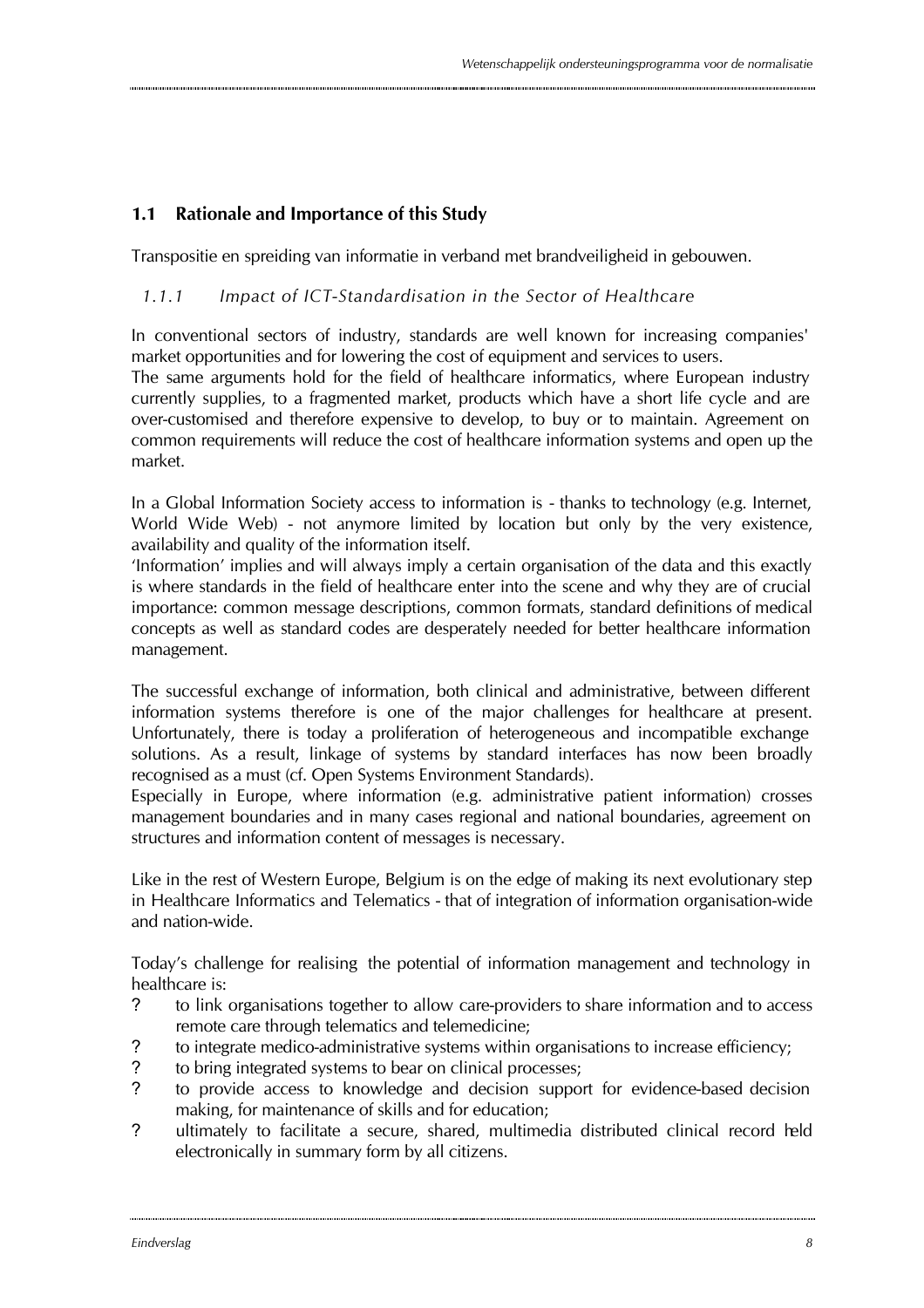

Much of this could materialise in the next years.

*fig 1: Telematics Scenarios in Healthcare*

By improving the ability of public administrations, of research centres studying medical effectiveness and of healthcare professionals to share critical information, standards in healthcare telematics and informatics will indirectly contribute to the health of individual patients.

Whilst the potential for substantial improvement in efficiency and effectiveness through automating processes, sharing information and access to knowledge, is enormous, it will not be realised without interconnection and interworking between administrative and clinical systems within and between organisations through telecommunications.

This cannot happen without agreed standards. The incompatibility of systems through absence of higher level standards is creating barriers to progress. These barriers are becoming more and more impeding as healthcare organisations endeavour electronically to communicate with others and seek to share and access knowledge remotely. Already there are signs of crossnational healthcare communications where the barriers are even greater.

To co-ordinate the development of standards in Healthcare Informatics and Telematics in Europe, CEN created the Technical Committee 251 (CEN/TC 251) on Healthcare Informatics in 1990.

CEN/TC 251 is an open forum where participants develop standards through activities within Working Groups, Project Teams and National Mirror Groups (about 2000 experts have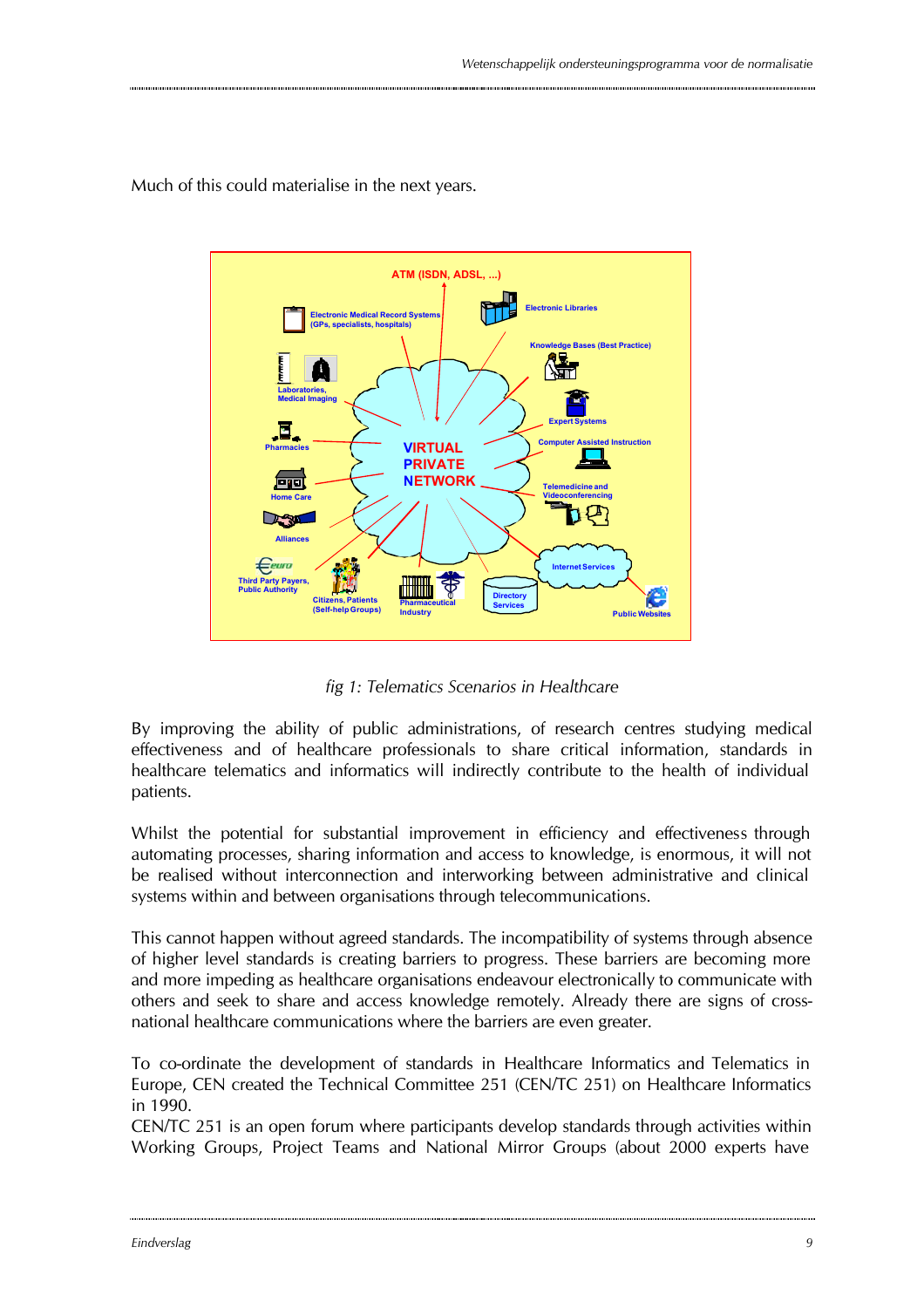contributed so far in these efforts). Meetings have been attended by delegations, which represent industry, users and authorities in each country.

Based upon the same principles and with the a similar structure as CEN, the homologue Technical Committee in ISO (ISO/TC 215) was set up in 1998.

### *1.1.2 Links with EU Research and Development*

Europe has invested in the past years rather extensively in pre-standardisation through R&D programmes (CEU-DG XIII) and in standardisation in healthcare informatics and telematics (CEU-DG III and CEN/TC 251). Much of the EU healthcare telematics R&D programmes have been aimed at exploring means for integration and sharing of, and access to information. However, realisation of its value both for improving the health of the population and enhancing the commercial strength of the European healthcare industry will founder, unless its outputs can be utilised by others. Without recognised European standards that will not happen: indeed many of the EU projects have been of a pre-standardisation nature for that reason. That pre-standardisation effort will also be wasted if it cannot quickly be translated into European standards.



*fig 2: The Continuum between R & D, Standardisation and Market*

Since an important part of innovation originates from industry directly (without being part of EU sponsored research) those outputs (de facto standards/publicly available specifications) which are suitable for rapid transformation into standards, should also be identified.

From the competitiveness point of view it is essential to maintain and even to reinforce the European impact on international standardisation. If the international standards are drawn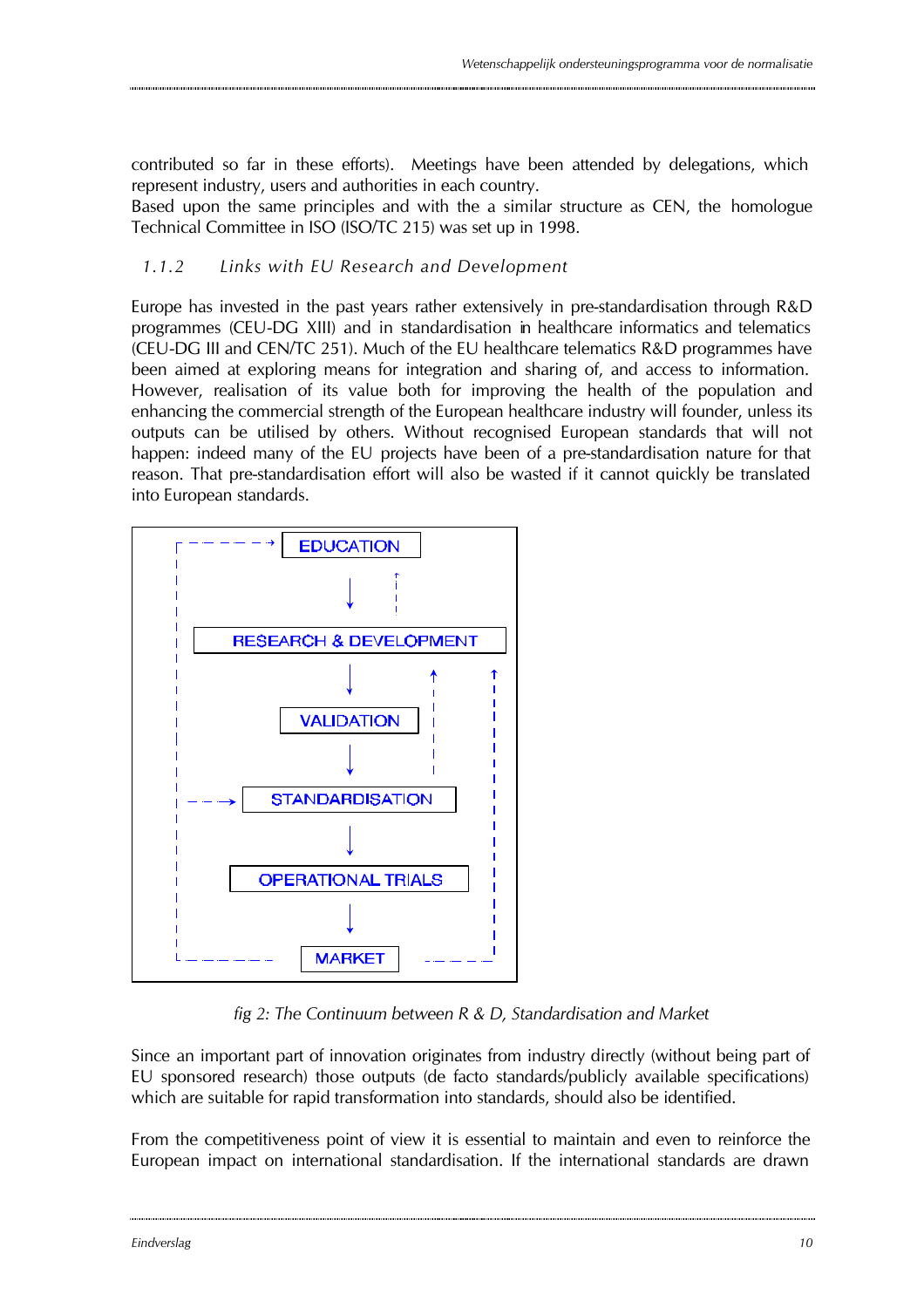from the European standards, European industry and commerce is more likely to reap rewards in the future. Europe and Belgium have played a leading role at the international level (cf. formation of the CEN/TC 251 and ISO/TC 215 Technical Committees in Healthcare Informatics/Telematics).

### *1.1.3. Moving Technologies*

We are now entering the fourth era of computing. Each of the first three eras lasted just 14 years. The first era ran from about 1954 with the introduction of commercial mainframes to 1968. Around 1968 came the Digital PDP mini-computers, the birth of UNIX, C and MUMPS, and the very first hospital information systems. The third era really started with the IBM PC in 1982, followed by the Apple Mac GUI and the rise of Microsoft Windows. The fourth era (starting in 1996) is typified by the Telecommunications, Internet and WWW, Intranets, Java, software components etc. This fourth (NET-centric) era of computing is very new.

The next table shows the most important and obvious trends in Healthcare Information and Telecommunication Systems:



*fig 3: Trends in Healthcare Information Systems*

Standards need to provide an environment in which evolution and development can flourish. Since those active in standardisation are not in the business of dinosaur preservation, the forthcoming standards should focus on the needs of the above mentioned "fourth-era" computing. With moving technologies, success will more than ever depend on dynamism, adaptability and new ideas.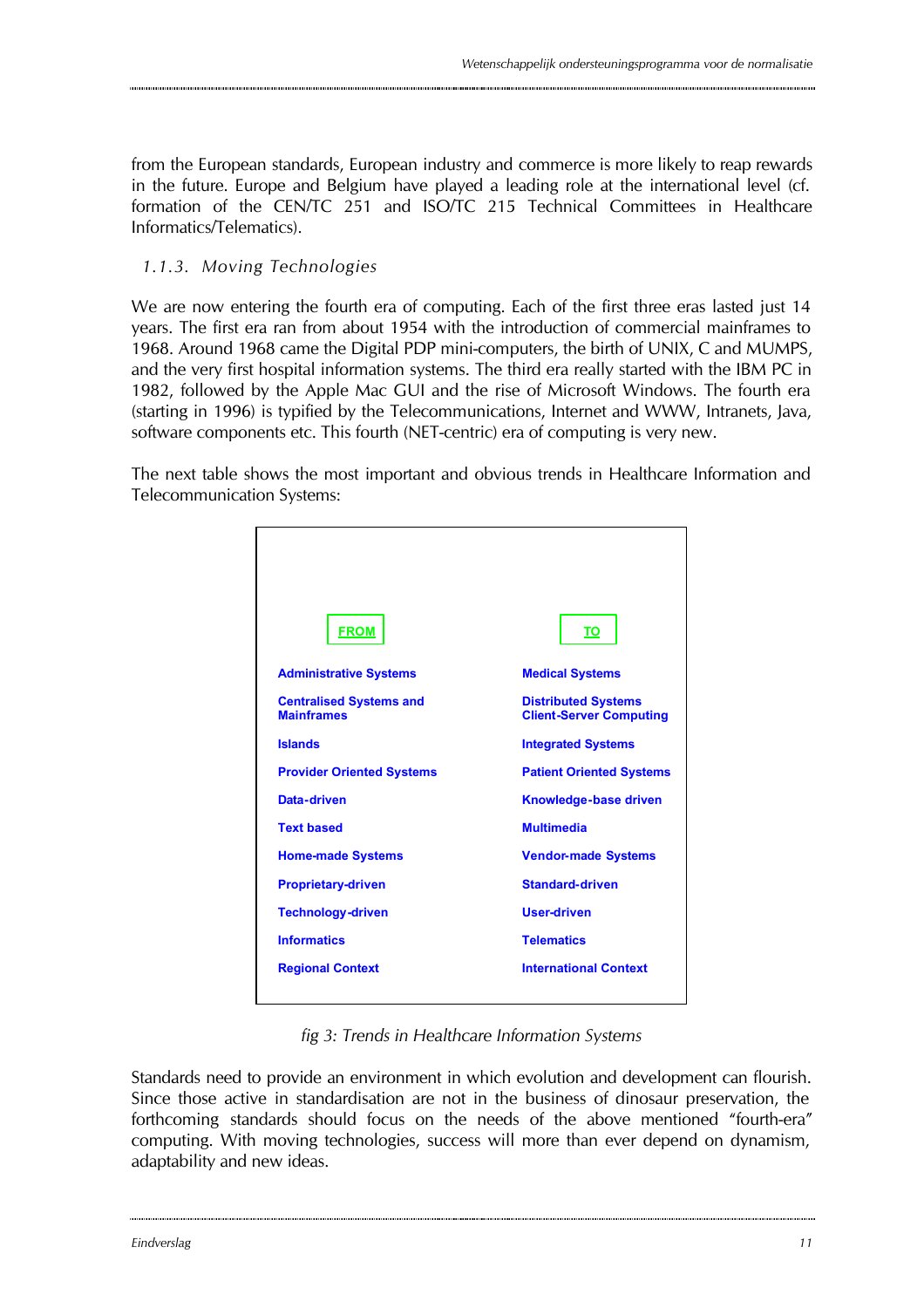### *1.1.4. Industry and SMEs*

It should be recognised that the healthcare domain will never be a simple market place. The health policy makers and the citizens of the EU will always expect the quality of healthcare also to be driven by factors other than commerce and would expect that funding for the standards which need to be medically acceptable and on which it relies to derive also from sources other than commerce only. Public authorities and national insurance systems play a highly regulating role and have an enormous impact on this market. It is important for Europe that the healthcare informatics products within this potentially enormous market predominantly come from its own industrial and commercial base.

The forces in this field depend on many different sector actors: healthcare authorities, providers of informatics systems and services, researchers, users with their organisations and other strategic groups. In this sector there is, paradoxically, a growing gap between the standardisation activities in Europe and the solutions provided by industry in member countries, resulting in misfits and in misinvestments. The European and Belgian Health Informatics/Telematics industry, for the largest part Small and Medium Enterprises (SMEs), has a good reputation in the field of healthcare informatics and telematics, but should benefit more from standards to reduce its development and maintenance costs, to maintain its position in the market and to export more products and services (economies of scale).

The existence of standards lowers the risks and costs of market entry, which is particularly important for our SMEs (return on investment).

#### *1.1.5. Role of Authorities and Importance of Directives*

The gap between standardisation and industry can be explained for a large part by the fact that the healthcare informatics industry in the EU primarily comprises Small to Medium sized Enterprises, not least because to date the (rather fragmented) market has been dominated by the need for smaller systems. The resources of our SMEs are limited: they have yet to mature and are far from the point where they can realistically provide all the necessary funds for standardisation.

Standards in healthcare informatics and telematics help provide vendors with a stable environment for product development, allowing economies of scale and access to larger markets. The existence of standards lowers the risks and costs of market entry, which is particularly important for our SMEs.

The larger IT and telecommunication companies generally have little, if any, healthcare involvement yet. In many countries, the recognised drivers for IT and the 'superhighway' include health as of major significance. As integration within and between organisations begins to be the market driver, larger companies are now looking to enter the market and SMEs will merge and grow.

It is therefore the role of the authorities to act as facilitators for bringing the different sector actors together.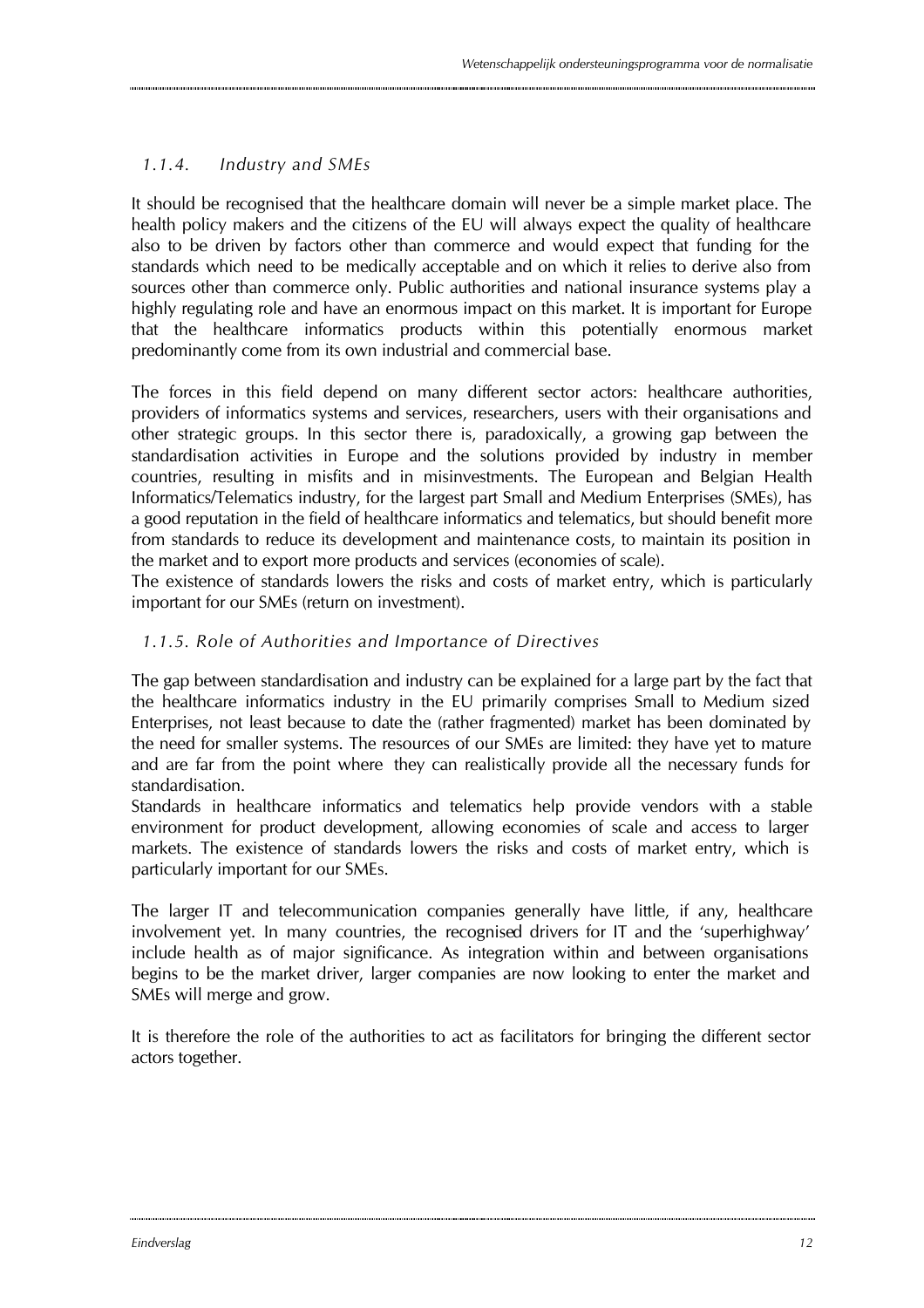

*Fig 4: The Benefits of Healthcare Informatics/Telematics Standards*

The Belgian healthcare authorities (Ministries of Health and Social Affairs, Third Party Payers in healthcare, …) play a highly regulating role and have an enormous impact on the health informatics market. Health Policy Makers are eagerly looking for better information management and more efficient communication between all actors in the field: electronic data interchange standards are therefore becoming crucial now. A prerequisite for the introduction of standards is strong support from government. Implementations will be facilitated if texts of law clearly refer to standards and their specifications (cf. the Kassebaum-Kennedy Bill, August 19 in the US). Directives should also foresee positive incentives for all stakeholders.

### *1.1.6. The Users*

In the healthcare sector the users are the healthcare organisations and professionals who are the buyers of the informatics and telematics systems. When buying a system or telematics solution, a user is primarily interested in getting stable and interoperable products (and services) and therefore requires standards. Users also play an important role in helping to identify the requirements and priorities and to solve underlying complex problems (e.g. security issues). In medicine and healthcare the users and citizens will always expect the quality of healthcare also to be driven by factors other than commerce only.

### *1.1.7. New Alliances*

As integration within and communication between organisations begins to be the market driver, larger companies (Telecom Operators, Value Added Network Service Providers, Pharmaceutical industry) are now looking to enter the market and to form alliances with SMEs, who will merge and grow.

### *1.1.8. The Necessity of Fora*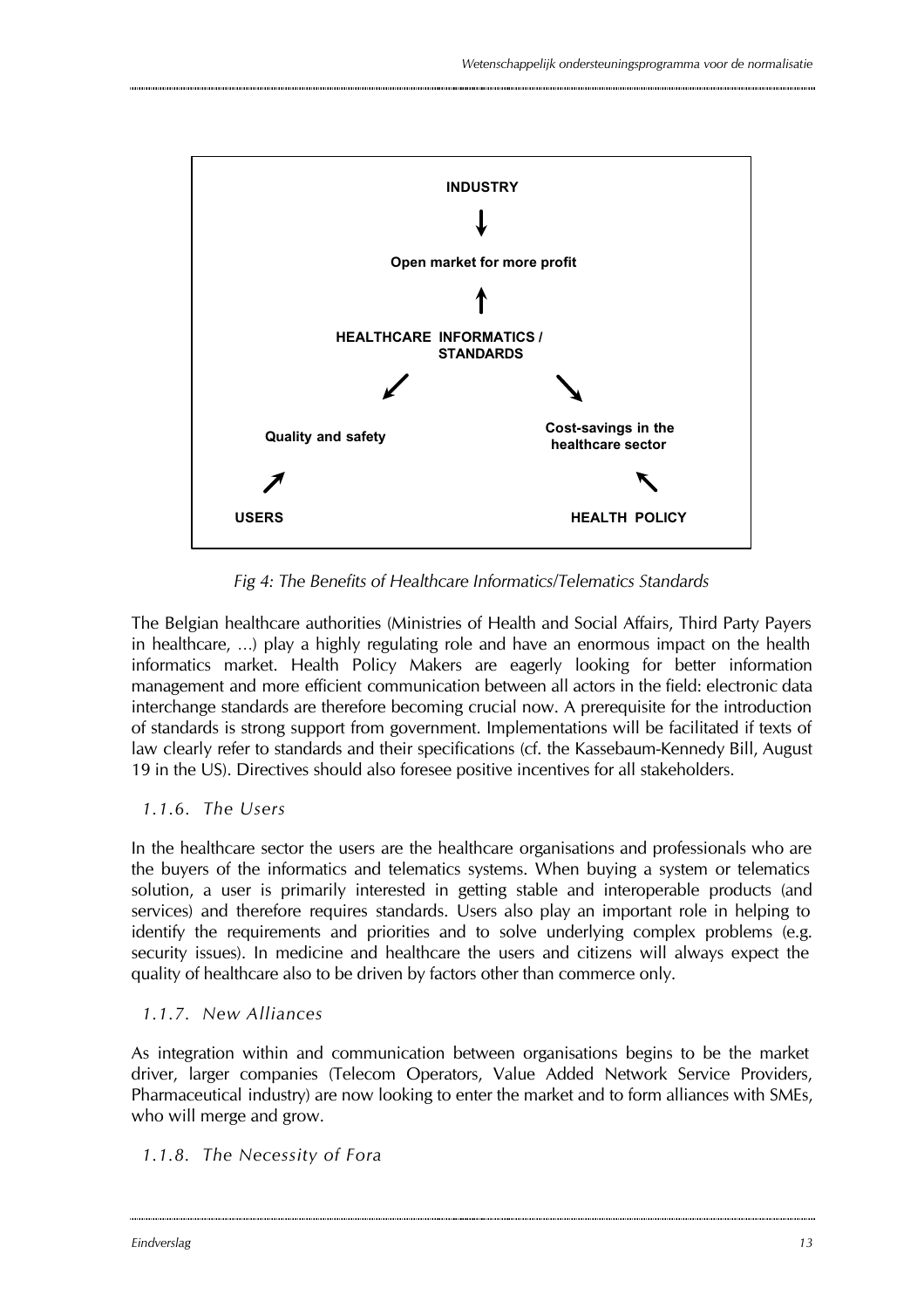Fora are essential in order

- to bring all the sector actors closer to each other.
- to create openness,
- to obtain in a stepwise process the necessary consensus,
- to assist in the co-ordination of existing efforts.
- to reinforce cohesion, to promote adopted standards,
- to act as certification centres and
- to define further strategies.

### *1.1.9. Implementation of Standards and Pilot Projects*

Before implementation, standard solutions should be adapted to national situations (cf. organisational, legal and other issues) and should be tested and validated. Pilot projects should be conducted. One of the highest priorities in Belgium is now the exchange of electronic health records and of referral and discharge letters. The concept of Electronic Episode of Care Summary is in this context an appealing approach as it facilitates the creation of a patientoriented, longitudinal, virtual and networked electronic health record, for which everybody is waiting.

Potential partners in such pilot projects should be carefully selected (experience in the field and commitment being important criteria) with guidance from the healthcare authorities.

### **1.2 General Objectives and Tasks of this Study**

The general objectives of this project were:

to reduce the gap between the world of standards and the industry (including SMEs) active in the field of healthcare informatics/telematics in Belgium; this should reduce the risk for misfits and misinvestments;

to reduce the gap between ongoing research and standardisation efforts on the one hand and between supply and demand on the other;

to reach consensus between all different sector actors (healthcare authorities, industry and the users) for voting on final drafts, for proposing priorities regarding the content of new work programmes and for defining strategies;

- to facilitate the implementation of European Standards by translating or adapting them to the national situation (cf. organisational, legal issues and other eg. security); to prepare pilot projects in order to test and to validate standards;

to support and to reinforce the European and Belgian impact on international standardisation activities (cf. CEN/TC 251, ISO/TC 215, IMIA/WG 16 on Healthcare Informatics).

Therefore, the project has undertaken three tasks:

1. to support, together with the Belgian Standards Institute BIN/IBN, the activities of a forum (the Belgian Mirror Group of CEN/TC 251 and ISO/TC 215) in order to bring all sector actors and stakeholders together. This mirror group functions as a local point for access to information (including tutorials) and as consensus group to protect national interests; (see chapter 3),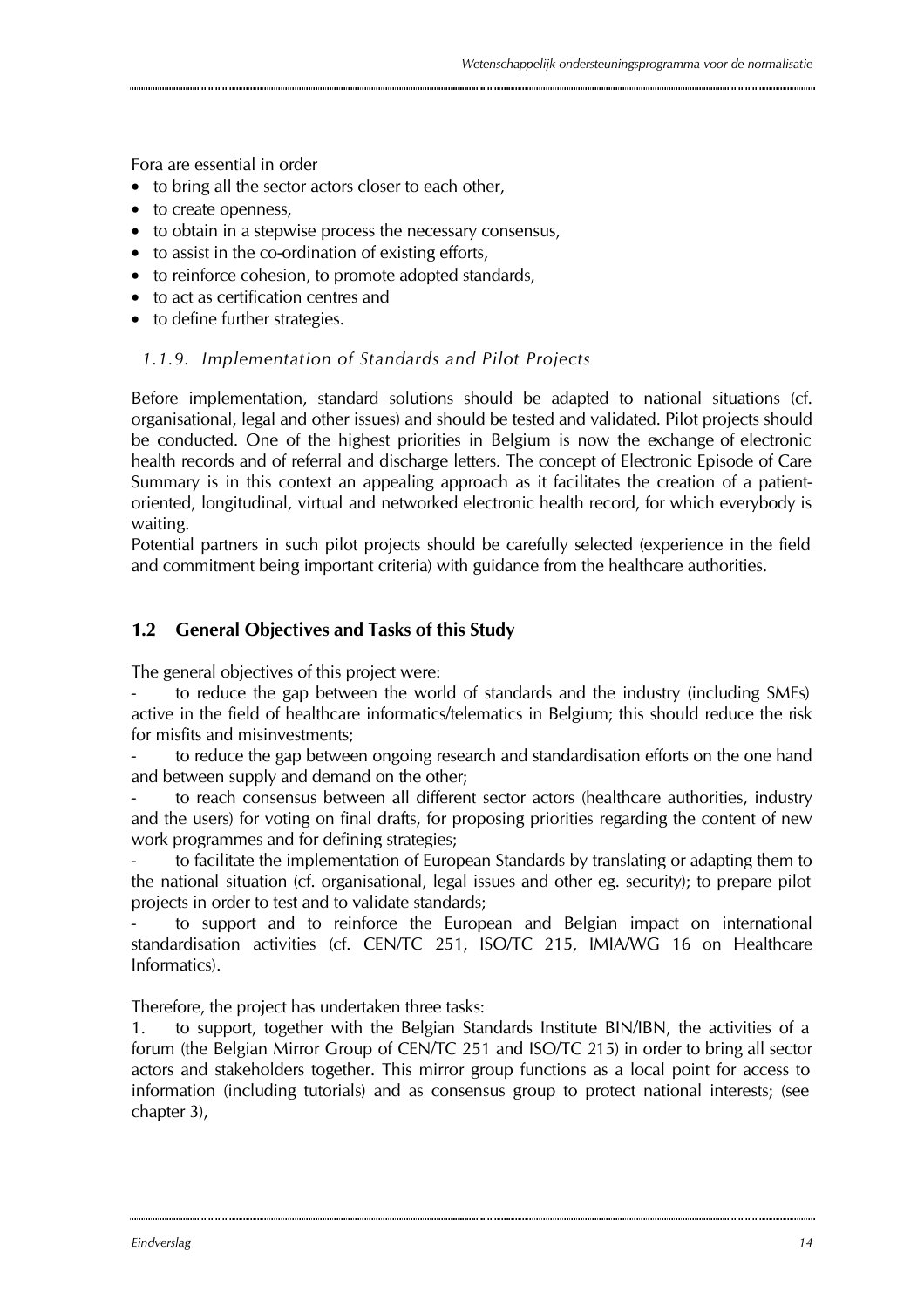2. to install and maintain a data-base/inventory on standards in medical informatics using already available equipment (NT server) and tools (Internet WWW sites of CEN/TC 251, ISO/TC 215, IMIA/WG 16 on Healthcare Informatics); (see chapter 4),

3. to establish, together with the Ministries of Health and Social Affairs, the National Health Telematics Standards Committee, by issuing a Royal Order in the framework of the Belgian Health Laws; this Committee of experts will produce guidelines, referring to existing standards, with impact on accreditation in the healthcare informatics sector; (see chapter 5).

### **2. METHODS**

### **2.1 Approach**

In order the achieve the main objectives, the study method consisted of four main steps:

- 1. Identification of sector-actors and of all possible information sources
- 2. Data collection and interviews
- 3. Validation and study of the information collected
- 4. Conclusions

There are not so many sectors which are so big and so information intensive as the healthcare sector. The potential for substantial rationalisation and improvement in efficiency through medical informatics standards is enormous. Exact figures of potential savings are lacking but amounts in the order of several per cents of the budgets.

The following list shows the different sector-actors who play a role in the healthcare informatics/telematics domain in Belgium:

|  | A. | The Healthcare Authorities |
|--|----|----------------------------|
|--|----|----------------------------|

- A1. Ministry of Health and Social Affairs
- A2. Third Party Payers (INAMI/RIZIV and 'Mutualities')
- A3. Belgische Kruispuntbank van de Sociale Zekerheid/Banque Carrefour Belge des Affaires Sociales.
- A4. The European Commission and the Council of Europe
- B. The Providers of ICT systems and services
	- B1. Healthcare Information System-Vendors (Hospital Systems, GP Systems, Departmental Systems, …)
	- B2. Telecom-Operators (Belgacom and others)
	- B3. Value Added Network Service-Providers (MediBRIDGE and others)
	- B4. Other Industry-players (Pharmaceutical Industry)
- C. The Researchers
	- C1. Academia and R&D projects
	- C2. Individual Experts from Universities
	- C3. Scientific Societies (MIM, …)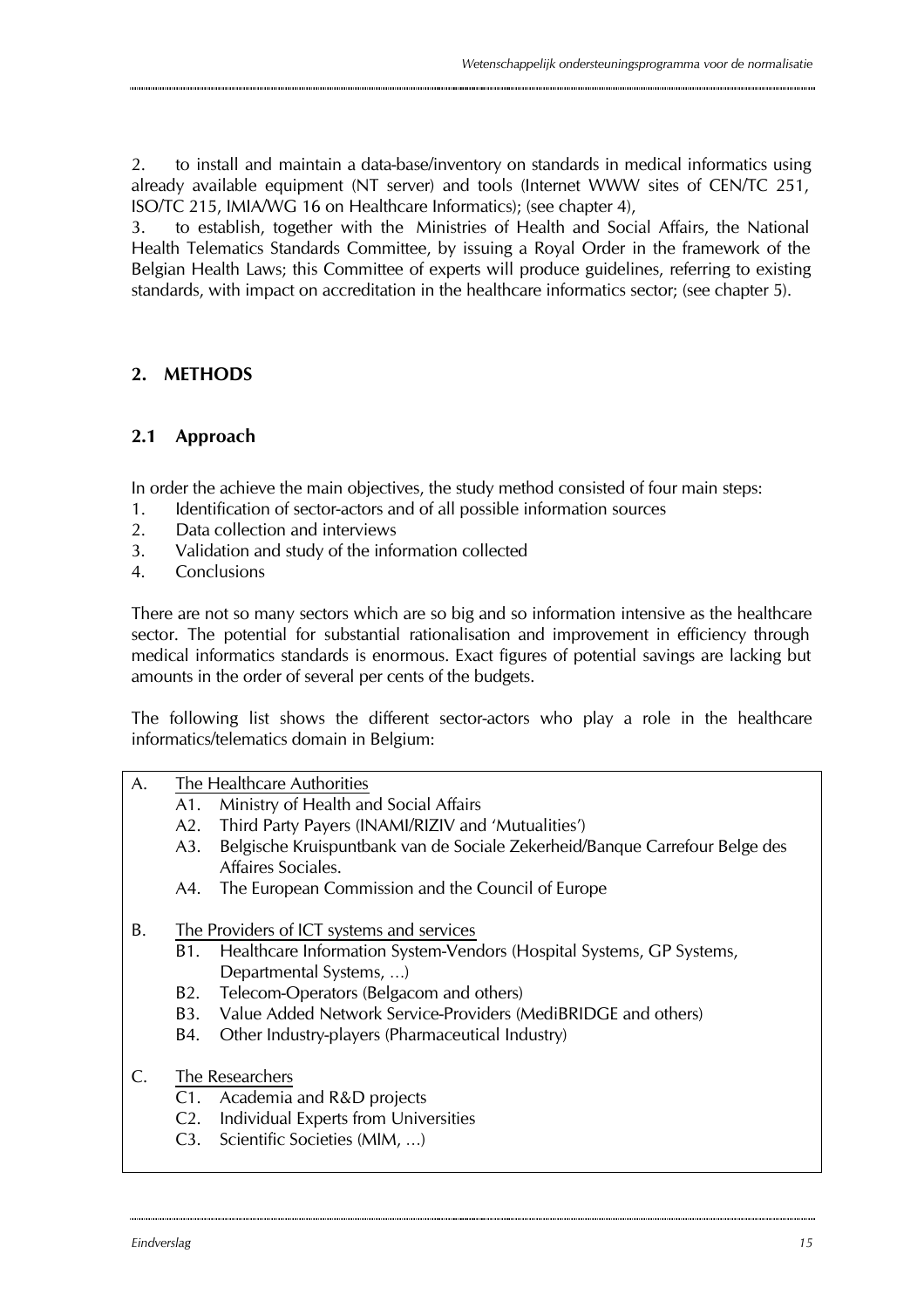| D. |                | The Users and their Organisations                                                 |
|----|----------------|-----------------------------------------------------------------------------------|
|    | D1.            | Medical Doctors and other Healthcare Professionals                                |
|    |                | D2. Healthcare Professionals' Organisations                                       |
|    |                | (Syndicats, Professional Societies, Hospital Federations, The National Council of |
|    |                | Medical Doctors and of Pharmacists).                                              |
|    |                | D3. The Patients                                                                  |
| Ε. |                | The Consensus Groups and other Strategic Fora                                     |
|    | E1.            | Standardisation bodies (CEN/TC 251, EBES, )                                       |
|    | F <sub>2</sub> | PROREC-N.V.                                                                       |
|    | E3.            | The European Health Telematics Observatory (EHTO).                                |

### *fig 5: The Sector-Actors in the Healthcare ICT-Domain*

### **2.2 Information Sources**

This project has liaised with a number of institutes, organisations and projects, which will contribute as important sources of information.

- 1. The Belgian Standards Institute (BIN/IBN)
- 2. The European Committee of Standardisation on Health Informatics (CEN/TC 251)
- 3. The ISO Technical Committee ISO/TC 215 on Health Informatics.
- 4. The International Medical Informatics Association (IMIA) in particular WG16 (the Working Group on Standards in Medical Informatics)
- 5. The Belgian Mirror Group of CEN/TC 251 and ISO/TC 215 (BIN/IBN and UCL, Université Catholique de Louvain)
- 6. The Commission of the European Union (DG XIII C4 and DG III)
- 7. MediBRIDGE N.V. (a Value Added Network Service Provider in Belgium) and Belgacom (the Belgian Telecom operator)
- 8. The Belgian PROREC (non-profit) organisation (PROmotion strategy for the European electronic healthcare RECord)
- 9. Other research-projects in the OSTC programmes:
- In 'Pôles d'Attraction Interuniversitaires': 'Télématique Médicale, le point sur les technologies et stratégies développées', D. Dieng, X. Gobert, CITA (Namur, Belgium)
- In the 'Telematics Programme': SYNAPSIS (CM/XX/A08), 'Healthcare Information Communication Infrastructure', L. Schilders, MediBRIDGE (Brussels, Belgium)
- In the 'Telematics Programme': MIMSEC (CM/02/005), 'User Requirements and ISPs for Telematics Applications in Medical Imaging (part 1) and Security Recommendations in Health Care Telematics (part 2)', (Gent, Belgium)
- 10. The European ICT-Standards Board of CEN, CENELEC and ETSI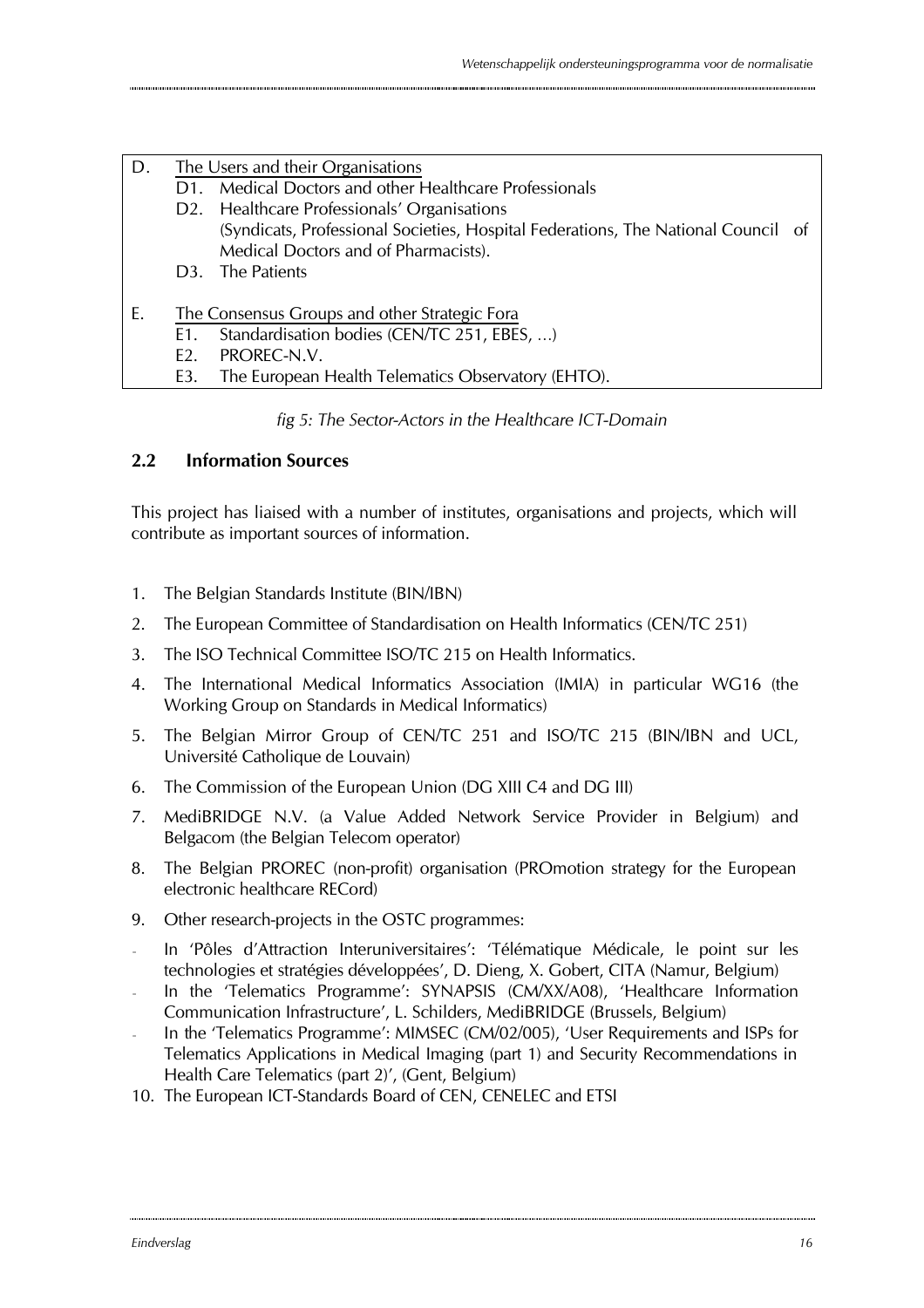This work is now to be followed-up in an official Healthcare Telematics Committee, which has been established within the Belgian Ministry of Health and Social Affairs.

### **2.3 Dilemmas and Problems in Standardisation**

The following table lists some of the common dilemmas when standardising. Approaches from the left are not always incompatible with those listed on the right. Often, choices have to be made on a case by case basis.

| <b>INTERNATIONAL</b>   | 7 | REGIONAL, NATIONAL                                                                  |
|------------------------|---|-------------------------------------------------------------------------------------|
| CONSENSUS, (open)      | ? | "FORCING", (not open)                                                               |
| <b>USER DRIVEN</b>     |   | <b>TECHNOLOGY PUSHED</b>                                                            |
| <b>RESEARCH DRIVEN</b> | ? | <b>INDUSTRY LED</b>                                                                 |
| STATE OF THE ART       | ? | <b>DILUTION</b>                                                                     |
| TOP-DOWN               | ? | BOTTOM-UP                                                                           |
| MANDATED, FUNDED       |   | <b>VOLUNTARY, ON A PERSONAL</b><br><b>BASIS or SPONSORED BY</b><br><b>EMPLOYERS</b> |
| DEJURE, FORMAL         | ? | DE FACTO, "P.A.S."                                                                  |
| <b>DOMAIN EXPERTS</b>  |   | <b>STANDARDS EXPERTS</b>                                                            |
| STANDARDS (ENs)        |   | PRESTANDARDS (ENVs)                                                                 |
|                        |   |                                                                                     |

*fig 6: Dilemmas in Standardisation*

In addition to the above dilemmas, all those active in standardisation face other common problems in their work. All of these items deserve careful attention. If one of those problems is not solved, a whole standardisation effort or programme may be put in jeopardy.

- Funding of the Standardisation work (Budgets)
- Management (Business-plans)
- Co-ordination (with Research, with Market)
- Maintenance of the standards (Continuity)
- Promotion (Users, Industry, other Sectors)
- International affairs (Competition)

### **2.4. Short Description of the Research Group and its Role in Standardisation**

The department of Medical Informatics Gent was founded in 1973. It has built over the years an international reputation mainly focusing on medical informatics standards, medical telematics, quality control, medical statistics, medical registration, data protection, computer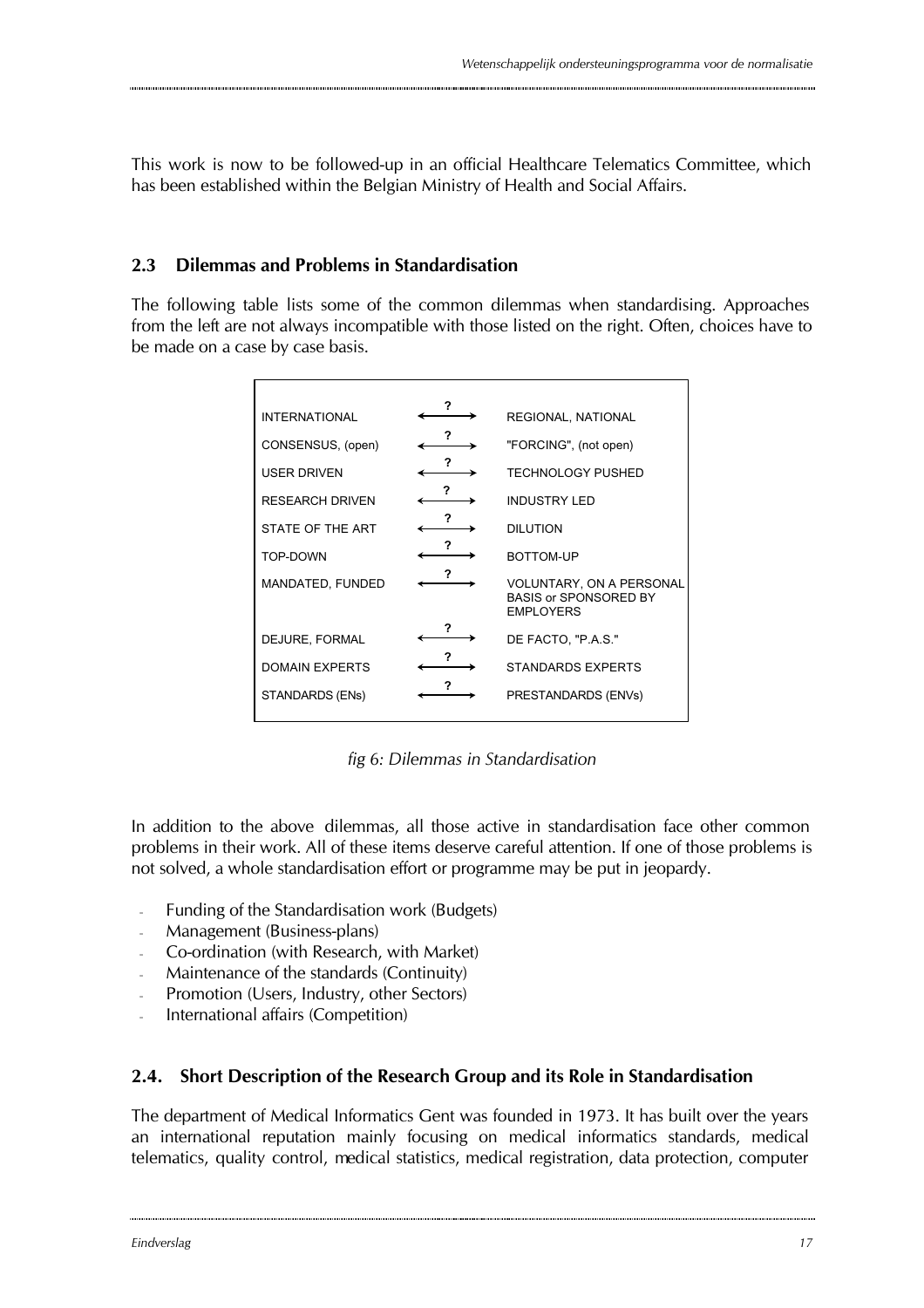aided instruction, linguistic research engineering and medical coding systems. The department's expertise has been built mainly through its activities in the framework of European Scientific Research. Part of the research is co-ordinated through RAMIT vzw. (Research in Advanced Medical Informatics and Telematics), a non-profit organisation established within the University of Gent, with amongst other the following activities:

- 1. the presidency and secretariat of CEN/TC 251 (European Standardisation Committee, Technical Committee on Medical Informatics) (1990-1996).
- 2. the secretariat of the Belgian Society for Medical Informatics (M.I.M.) and its presidency (1994 – 1998).
- 3. spin-off initiatives of research such as the MediBRIDGE electronic mail and data exchange service, covering communication of clinical messages between hospitals and other healthcare organisations and practitioners in Belgium.
- 4. the chairmanship of IMIA WG16 (International Medical Informatics Association, Working Group 16 on Healthcare Informatics)

The pioneering work undertaken during European research projects has led to the foundation of a separate standards committee (Technical Committee 251, CEN/TC 251) for the healthcare sector, within the framework of CEN (European Standardisation Committee, Technical Committee on Healthh Informatics). RAMIT, being the driving force behind the foundation of CEN/TC 251, was invited to provide for the Technical Secretariat as well as to follow-up the activities of 2000 experts working on standardisation for informatics and telematics in the healthcare sector. The president of RAMIT vzw., Georges De Moor was founder of CEN/TC 251 and chairman from 1990 until 1996. In this period, RAMIT was responsible for the technical secretariat of this TC.

RAMIT staff members continue their leading edge activities in the field of standardisation and development of messages aimed at electronic and structured data interchange within the healthcare sector.

The results achieved from research projects can migrate to products suitable for further commercial exploitation, thanks to the interdisciplinary character of RAMIT's structure (medical science, informatics, telecommunication, marketing, business economics). For this purpose, RAMIT participates in various exploitation companies.

CEN/TC 251 was titled 'Health Informatics' and the scope of this Technical Committee is to organise, co-ordinate and monitor the development of standards, including testing standards, in Healthcare Informatics as well as the promulgation of these standards.

CEN/TC 251 decided to constitute seven Working Groups (WGs), which was later reduced up to four:

- WG 1. Information models
- WG 2. Terminology and Knowledge Bases
- WG 3. Security, Safety and Quality
- WG 4. Technology for Interoperability

In most of the member states 'mirror-groups' have been established, following the same structure as the CEN/TC 251 Working Groups. Each Working Group supervises a number of Project Teams. The work in a Project Team is undertaken by specially assigned experts and is funded. Project Teams have to be duly justified. They are small groups of trusted people preparing high quality documents, urgently required.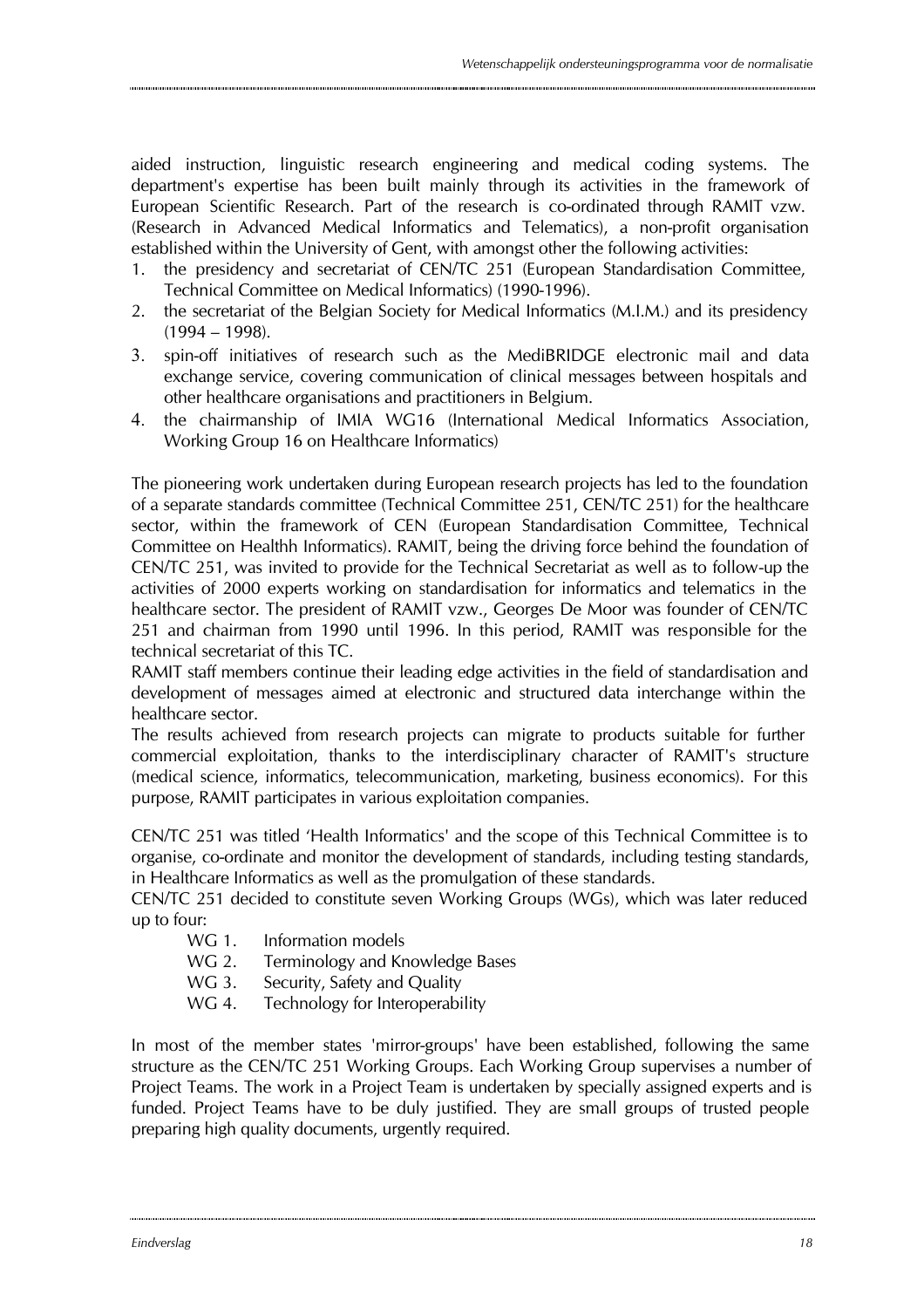About 2000 individual experts (representing users, academic centres and industry) are now active in CEN/TC 251 through participation at either the working group level, the project team level or within the national mirror-groups. They constitute a rich network of technically and medically skilled people.

RAMIT actively participated at all levels: TC chairmanship and secretariat, meetings of Working Groups and Project Teams and meetings of the Belgian Mirror Group.

In the context of the formation of the ISO Technical Committee in Health Informatics Standards (ISO/TC 215), Belgium was appointed in December 1996, during an international meeting at ANSI headquarters in New-York, to define a template to collect information on healthcare informatics standards by electronic means world-wide.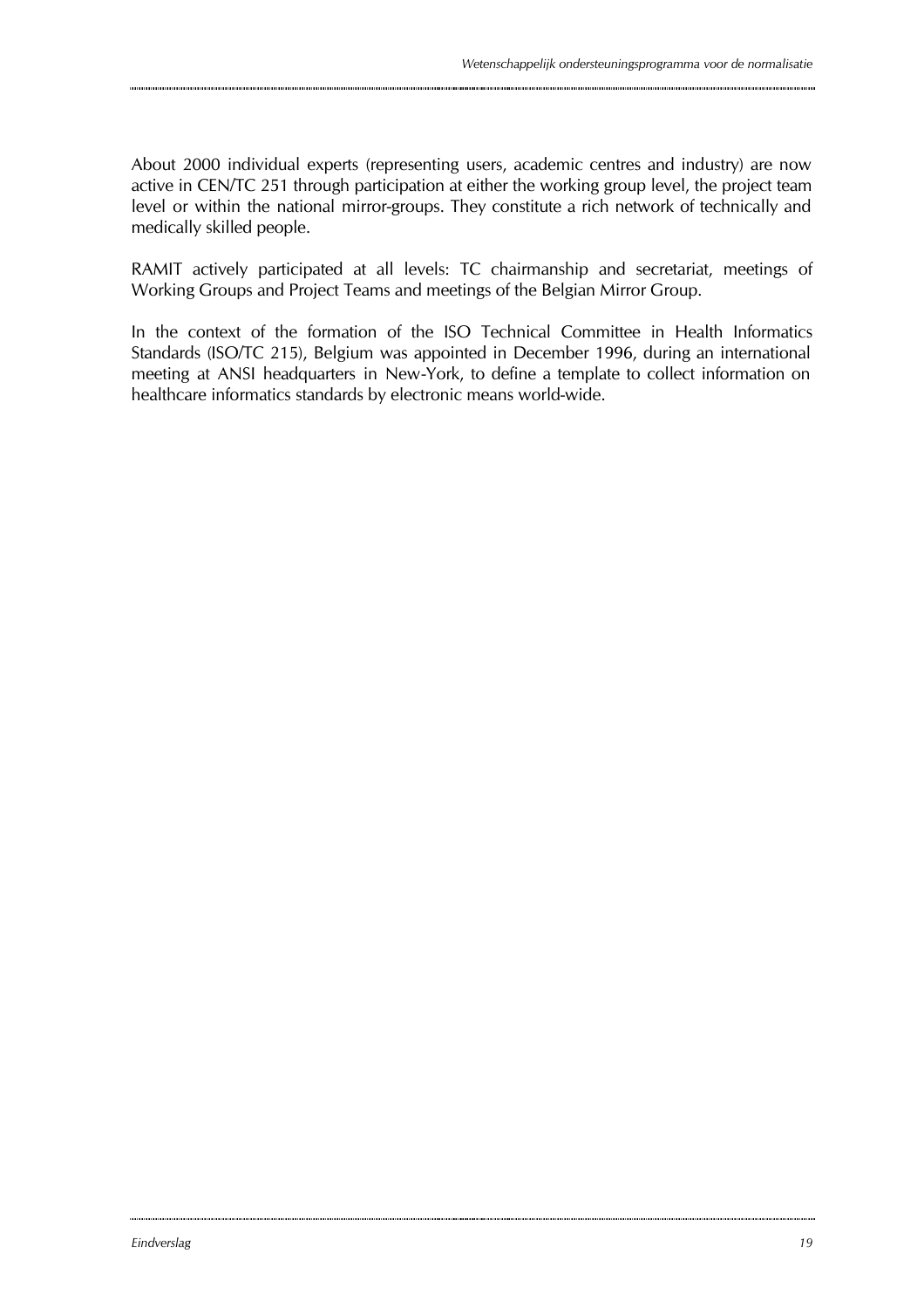### **3. THE BELGIAN MIRROR GROUP OF CEN/TC 251 AND OF ISO/TC 215**

### **3.1. Introduction**

To co-ordinate the development of standards in Healthcare Informatics and Telematics in Europe, CEN created the Technical Committee 251 (CEN/TC 251) on Health Informatics in 1990.

CEN/TC 251 is an open forum where participants develop standards through activities within Working Groups, Project Teams and National Mirror Groups (about 2000 experts have contributed so far in these efforts). Meetings have been attended by delegations which represent industry, users and authorities in each country.



*Fig 7: Organisation Structure of CEN/TC 251*

The members of CEN are the National Standardisation Bodies (NSB) in each European country. BIN/IBN (the Belgian Standardisation Institute) may send a maximum of three delegates to CEN/TC 251 meetings, and has a duty to ensure that its delegation will convey a national point of view that takes account of all interests affected by the work.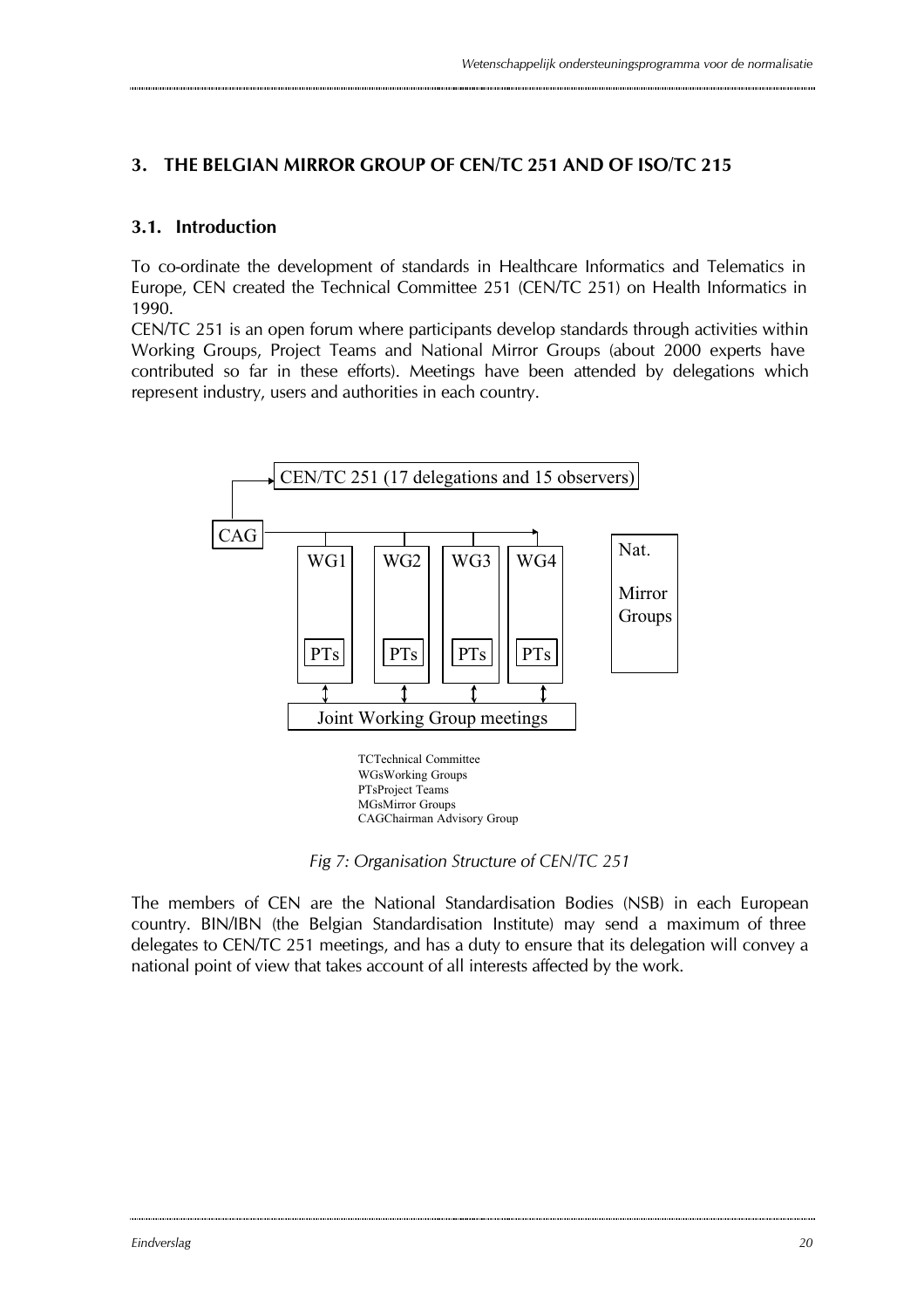### **3.2. Definitions and Descriptions**

*3.2.1. Standardisation; Standards; Consensus; Recognised Standards Body; European Standard Documents*

*Standardisation* describes and provides the quality requirements with which products, processes and services have to conform. It is a systematic activity which creates order, makes selections and formulates rules.

For the purpose of this chapter the following definitions from ISO and IEC (International Standards Organisation and International Electrotechnical Committee, ISO/IEC guide 2 - 1986) apply :

*'Standardisation* : Activity of establishing, with regard to actual or potential problems, provisions for common and repeated use, aimed at the achievement of the optimum degree of order in a given context'.

*'Standard* : Document, established by consensus and approved by a recognised body, that provides, for common and repeated use, rules, guidelines or characteristics for activities or their results, aimed at the achievement of the optimum degree of order in a given context'.

*Consensus* is general agreement, characterised by the absence of sustained opposition to substantial issues by any important part of the concerned interests, and by a process which involves seeking to take into account the views of all parties concerned and to reconcile any conflicting arguments. The standardisation process must be open, so that all parties can be represented.

Consensus requires that all views and opinions be considered, and that concerted action be taken toward their resolution. Consensus means much more than a simple majority, but not necessarily unanimity.

In Europe, the *Recognised Standards Body* for the purposes of healthcare computing is CEN/TC 251. This has the scope and responsibility for the organisation, co-ordination and monitoring of the development of standards in healthcare informatics, as well as the promulgation of these standards.

Publications resulting from the technical work of CEN and made available by CEN are designated European Standards (EN). European Prestandards (ENV) or CEN Reports.

A *European Standard (EN*) is a CEN standard drawn up by consensus of the members and adopted in accordance with a weighted voting procedure. When such a standard is adopted, it must be implemented at national level by being decreed a national standard and by withdrawal of any conflicting national standards. In other words, the national standard adopted will rigorously replicate the European one. Variations are forbidden.

A *European Prestandard (ENV)* is established as a prospective standard for provisional application in technical fields where the innovation rate is high (eg information technology). The standard should not be used where the safety of persons and goods is endangered.

.............................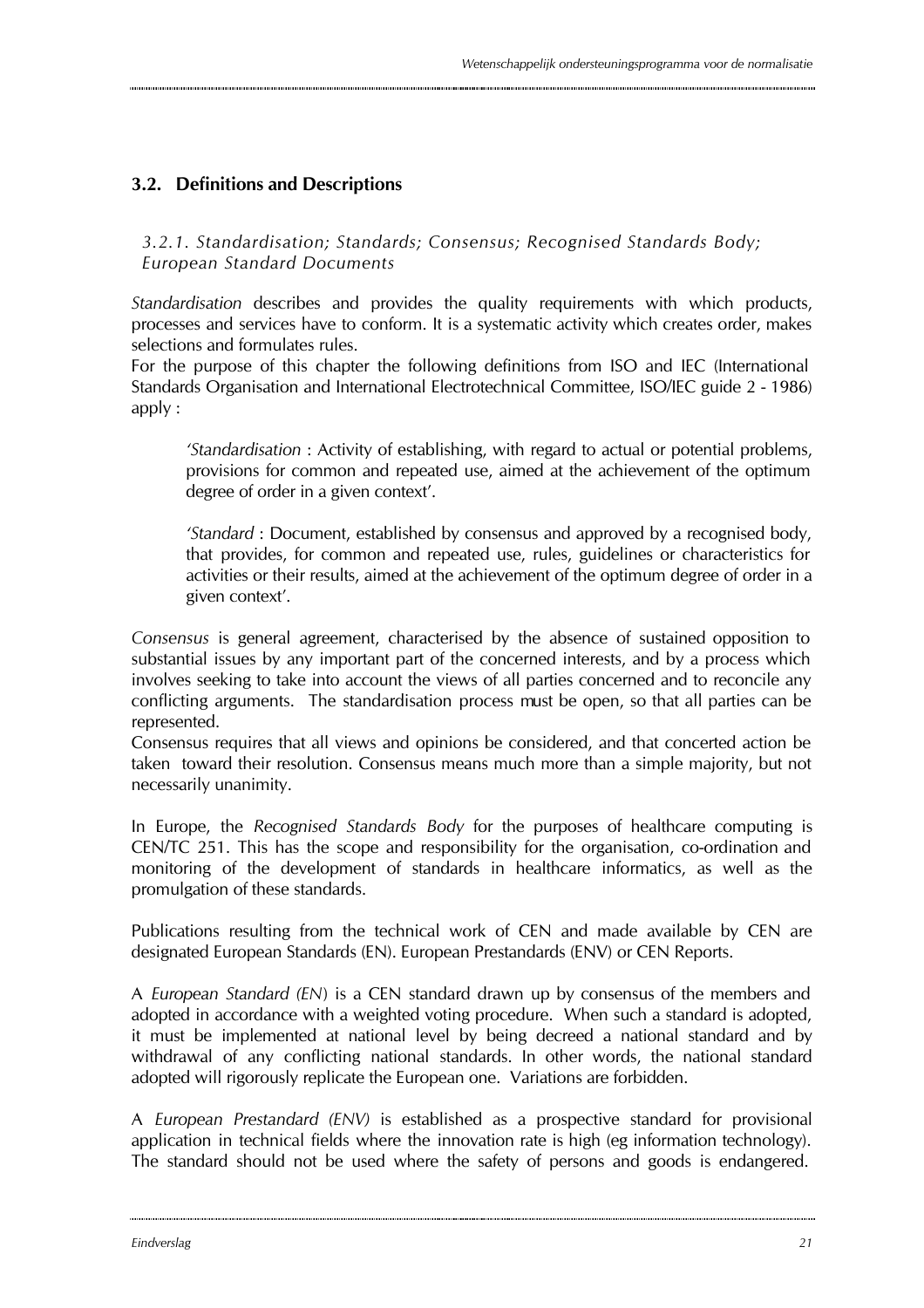Members must then make the ENV available at the national level and announce its existence. Meanwhile, conflicting national standards may be maintained.

A *CEN (technical) Report (CR)* has to be approved by simple voting in the Technical Board of CEN. CRs are of two types. The first arises when, on a vote on a potential standard, a consensus cannot be reached but it is decided that the information in the document is so useful that it should be made public so as to become available to a wider circle than that involved in creating it. CRs of this type are, in effect, failed standards. The second type are of quite different origin and are not failed standards. These are principally normative documents but were communicated specifically as CEN Reports rather than Standards. An example of a document written specifically as a CEN Report is the report of PT004 'Investigation of syntaxes for existing interchange formats to be used in healthcare'.

A *Harmonisation Document (HD)* is a CEN/CENELEC standard drawn up and adopted in the same way as an EN. In contrast to the EN document, national variations are permitted when existing national regulations or particular technical requirements for a specified transitional period make them necessary. The HD carries with it the obligation to be implemented at national level, at least by public announcement of the HD number and title, and by withdrawal of any conflicting national standards.

Documents (including working drafts) used in the course of elaboration of publications are known as working documents and, at the CEN enquiry and formal voting stage, as prEN, prENV or draft Reports. ENs correspond to ISO standards (IS and ISP), ENVs to ISO Technical Reports, Types 1 and 2.

Public contracting authorities are obliged to require conformance to standards when procuring information technology and telecommunications products in contracts over certain threshold values (100,000/200,000 Ecus, Legislation: IT Standards Decision Revised Supplies Directive).

### *3.2.2. Informatics; Telematics; (Open) Electronic Data Interchange (EDI and open EDI)*

*Informatics* is a newer word for information science and technology - especially when computers are involved.

*Telematics* is the use of telecommunications in conjunction with informatics, eg the passing of information from one computer to another via a telephone line or other electronic link.

The basic promises of telematics are obvious: by giving access to any form of knowledge anywhere, it speeds up the diffusion of information, saves time, increases collaboration between individuals and groups, and improves the quality of decisions .

As telematics will allow access to more and more information, it will also generate increasing amounts of new data (the basic threat is also obvious: telematics speeds up the diffusion of inaccurate or false information). New tools for navigation in this sea of data will be required. They already have a name: 'knowbots' or knowledge finder robots. Their development is a major technological challenge.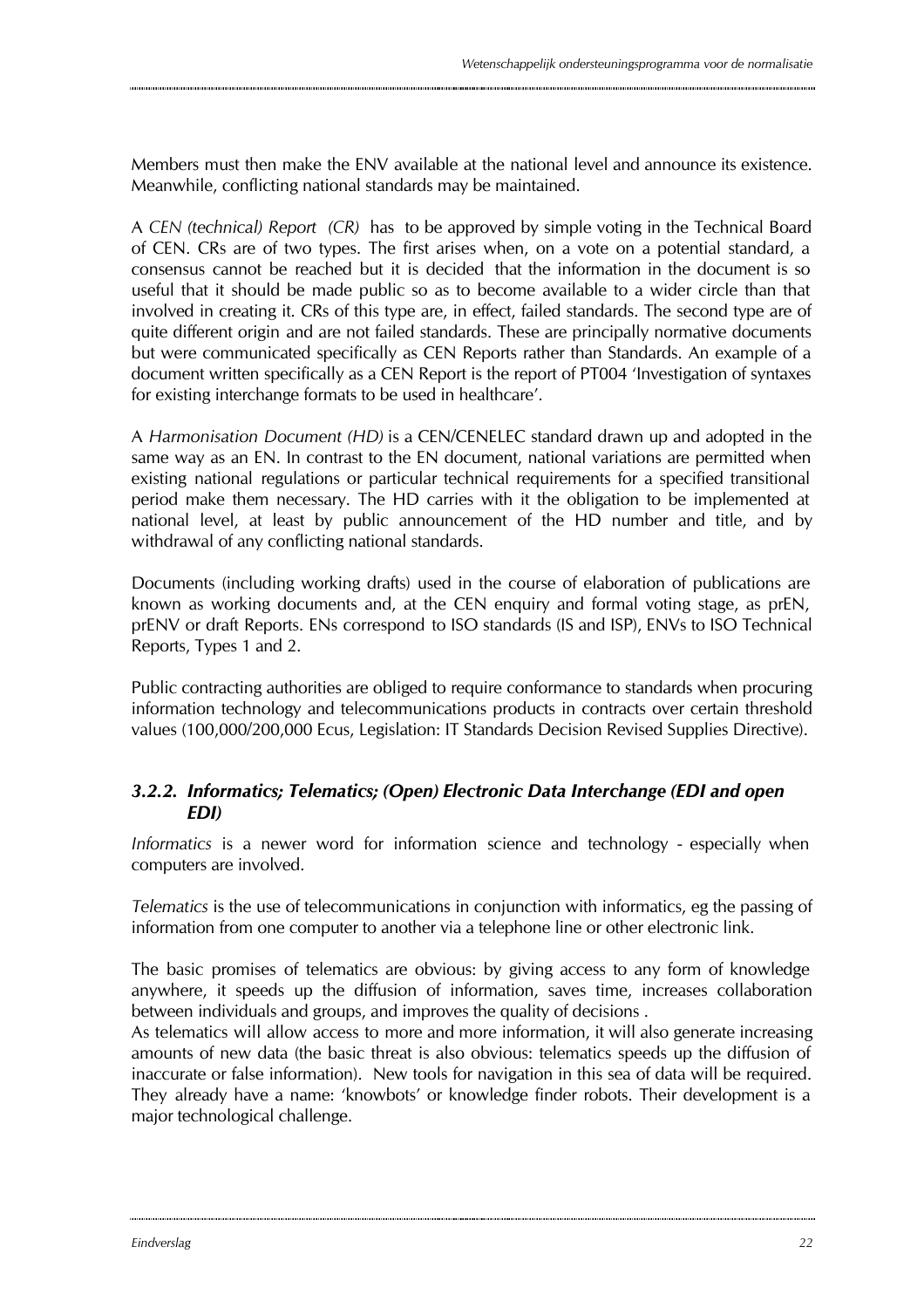*Medical Telematics* is the application of telematics to medicine, eg using telematics to send patient test results from clinical laboratories to general practitioners.

*Healthcare Telematics* is the wider application of telematics to the whole healthcare environment and involves eg management and nursing, as well as medical, information transfer.

*Electronic Data Interchange (EDI*) is defined in many different ways. The definition adopted by the International Data Exchange Association is perhaps the most useful: 'the transfer of structured and coded data, by agreed message standards, from computer to computer, by electronic means'.

The data is essentially structured. Unstructured information such as facsimile or free-text electronic mail does not strictly fall into the category of EDI, although such information can be included as part of a message.

The data is primarily intended for processing by computer applications, rather than direct interpretation by human users.

The data is transferred by electronic means, by data transmission using data communications network facilities.

The current EDI standards are really only concerned with the nature of the interchanged data, and cover three main areas:

- − a common syntax, equivalent to the grammar in a natural language;
- − common data element definitions, equivalent to the vocabulary in a natural language;
- − standard messages, which combine data elements and syntax into structured data aggregates suitable for interchange and processing.

*Open-EDI*: Electronic data interchange among autonomous parties using public standards and aiming towards interoperability over time, business sectors, information technology systems and data types, capable of multiple, simultaneous transactions, to accomplish an explicit business goal. This definition is taken from ISO/IEC JTC1/WG3 'Open-edi Reference Model Standard' (Working Draft 1994-01-24/28). The definition is being further studied by ISO/IEC JTC1/WG3.

### **3.3. National Mirror Groups**

Looking at a country's healthcare informatics sector (with its national and regional healthcare authorities, agencies, professional organisations, providers, users and IT industry) and combining its diversity with the scope and depth of the standardisation programmes of CEN/TC 251 and ISO/TC 215, it becomes clear that national delegates need some sort of supportive local organisation if they are to represent national interests properly.

With this in mind, CEN/TC 251 has encouraged NSBs to establish so-called 'Mirror Groups', with membership drawn from interested parties at the national, regional and local levels. The Mirror Group mirrors the activities of the CEN/TC 251 and ISO/TC 215 Technical Committees. It can focus the standardisation programme effectively onto the national healthcare sector and thereby ensures that national interests are taken into account at the Technical Committee (TC),Working Groups (WG) and Project Team (PT) levels. Members of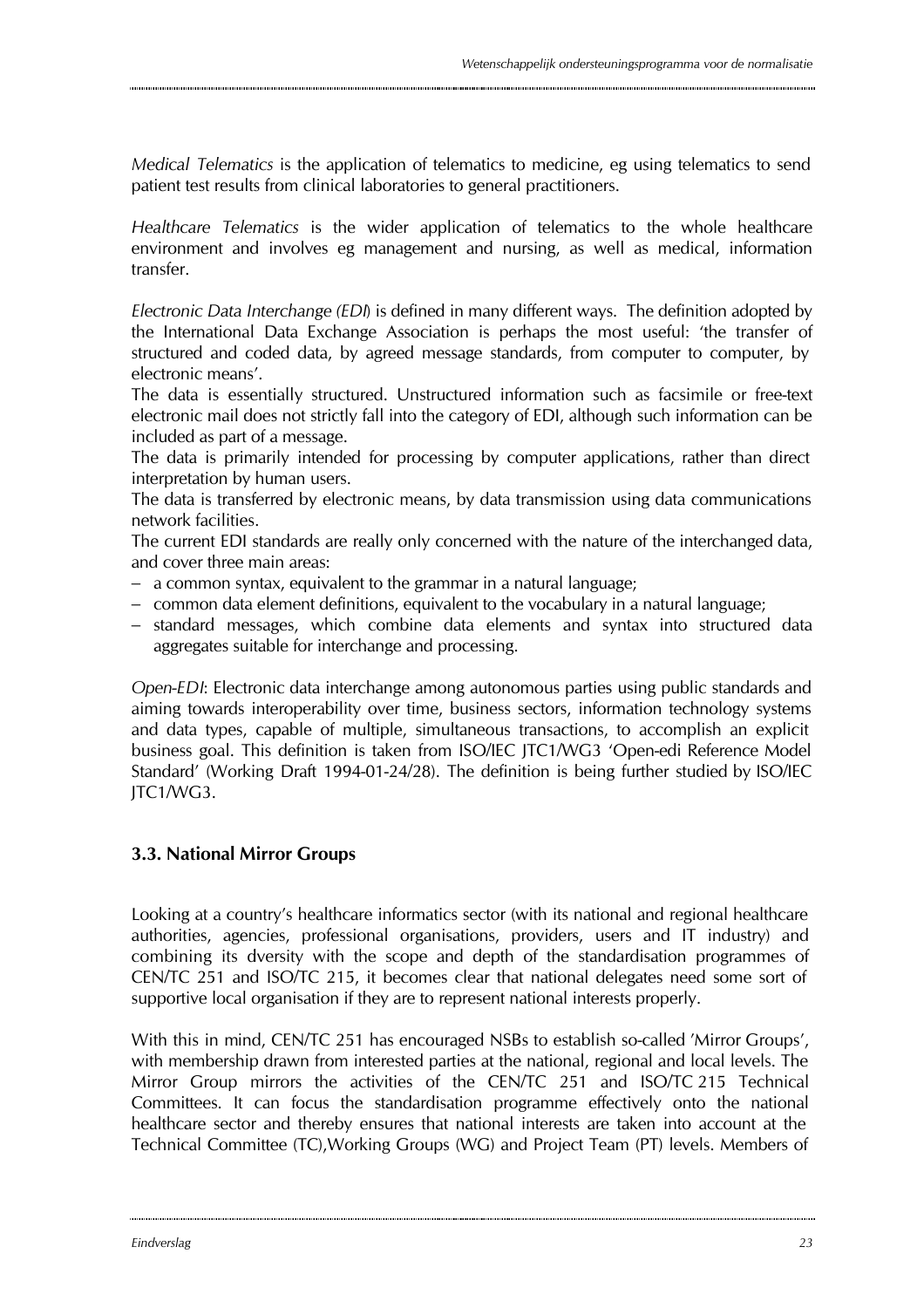WGs and PTs take part in the standardisation work as experts in their respective fields, not as national delegates. Nevertheless, national Mirror Groups can be instrumental, through their promotion of the work, in locating the best experts and encouraging them to take an active part in the standardisation process.

### **3.4. Belgian Mirror Group**

The Belgian Mirror Group for CEN/TC 251 and ISO/TC 215 functions as a local contact point for standardisation work in medical informatics and telematics. It enables the work to be influenced so as to protect and promote national interests. It provides a focal point for access to a rapidly growing pole of new standards.

- The Belgian Mirror Group is, together with BIN/IBN, instrumental in monitoring and improving the quality of standards in medical informatics/telematics:
- − by making proposals regarding the content and execution of the standardisation work programme,
- − by disseminating the drafts of new standards and ensuring that these receive proper commenting from a national as well as from a technical perspective,
- − by forming the necessary consensus for national voting on final drafts
- − by being a channel to inform healthcare society about ongoing activities within CEN/TC 251 and ISO/TC 215, by means of organising tutorials and workshops.

The Belgian Mirror Group, together with the Belgian satellite of the European Health Telematics Observatory, constitutes a pole of information and activity and is a starting point for health informatics/telematics deployment.

### **3.5. Activities**

The Belgian Mirror Group decided that it also has other roles to play as well, for example in connection with implementation of the new standards (which automatically become national standards) or with the co-ordination of healthcare IT projects with parallel standardisation work. Experience is already showing that:

- − implementation is far from a trivial task and is best tackled from a national viewpoint,
- − costly projects do well to learn from existing standardisation work and thereby minimise the danger of promoting incompatible and unprofitable solutions.

### **THE FOLLOWING LIST SUMMARISES THE ALREADY ADOPTED EUROPEAN STANDARDS IN THE FIELD:**

#### **ENV 1064 1993**

Medical informatics - Standard communication protocol - Computer-assisted electrocardiography **WG IV ENV 1068 1993**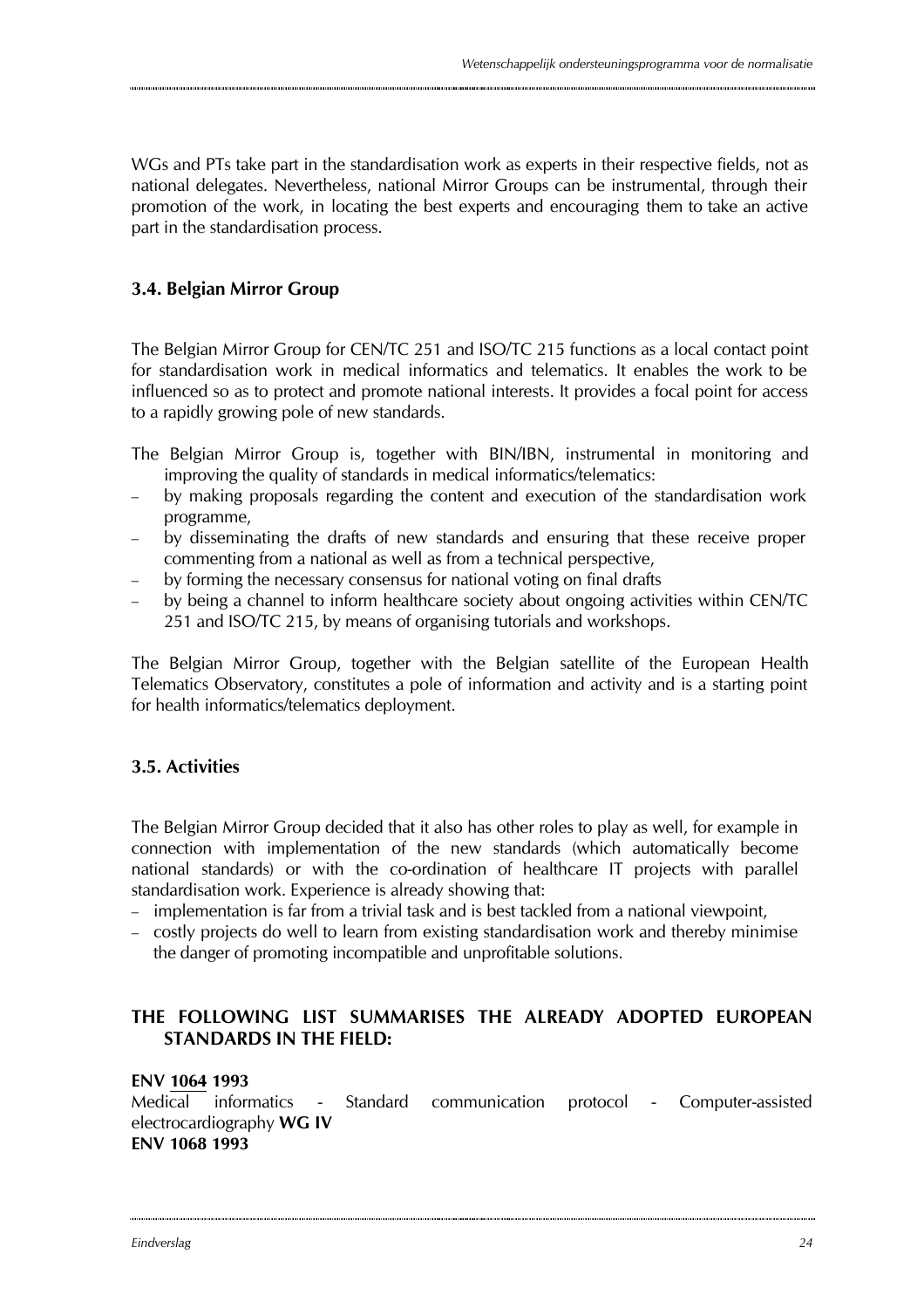Medical Informatics - Healthcare information interchange - Registration of coding schemes (Replaced by ISO/IEC 7826-1 and 7826-2) **WG II CR 1350 1993** CEN Report: Investigation of syntaxes for existing interchange formats to be used in healthcare **WG I ENV 1613 1995** Medical informatics - Messages for exhange of laboratory information **WG I ENV 1614 1995** Healthcare informatics - Structure for nomenclature, classification and coding of properties in clinical laboratory sciences **WG II ENV 1828 1995** Medical informatics - Structure for classification and coding of surgical procedures **WG II ENV 12017 1997** Medical Informatics - Medical Informatics - Vocabulary **WG II ENV 12018 1997** Identification, administrative, and common clinical data structure for Intermittently Connected Devices used in healthcare (including machine readable cards) **WG I ENV 12052 1997** Medical Informatics - Medical Imaging Communication **WG IV ENV 12251 1999** Health Informatics - Secure User Identification for Healthcare - Identification and Authentication by Passwords - Management and Security **WG III ENV 12264 1997** Medical informatics - Categorical structures of systems of concepts - Model for representation of semantics **WG II ENV 12265** Withdrawn 1999. Replaced by ENV 13606 Medical informatics - Electronic healthcare record architecture **WG I ENV 12381 1996** Health care informatics - Time standards for health care specific problems **WG II ENV 12388 1996** Medical Informatics - Algoritm for Digital Signature Services in Health Care **WG III ENV 12435 1999** Medical informatics - Expression of the results of neasurements in health sciences **WG II ENV 12443 1999** Medical informatics - Medical informatics healthcare information framework **WG I ENV 12537-1 1997** Medical informatics - Registration of information objects used for EDI in healthcare - Part 1: The Register **WG I ENV 12537-2 1997** Medical informatics - Registration of information objects used for EDI in healthcare - Part 2: Procedures for the registration of information objects used for electronic data interchange (EDI) in healthcare **WG I ENV 12538 1997** Medical informatics - Messages for patient referral and discharge **WG I ENV 12539 1997** Medical Informatics - Request and report messages for diagnostic service departments **WG I CR 12587 1996**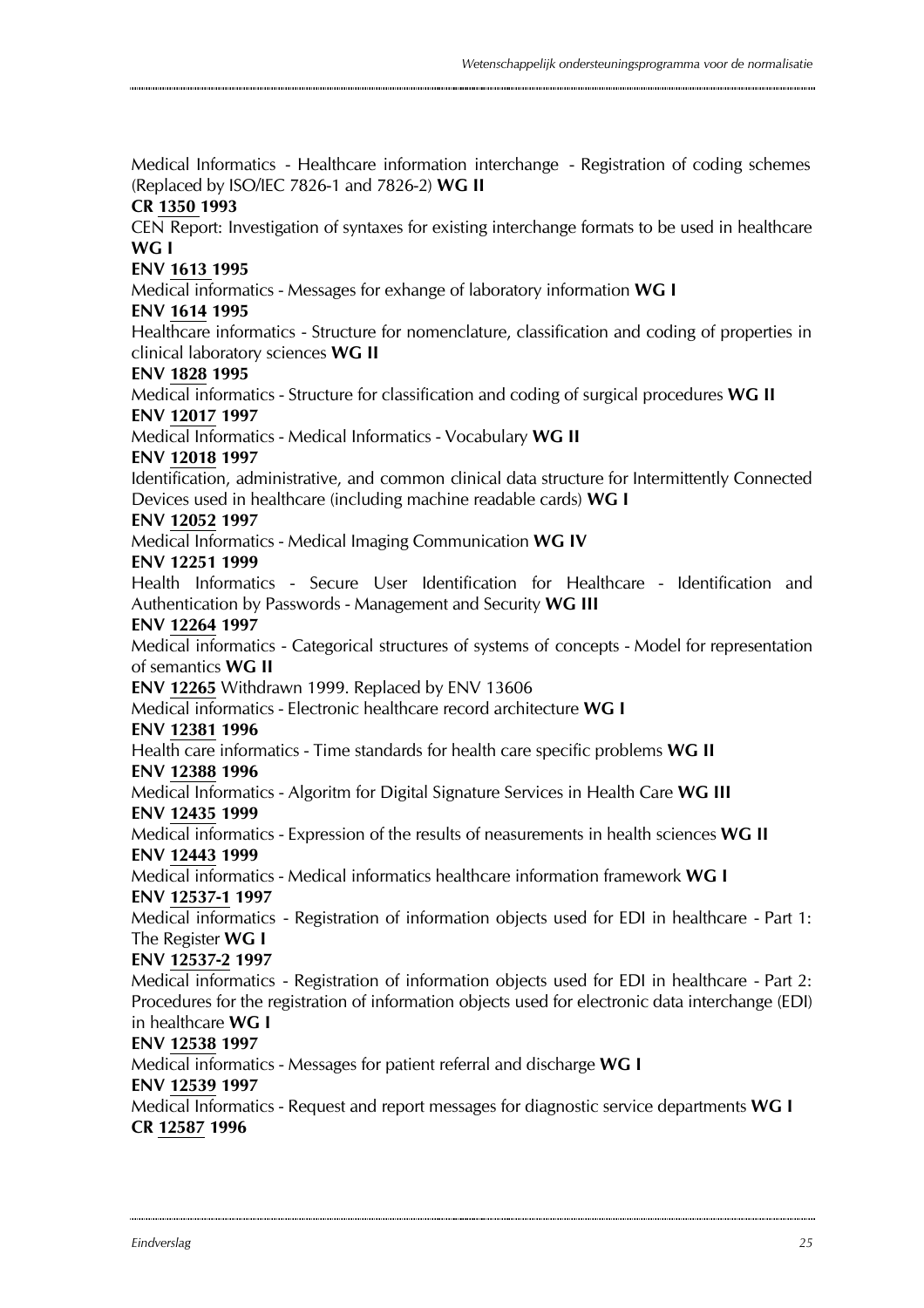CEN Report: Medical Informatics - Methodology for the development of healthcare messages **WG I ENV 12610 1997** Medical informatics - Medicinal product identification **WG II ENV 12611 1997** Medical informatics - Categorical structure of systems of concepts - Medical Devices **WG II ENV 12612 1997** Medical Informatics - Messages for the exchange of healthcare administrative information **WG I ENV 12623 1997** Medical Informatics - Media Interchange in Medical Imaging Communications **WG IV CR 12700 1997** CEN Report: Supporting document to ENV 1613:1994 - Messages for Exchange of Laboratory Information **WG I ENV 12922-1 1997** Medical Image Management - Part 1: Storage Commitment Service Class **WG IV ENV 12924 1997** Medical Informatics - Security Categorisation and Protection for Healthcare Information Systems **WG III ENV 12967-1 1998** Medical Informatics - Healthcare Information Systems Architecture - Part 1:Healthcare Middleware Layer **WG IV CR 13058 1997** Medical data interchange - Mapping between the models specified in ENV 12539:1997 and NEMA PS3 Supplement 10 **WG IV ENV 13606-1 1999** Health informatics - Electronic healthcare record communication - Part 1: Extended architecture **WG I ENV 13606-2 1999** Health informatics - Electronic healthcare record communication - Part 2: Domain termlist **WG I ENV 13606-3 1999** Health informatics - Electronic healthcare record communication - Part 3: Distribution rules **WG I ENV 13606-4 1999** Health informatics - Electronic healthcare record communication - Part 4: Messages for the exchange of information **WG I ENV 13607 1999** Health informatics - Messages for the exchange of information on medicine prescriptions **WG I ENV 13608-1 1999** Health informatics - Security for healthcare communication - Part 1: Concepts and terminology **WG III ENV 13608-2 1999** Health informatics - Security for healthcare communication - Part 2: Secure data objects **WG III ENV 13608-3 1999**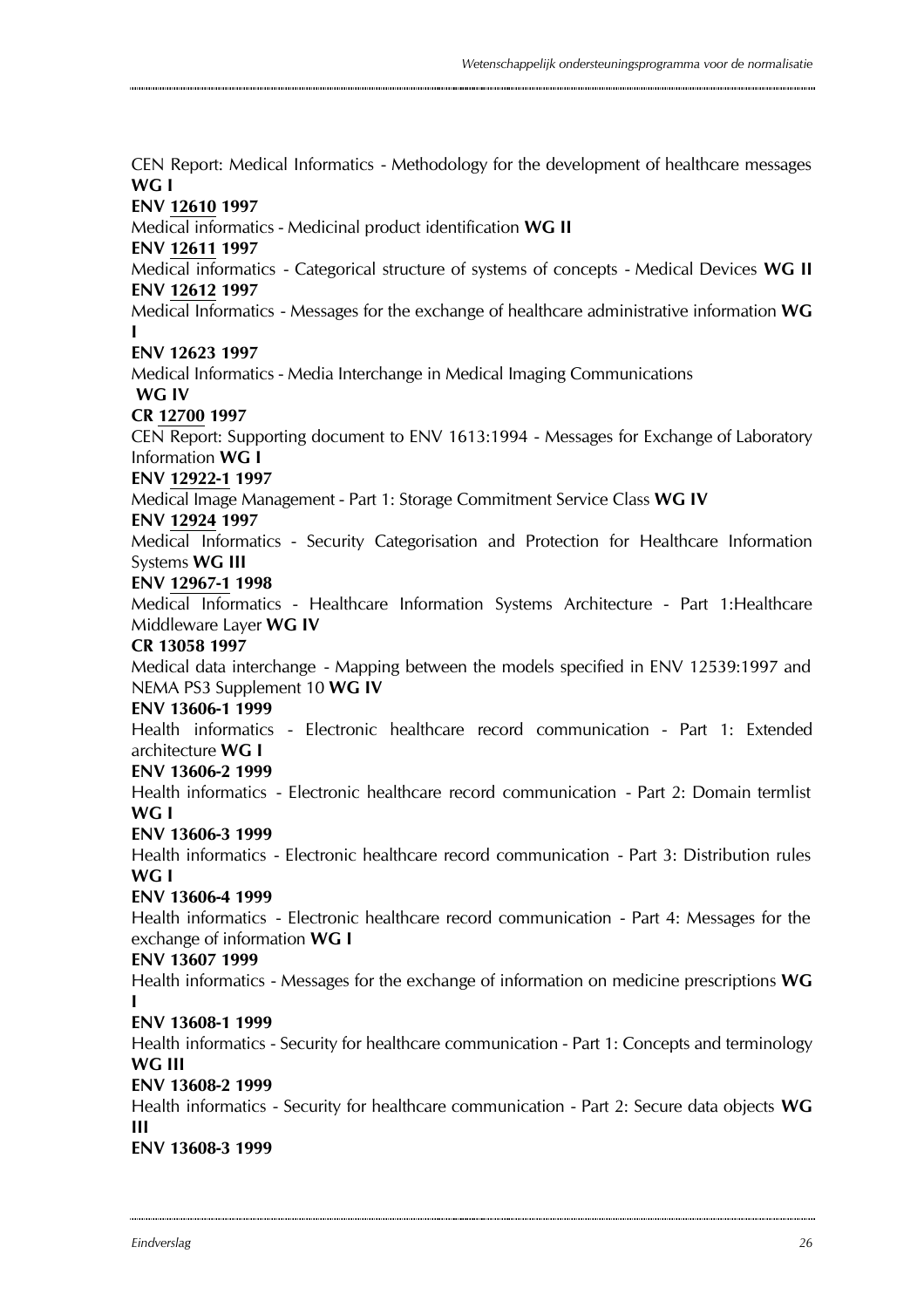Health informatics - Security for healthcare communication - Part 3: Secure data channels **WG III**

#### **ENV 13609-2 1999**

Health informatics - Messages for maintenance of supporting information in healthcare systems - Part 2: Updating of medical laboratory-specific information

#### **WG I CR 13694 1999**

Health informatics - Safety and security selated software quality standards for healthcare **WG III**

#### **ENV 13728 1999**

Health informatics - Instrument interfaces to laboratory information systems **WG IV ENV 13729 1999**

Health informatics - Secure user identification for healthcare strong authentication using microprocessor cards **WG III**

#### **ENV 13734 1999**

Health Informatics - Vital signs information representation **WG IV**

#### **ENV 13735 1999**

Health Informatics - Interoperability of patient connected medical devices **WG IV CR 1999**

Health Informatics - Interoperability of healthcare multimedia report systems **WG IV**

### **3.6. Report on the Belgian Mirror Group Workshop and Conference (see Appendix 1)**

- **3.7. Database of experts in the Belgian Mirror Group (see Appendix 2)**
- **3.8. Inventory of Belgian industrial companies active in ICT for Healthcare (see Appendix 3)**
- **3.9. Minutes of the Belgian Mirror Group meetings (see Appendix 4)**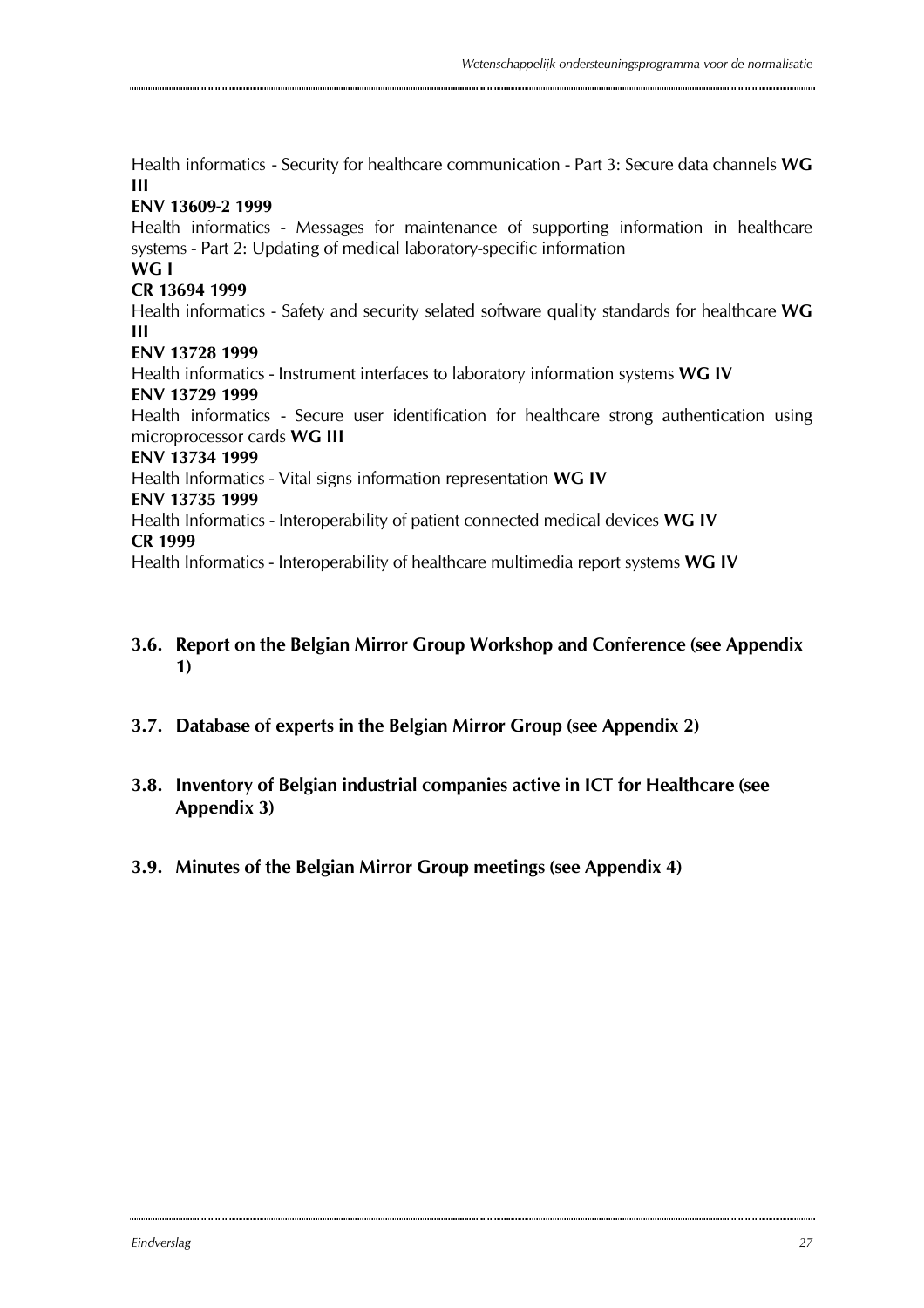### **4. INTERNATIONAL DATABASE ON HEALTHCARE INFORMATICS AND TELEMATICS STANDARDS**

### **4.1. Introduction**

This database or inventory has to be considered as an intermediate tool to help finding information on existing standards in Healthcare Informatics and Telematics. More information can be found by searching via the references provided in the descriptions.

The template, database and procedures have been kept simple in order to encourage all interested parties to exchange information (a first step in the international co-operation in standardisation).

It is on purpose that the choice of keywords has been left open. The intention is to let standards makers choose the most specific ones for labelling their documents. The task force responsible for this inventory will later explore the possibility of categorising the keywords; the web master will also integrate a user-friendly search engine.

In this stage, the database is open for any standard (official/formal versus de facto/commercial). The quality of the information is under the responsibility of the authors/senders. The task force and the webmaster are not responsible for any possibly irrelevant, false or low quality input.

To submit the description of standards one can choose one of the following methods:

- − Using a form on the site. The database update is handled after verification of the information.
- Downloading a word document (or text only) which is conformant with the required template structure. After the data-input, the form can be sent to wg16@ramit.be with 'input inventory' in the subject line.

### **4.2. History**

Belgium has played in the past an important role in medical informatics standardisation. Together with the Belgian Standards Institute (BIN/IBN), RAMIT vzw. proposed in 1990 the formation of TC 251 in CEN. The president of RAMIT (the co-ordinator in this project) was elected the first chairman of CEN/TC 251 and the Technical Secretariat was given to RAMIT via BIN/IBN until 1996 when Sweden took over.

CEN/TC 251 has been widely recognised as being a productive committee and has established contacts with Eastern-European countries, the U.S., Canada, Japan, Australia and South-Africa. A number of these countries have then followed this European initiative and have established committees or boards on healthcare informatics standards, choosing organisation structures which are very similar to the one of CEN/TC 251.

At the Assembly General Meeting of the International Medical Informatics Association (IMIA), Vancouver, July 1995, a new Working Group (IMIA Working Group 16) on medical informatics was formed with again as chairman the president of RAMIT vzw., former chairman of CEN/TC 251.

The trend of drafting "global standards" for medical informatics and telematics is now becoming obvious, as is the case in most other ICT-domains. This explains the underlying

.............................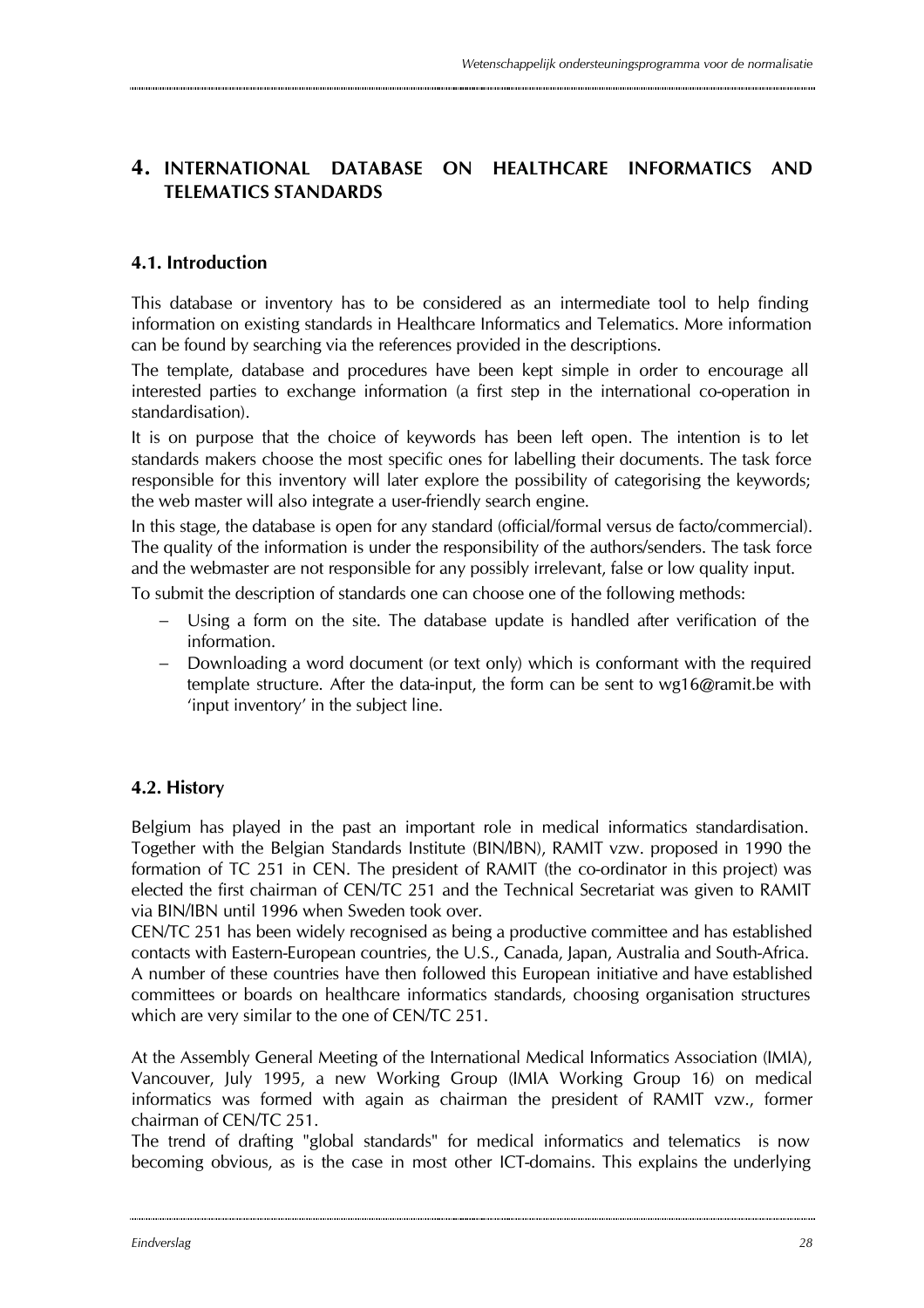ideas, which lead to the formation of the ISO/TC 215 Technical Committee for the same field. Preparatory meetings for such a TC have been held in New-York (1996), Stockholm (1997) and. London (1997).

One of the decisions of the above meetings was to create a taskforce to make an international inventory or database of descriptions of already existing healthcare informatics standards (de jure and de facto standards) from anywhere in the world. The leadership of this taskforce has been given to Belgium (RAMIT vzw.). It has been decided to install the data-base on the server with the Internet/WWW site of IMIA/WG 16. The same IMIA/WG 16 has organised its first international conference (Towards Global Co-operation in Healthcare Informatics Standardisation) in September 1997 (Bermuda). The second conference was held in December 1999 (Bruges). It is clear that the establishment of IMIA/WG 16 serves as a signal to the users of standards to demonstrate a certain willingness to co-operate world wide and to organise convergence in the standardisation efforts.

IMIA/WG 16 has also served as a catalyst during the creation of the ISO/TC 215 Technical Committee.

### **4.3. Objectives**

In this work-package, the project has collected and categorised all international standards in the field of healthcare informatics/telematics. This information has been made available in a user-friendly form on the Web.

The objective is to help:

- − user-groups to define their requirements;
- − decision-makers in their choice of standard solutions;
- − and industry to deliver appropriate products.

The data-base or inventory should be considered as an intermediate tool in order to help finding information on existing standards in healthcare informatics and telematics world-wide (de jure and de facto standards). The summary, descriptions and other data in the inventory will point towards other places and sites where more specific information is available.

### **4.4. Description**

The project has used Internet- and World Wide Web- tools to collect, store and disseminate information on standards in healthcare informatics and telematics. The Internet WWW site on Standards has been installed on a server made available by the co-ordinating partner, making use of professional telecom-infrastructure (ISDN) and benefit from an already available firewall (cf. security issues).

Guidelines were established and have been distributed to all identifiable information sources, so that they can send their descriptions on standards electronically, using a common template. Standard-makers can choose keywords for labelling their documents. The task force responsible for the inventory has explored the possibility of categorising the keywords. The web-master has also integrated a user-friendly search engine and has provided the system with the necessary external links.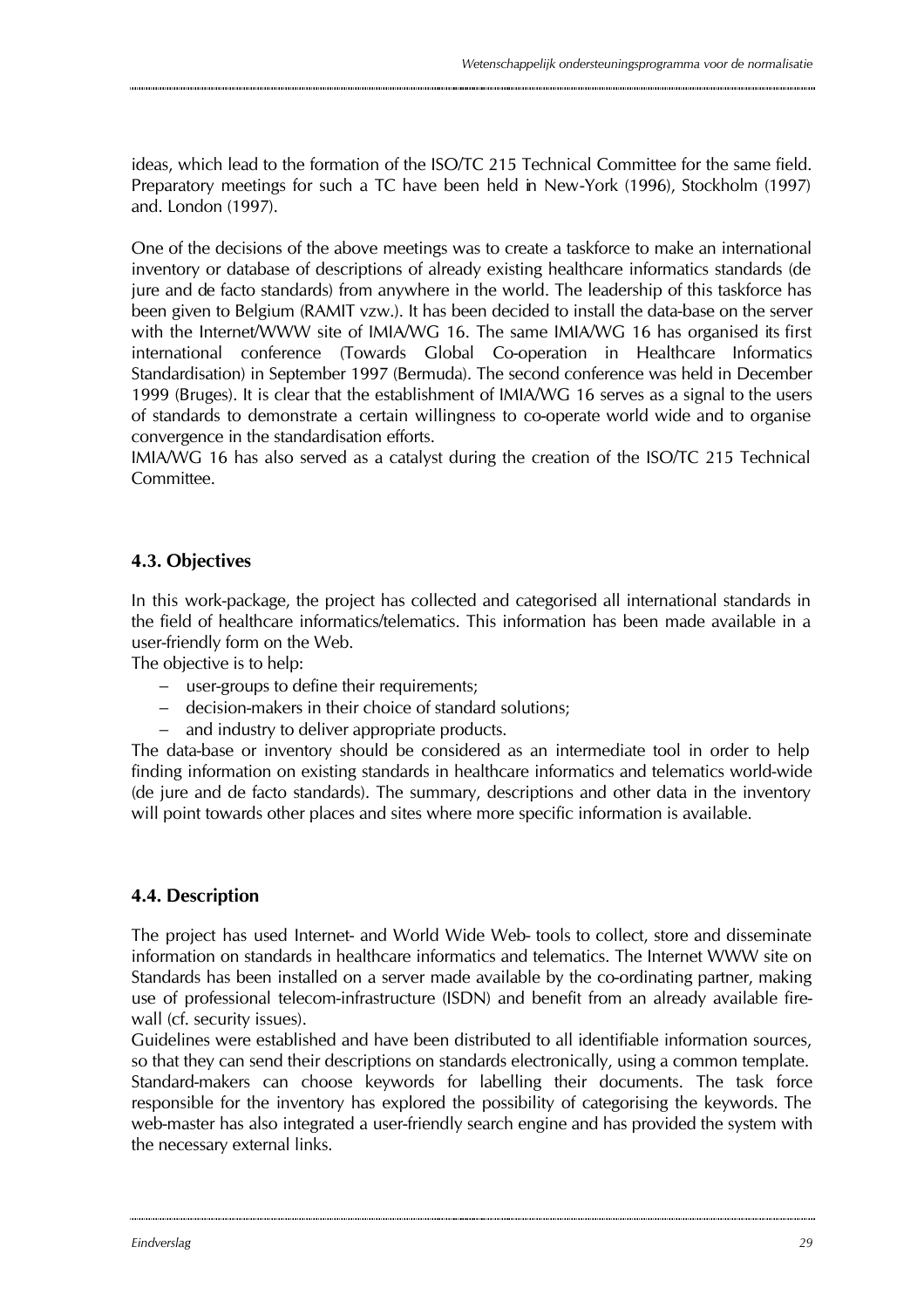The Inventory will further grow over time, but our goal was to collect as much standards as possible. The definition of the template and the design of the database can change over time as well, depending on feedback and comments received.

### **4.5. Description of the Internet/WWW site and of the Data-Base**

The Web site that has been realised with the standards template, data base of international standards and searching mechanism can be accessed through its address:

www.ramit.be/imiawg16

An extract of the database as a list of all European standards can be found in **Appendix 5.** 

### **4.6. Template and guidelines for the information providers**

| IMIA             | <b>Inventory of Healthcare Informatics</b> |
|------------------|--------------------------------------------|
| WG <sub>16</sub> | and Telematics Standards                   |

With this template you can submit the necessary information on your standard. More information is available at: http://www.ramit.be/imiawg16/ If you have questions in connection with the interpretation of the fields in the template, please contact:

*Mr. Georges Van Maele Department of Medical Informatics Gent University Hospital De Pintelaan 185 B-9000 Gent, Belgium Tel: +32-9-2402959 Fax: +32-9-2403439 email: georges.VanMaele@rug.ac.be*

If you would like to post more than one Standard, please copy the table and append it as many times as needed.

After the data-input, please send it as an attachment to wg16@ehto.be with input inventory in the subjectline.

Fields marked with ' \* ' are mandatory

Please use this column for your data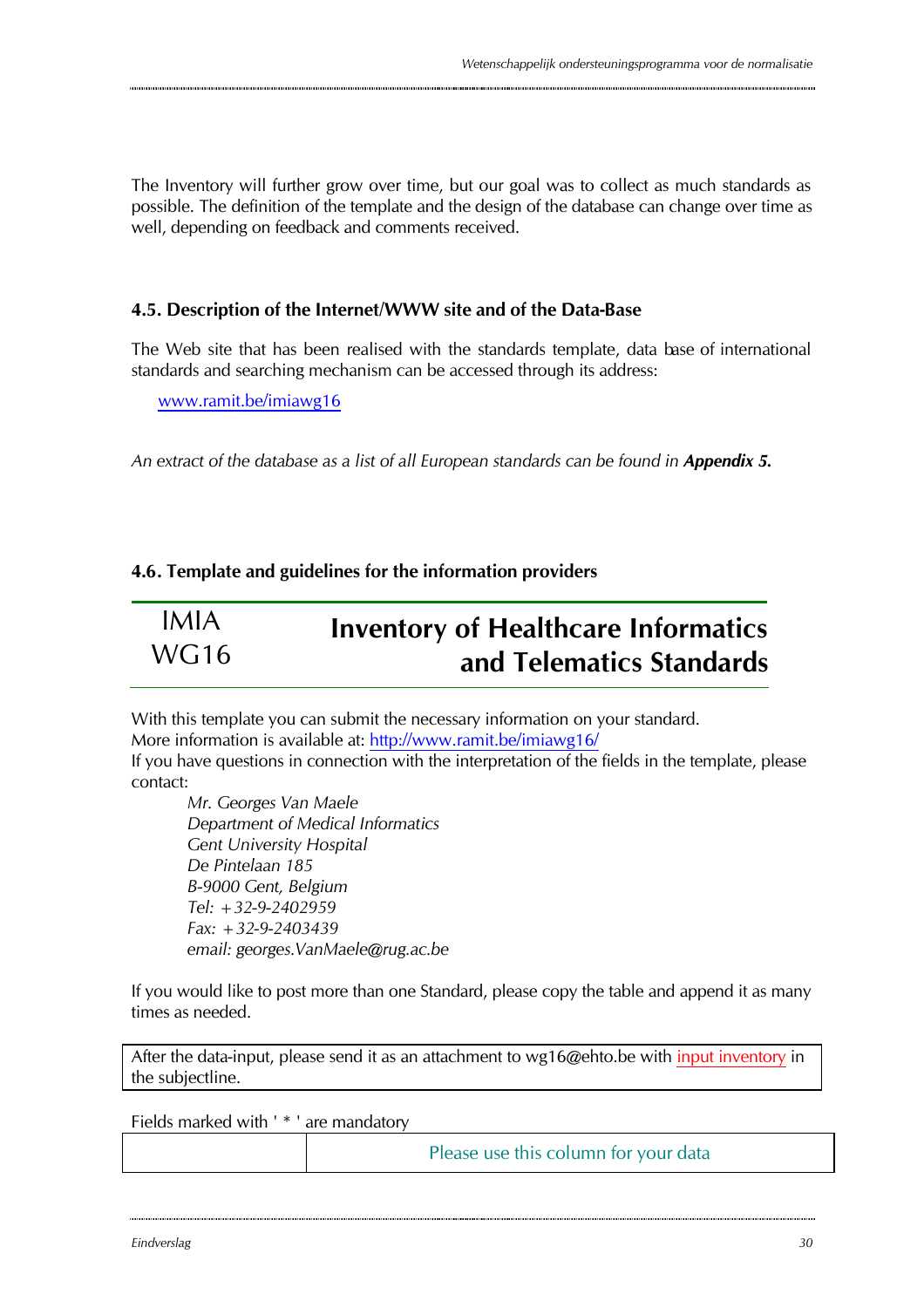| Title: *                                                                |                                            |                        |
|-------------------------------------------------------------------------|--------------------------------------------|------------------------|
| Acronym, Short Name:                                                    |                                            |                        |
| <b>Identification Number</b><br>of the Submitter of the<br>Information: |                                            |                        |
| Keywords<br>(max.7, use commas<br>between key-words):                   |                                            |                        |
| Description of the<br>Scope of the Standard:<br>$\ast$                  |                                            |                        |
| Category:                                                               | € Official Standard<br>€ De Facto Standard | EPA.S.<br>€Combination |
| Date of Publication or<br>Expected Date of<br>Publication: *            |                                            |                        |
| <b>Target Groups:</b>                                                   |                                            |                        |
| Standardbody or<br>Producer of the<br>Standard: *                       |                                            |                        |
| URL of the Web Site<br>where more<br>Information is<br>Available:       | http://                                    |                        |
| Language(s) of<br>Document:                                             |                                            |                        |
| Free Text (any other<br>relevant comment):                              |                                            |                        |
| Date of submission                                                      |                                            |                        |
| (year, month, day): *<br>Contact info on the Sender of the Description: |                                            |                        |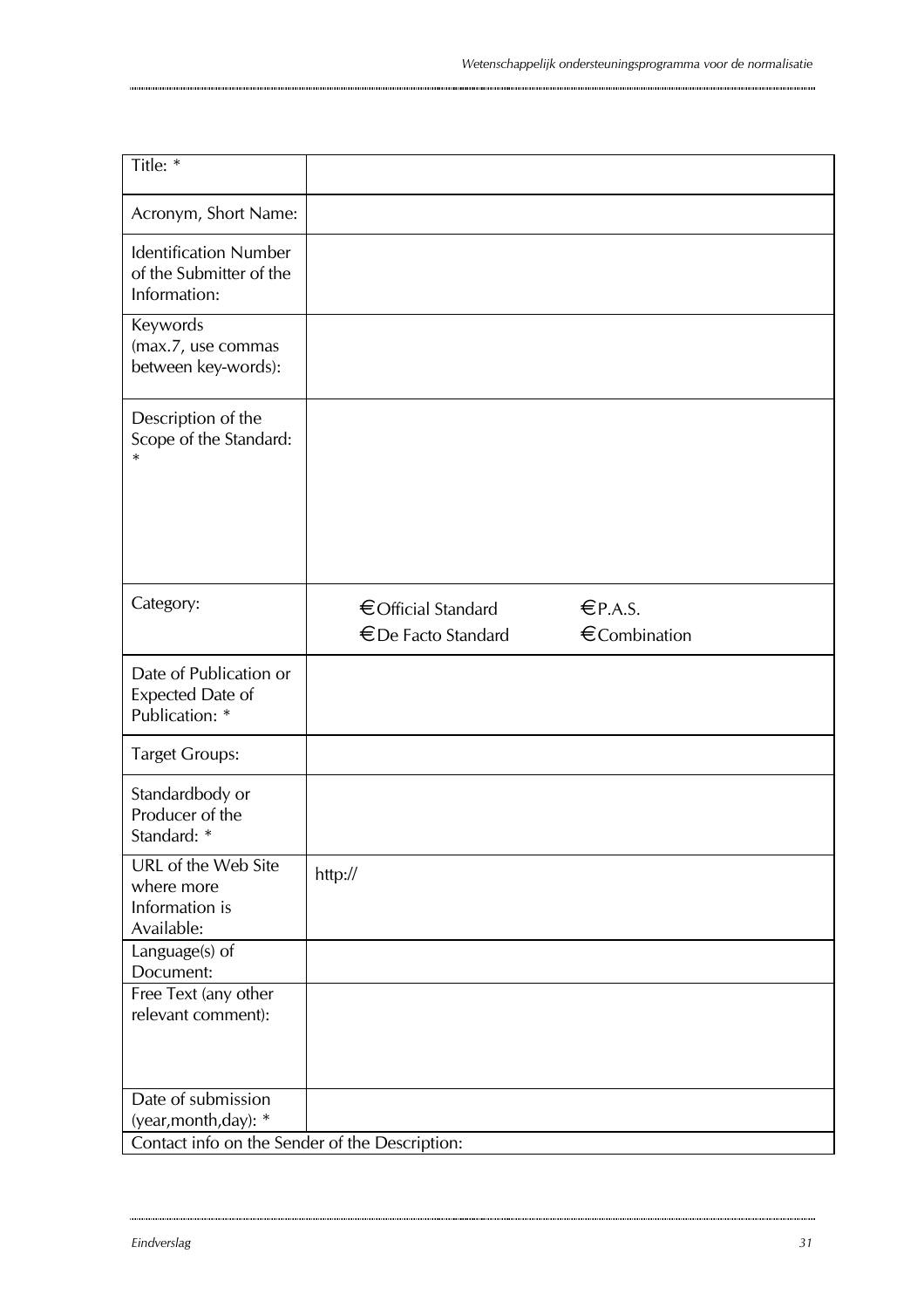| Last Name, First<br>Name:                                  |  |
|------------------------------------------------------------|--|
| Title:                                                     |  |
| Organization:                                              |  |
| Phone:                                                     |  |
| Fax:                                                       |  |
| E-mail                                                     |  |
| Contact point for getting more Information on the Standard |  |
| Last Name, First<br>Name:                                  |  |
| Title:                                                     |  |
| Organization:                                              |  |
| Phone:                                                     |  |
| Fax:                                                       |  |
| E-mail:                                                    |  |

This database or inventory has to be considered as an intermediate tool to help finding information on existing standards in Healthcare Informatics and Telematics. More information can be found by searching via the references provided in the descriptions.

The template, database and procedures have been kept simple in order to encourage all interested parties to exchange information (a first step in the international co-operation in standardisation).

It is on purpose that the choice of keywords has been left open. The intention is to let standards makers choose the most specific ones for labelling their documents. The task force responsible for this inventory will later explore the possibility of categorising the keywords; the web master will also integrate a user-friendly search engine.

**In this stage, the database is open for any standard (official/formal versus de facto/commercial). The quality of the information is under the responsibility of the authors/senders. The task force and the webmaster are not responsible for any possibly irrelevant, false or low quality input.**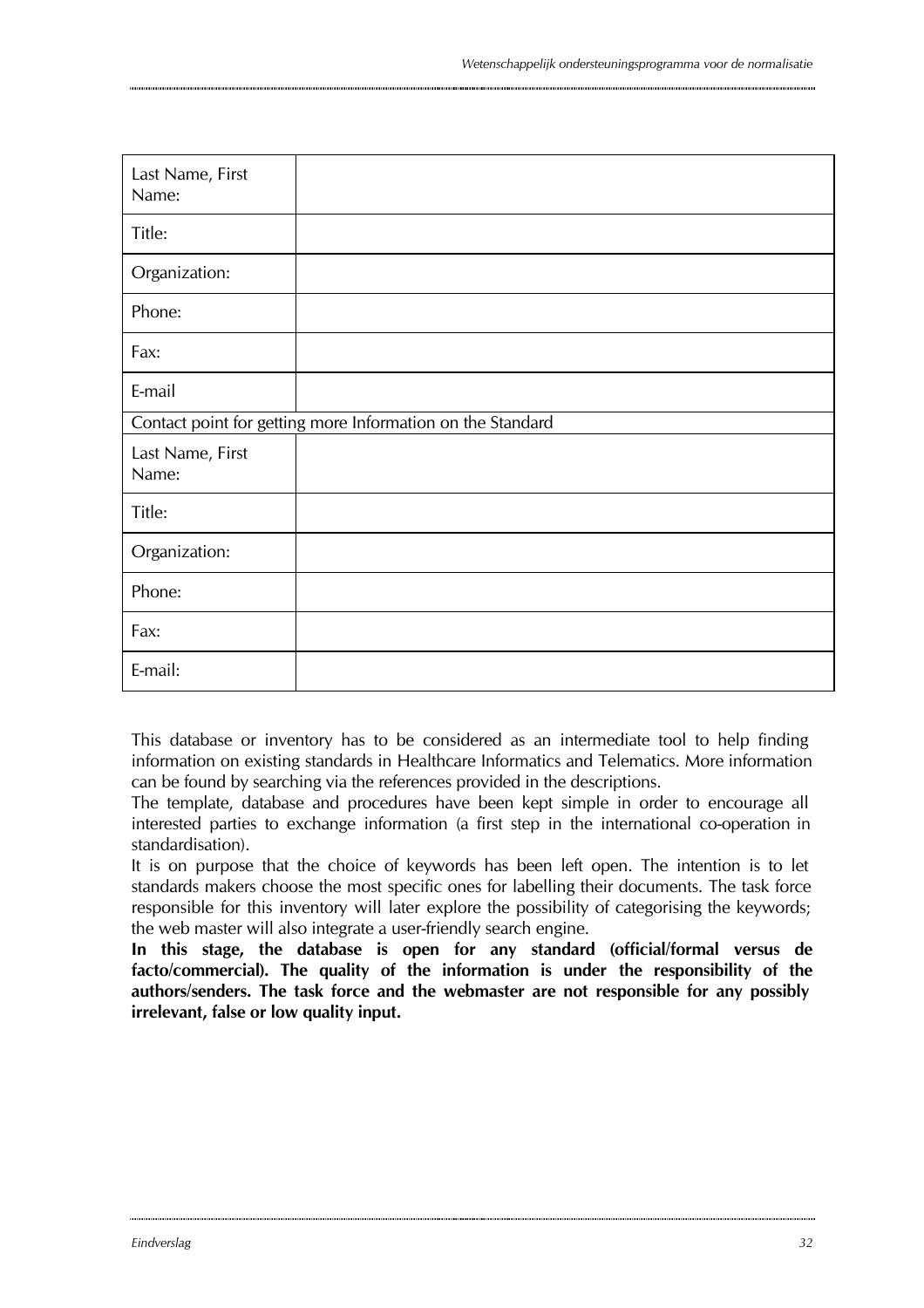#### **4.7. Inventory of Standards for Medical Informatics and Telematics**

- 1. Secure User Identification Strong Authentication Using Microprocessor Cards CEN/TC 251 / PT-037 - Europe
- 2. Vital Signs Information Representation CEN/TC 251 / PT-021 - Europe
- 3. Electronic Healthcare Record Communication Part 2: Domain Termlist CEN/TC 251 / PT-027 - Europe
- 4. Electronic Healthcare Record Communication Part 3: Distribution Rules CEN/TC 251 / PT-028 - Europe
- 5. Electronic Healthcare Record Communication Part 4: Messages for the Exchange of Information CEN/TC 251 / PT-029 - Europe
- 6. Blood Transfusion Related Messages Part 1: Patient Related Messages CEN/TC 251 / PT-032 - Europe
- 7. Messages for Maintenance of Supporting Information in Healthcare System. Part 2. Updating Medical Laboratory-specific Information CEN/TC 251 / PT-033 - Europe
- 8. Electronic Healthcare Record Communication Part 1: Extended Architecture CEN/TC 251 / PT-026 - Europe
- 9. Secure User Identification for healthcare Management and Security of authentication by passwords CEN/TC 251 - Europe
- 10. Security for Healthcare Communication Part 1: Concepts and Terminology CEN/TC 251 / PT-039 - Europe
- 11. Security for Healthcare Communication Part 2: Secure Data Objects CEN/TC 251 / PT-039 - Europe
- 12. Security for Healthcare Communication Part 3: Secure Data Channels CEN/TC 251 / PT-039 - Europe
- 13. Interoperability of Patient Connected Medical Devices CEN/TC 251 / PT-035 - Europe
- 14. Instrument Interfaces to Laboratory Information Systems CEN/TC 251 / PT-036 - Europe
- 15. Messages for the exchange of information on medicine prescriptions CEN/TC 251 / PT-031 - Europe
- 16. Health Industry Bar Code Supplier Labelling Standard Health Industry Business Communications Council
- 17. HL7 Version 2.3, Chapter 12 Patient Care Health Level Seven
- 18. HL7 Version 2.3, Chapter 11, Patient Referral Health Level Seven
- 19. HL7 Version 2.3, Chapter 10 Scheduling Health Level Seven
- 20. HL7 Version 2.3, Chapter 9 Medical Records/Information Management Health Level Seven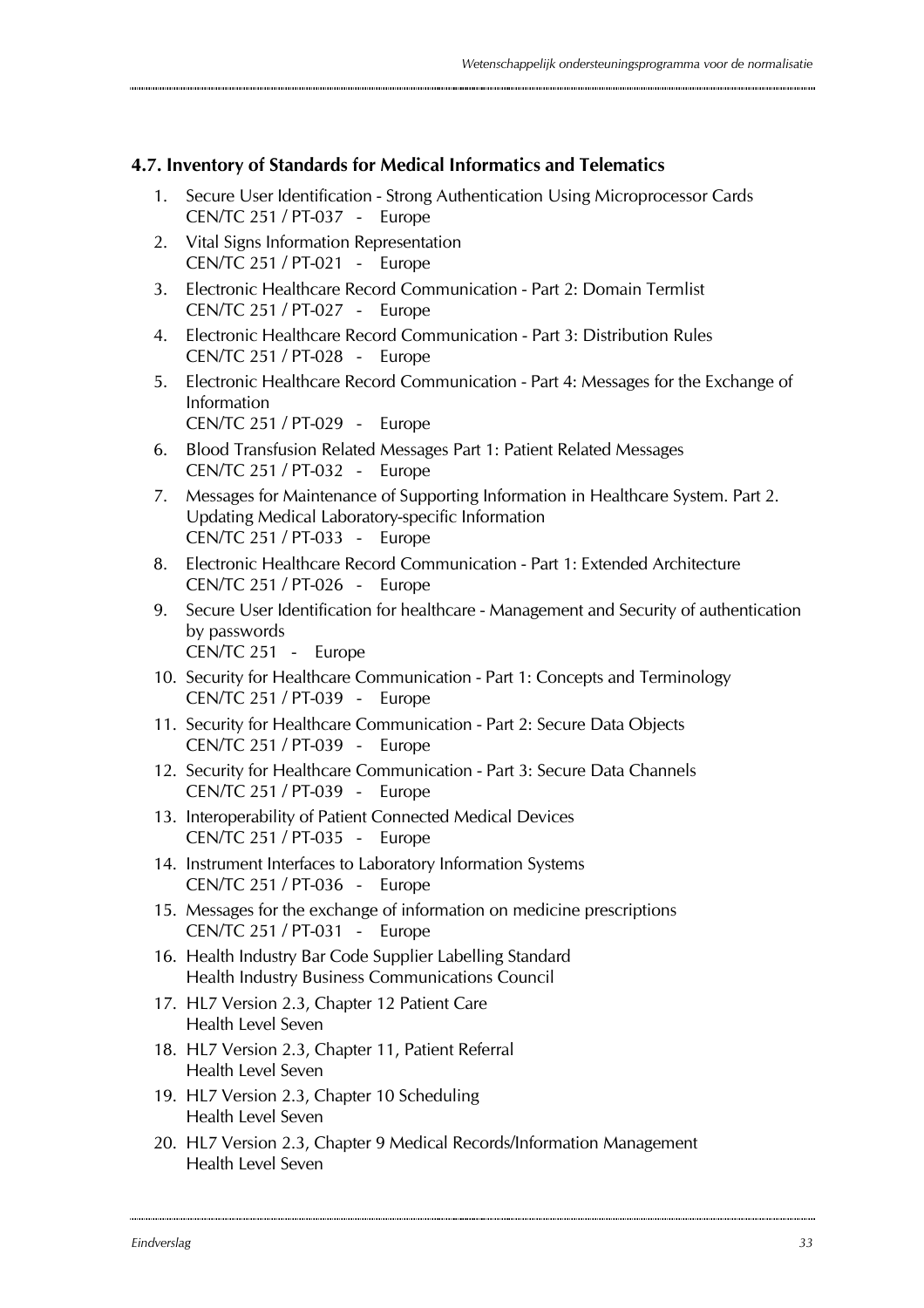- 21. HL7 Version 2.3, Chapter 8 Master Files Health Level Seven
- 22. HL7 Version 2.3, Chapter 7 Observation Reporting Health Level Seven
- 23. HL7 Version 2.3, Chapter 6 Financial Management Health Level Seven
- 24. HL7 Version 2.3, Chapter 4 Order Entry Health Level Seven
- 25. HL7 Version 2.3, Chapter 3 Patient Administration Health Level Seven
- 26. HL7 Version 2.3, Chapter 2 Control/Query Health Level Seven
- 27. The classification of the Electronic Patient Records Systems by JAHIS, V1.1 JAHIS, Japanese Association of Healthcare Information Systems Industry
- 28. The standard guidelines of designing security control system for the Electronic Patient Records Systems, V2.0 JAHIS, Japanese Association of Healthcare Information Systems Industry
- 29. Healthcare Card System Standardisation Manual Medical Information System Development Centre (MEDIS-DC)
- 30. Master file of medical treatment for insurance claim MHW - Japan
- 31. Master file of disease and injury Ministry of healthcare and welfare (MHW) - Japan
- 32. Pharmaceutical products master of social insurance payment fund Ministry of Healthcare and welfare - Japan
- 33. MEDIS-DC Standards for Electronic Filing of Medical Images MEDIS-DC - Japan
- 34. The Agreement on Clinical Laboratory Data Communication: JAHIS-DRAFT JAHIS, Japanese Association of Healthcare Information Systems Industry - Japan
- 35. Standard guidelines for transfer message between automated analyser and computer systems, Ver 1.00

JAHIS, Japanese Association of Healthcare Information Systems Industry - Japan

- 36. Classification & Coding for Clinical Laboratory Tests, 9th rev. 2nd ed. JSCP, Japan Society of Clinical Pathology - Japan
- 37. Medical record image text information exchange JAMI - Japan
- 38. Clinical Cancer Management Information Model NSW Health Department - Australia
- 39. Ambulatory Care Information Model NSW Health Department - Australia
- 40. Personal privacy protection in health care information systems Standards Australia - Australia
- 41. NSW Health Standard Technology Products and Acquisition Guidelines NSW Health Department, Australia - Australia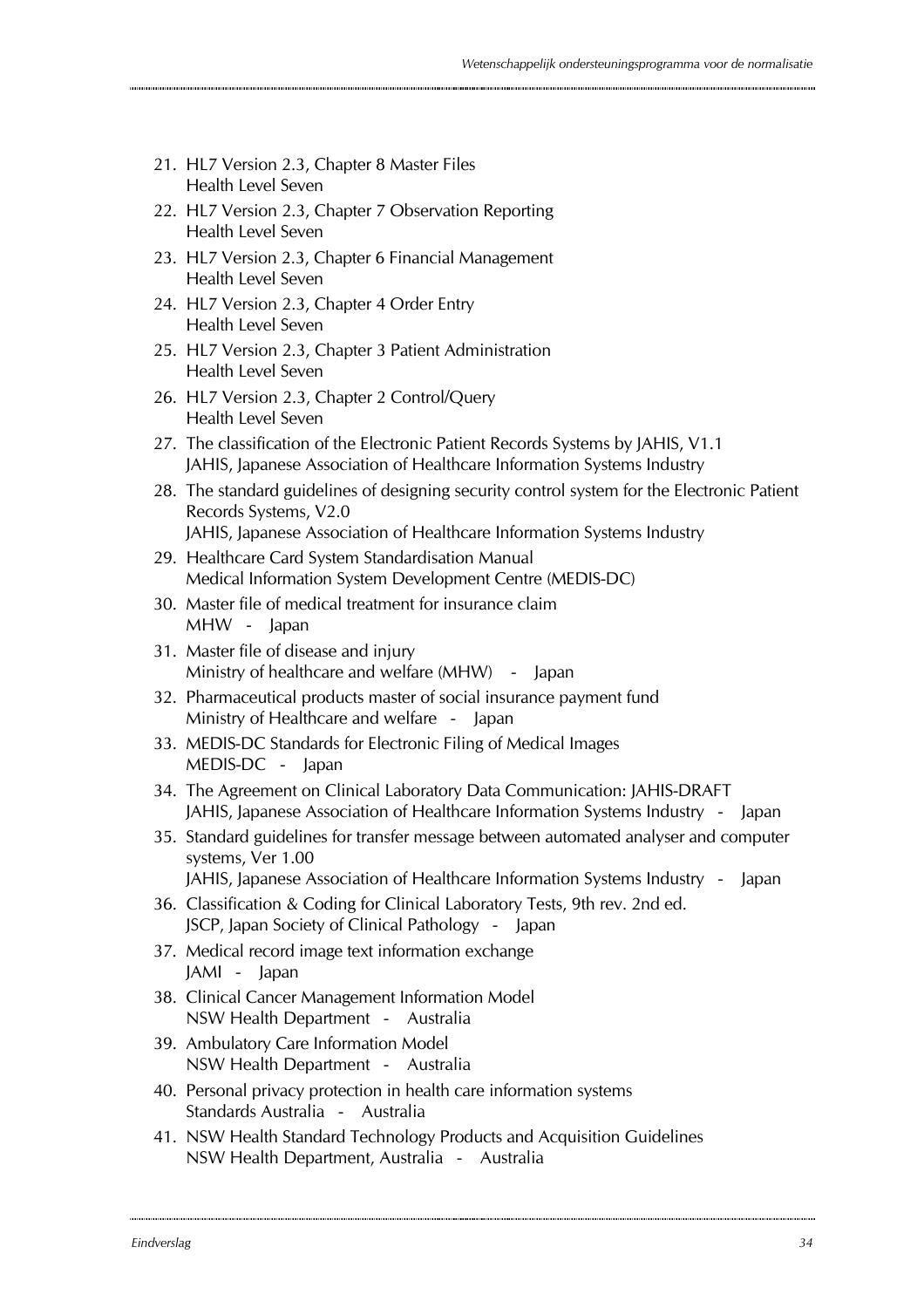- 42. Community Health Information Model NSW Health Department - Australia
- 43. NSW Health Enterprise Information Model NSW Health Department - Australia
- 44. NSW Health Standards Framework NSW Health Department, Australia - Australia
- 45. Implementation of Health Level Seven (HL7) Version 2.2 Part 1: Admission, discharge and transfer Standards Australia - Australia
- 46. IEEE 1073 Standard for Medical Device Communications
	- IEEE World wide
- 47. (Australian) National Health Information Knowledge Base (Australian) National Health Information Management Group - produced by the Australian Institute of Health and Welfare - Australia
- 48. Tentative agreement on clinical laboratory data communication MEDIS-DC - Japan
- 49. Diagnostic Japanese Terminology in accordance with ICD10 MEDIS-DC (Medical Information System Development Centre) - Japan
- 50. NSW Health Information Privacy Code of Practice NSW Health Department - Australia
- 51. CIHI Rehabilitation Minimum Data Set Canadian Institute for Health Information - Canada
- 52. Patient Administration System Information Model NSW Health Department - Australia
- 53. CIHI Ambulatory Care Minimum Data Set Canadian Institute for Health Information - Canada
- 54. Canadian Classification of Interventions/Classification canadienne des interventions Canadian Institute for Health Information (CIHI) - Canada
- 55. Canadian Classification of Diagnostic, Therapeutic, and Surgical Procedures/Classification canadienne des actes diagnostiques, thérapeutiques et chirurgicaux

Statistics Canada - Canada

- 56. Electronic Nomenclature and Classification of Disorders and Encounters in Family Medicine/Codification électronique pour la médecine familiale College of Family Physicians of Canada, in collaboration with the Centre for Information Technology Innovation of Industry Canada and CLINIDATA Inc. - Canada
- 57. CIHI National Continuing Care Data Set Canadian Institute for Health Information - Canada 58. Case Mix Groups Canadian Institute for Health Information - Canada
- 59. Day Procedure Groups Canadian Institute for Health Information - Canada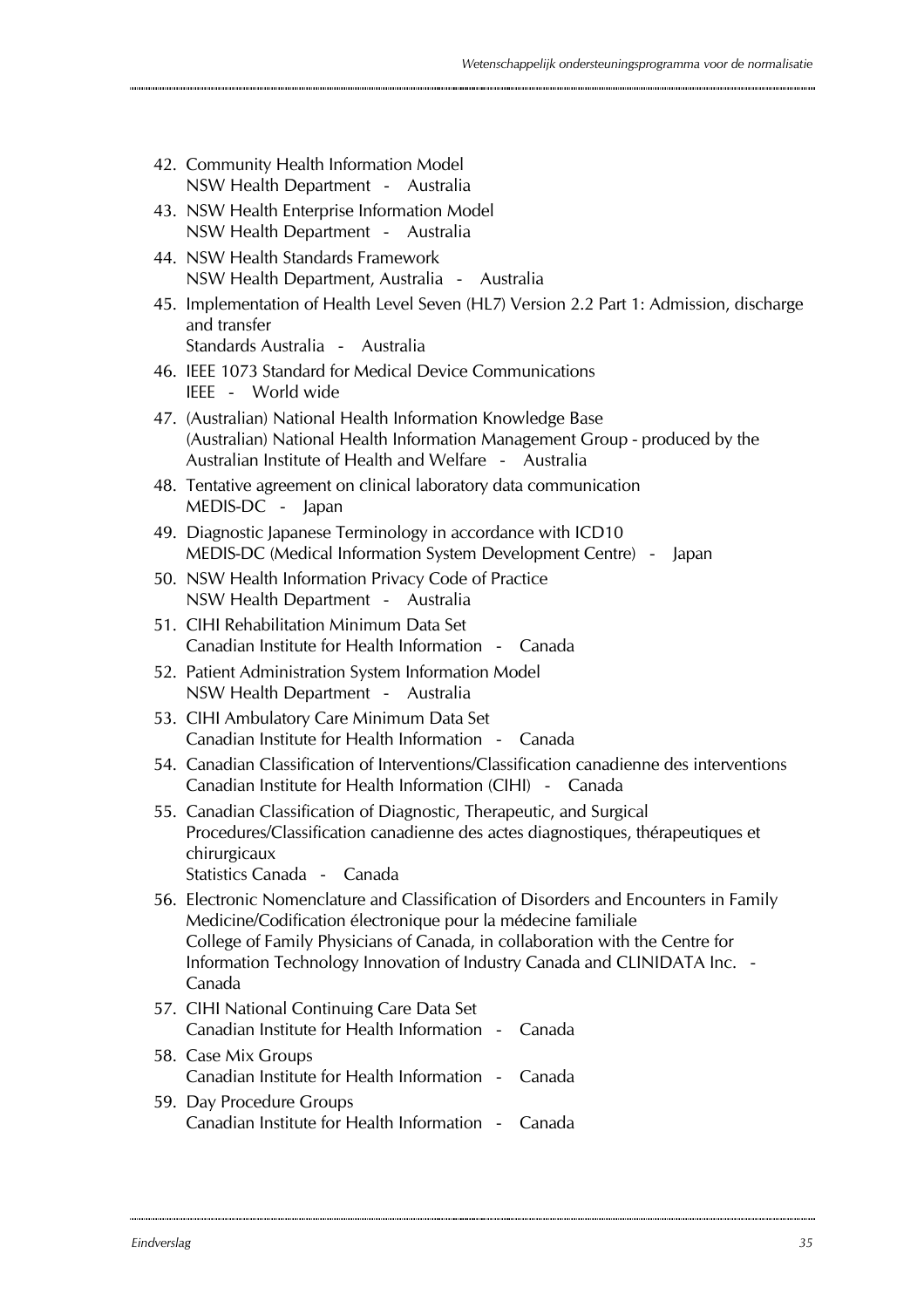- 60. Teleradiology Standard Ontario Association of Radiologists - Canada
- 61. Pharmacy Claim Standard Canadian Pharmaceutical Association - Canada
- 62. Guidelines for Management Information Systems in Canadian Health Care Facilities/Guide sur les systèmes d'information de gestion dans les établissements de santé canadiens Canadian Institute for Health Information (CIHI) (formerly published by the MIS Group) - Canada
- 63. CIHI Discharge Abstract (Dataset for Acute Care) Canadian Institute for Health Information (formerly produced by the Hospital Medical Records Institute) - Canada
- 64. Media Interchange for Medical Imaging Communication CEN/TC 251 - Europe
- 65. Standard Communications Protocol for Computerised Electrocardiography CEN/TC 251 - Europe
- 66. Medical Imaging Communication CEN/TC 251 - Europe
- 67. Medical Image Management Part 1: Storage Commitment Service Class CEN/TC 251 - Europe
- 68. Medical Data Interchange: Information System to Modality Interface Part 1 CEN/TC 251 - Europe
- 69. Security Categorisation and Protection for Healthcare Information Systems CEN/TC 251 - Europe
- 70. Algorithm for Digital Signature Services in Healthcare CEN/TC 251 - Europe
- 71. Identification, administrative, and common clinical data structure for Intermittently Connected Devices used in healthcare CEN/TC 251 - Europe
- 72. Supporting document to ENV 1613:1995; Messages for Exchange of Laboratory Information

CEN/TC 251 - Europe

- 73. Secure User Identification for Healthcare Management and Security of Authentication by Passwords - Healthcare Oriented IT Security CEN/TC 251 - Europe
- 74. Messages for Exchange of Healthcare Administrative Information CEN/TC 251 - Europe
- 75. Methodology for the Development of Healthcare Messages CEN/TC 251 - Europe
- 76. Registration of Information Objects used for EDI in Healthcare. Part 1. CEN/TC 251 - Europe
- 77. Request and Report Messages for Diagnostic Services Departments CEN/TC 251 - Europe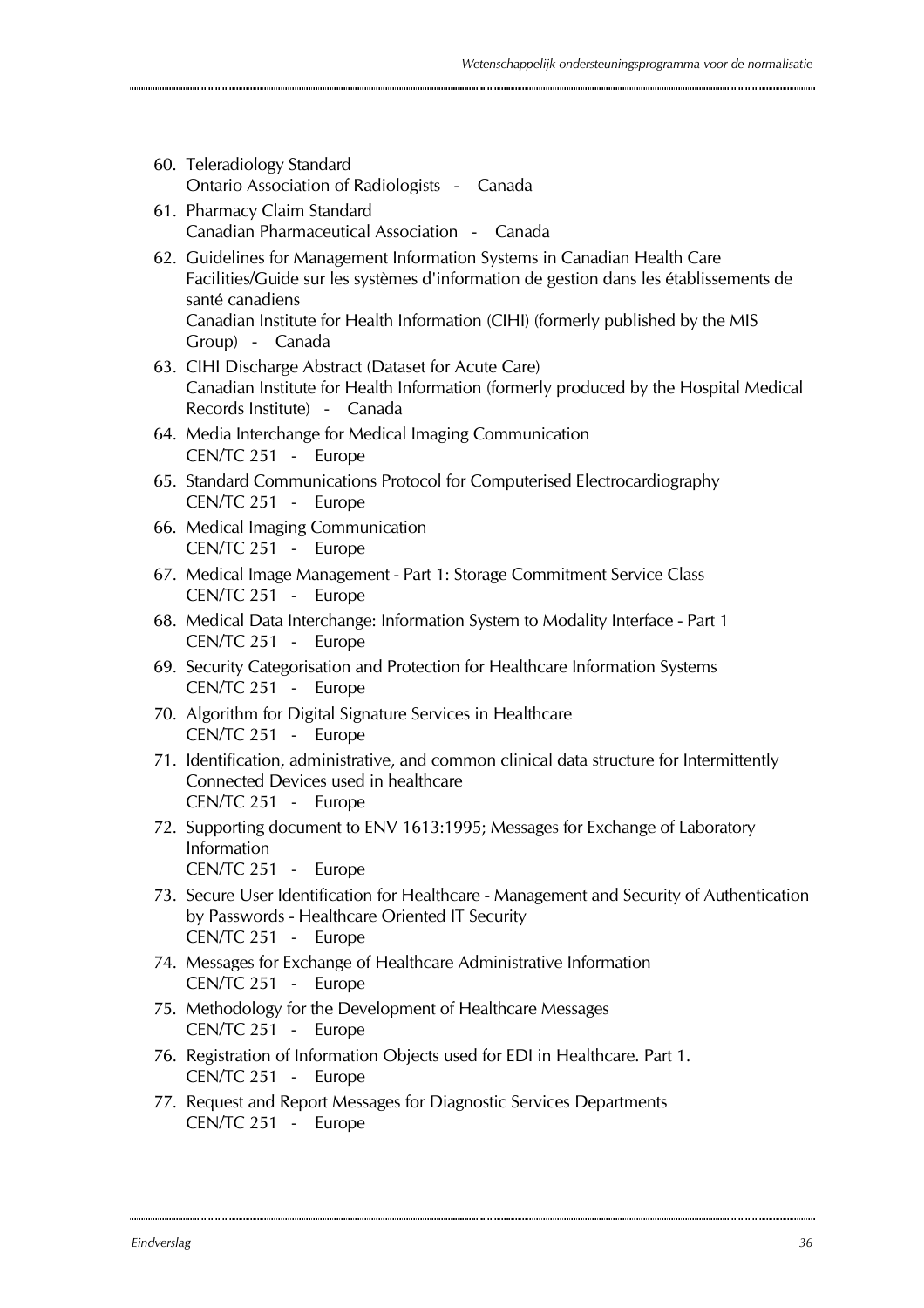| 78. Messages for Exchange of Laboratory Information<br>CEN/TC 251 - Europe                                                                        |
|---------------------------------------------------------------------------------------------------------------------------------------------------|
| 79. Messages for Patient Referral and Discharge<br>CEN/TC 251 - Europe                                                                            |
| 80. Registration of Information Objects used for EDI in Healthcare. Part 2.<br>CEN/TC 251 - Europe                                                |
| 81. Medicinal Product Identification<br>CEN/TC 251 - Europe                                                                                       |
| 82. Standard Architecture for Healthcare Information Systems<br>CEN/TC 251 - Europe                                                               |
| 83. Concept Structure for Nomenclature, Classification, and Coding of Properties in<br><b>Clinical Laboratory Sciences</b><br>CEN/TC 251 - Europe |
| 84. The Electronic Healthcare Records Architecture<br>CEN/TC 251 - Europe                                                                         |
| 85. Structure for Classification and Coding of Surgical Procedures<br>CEN/TC 251 - Europe                                                         |
| 86. Structure of Concept Systems - Vocabulary<br>CEN/TC 251 - Europe                                                                              |
| 87. Categorial Structure of Systems of Concepts - Medical Devices<br>CEN/TC 251 - Europe                                                          |
| 88. Expression of the Results of Measurements in Health Sciences<br>CEN/TC 251 - Europe                                                           |
| 89. Time Standards for Healthcare Specific Problems<br>CEN/TC 251 - Europe                                                                        |
| 90. Registration of Coding Schemes<br>CEN/TC 251 - Europe                                                                                         |
| 91. Investigation of Syntaxes for Existing Interchange Formats to be used in Healthcare<br>CEN/TC 251 - Europe                                    |
| 92. Medical Informatics Vocabulary<br>CEN/TC 251 - Europe                                                                                         |
| 93. Healthcare Information Framework<br>CEN/TC 251 - Europe                                                                                       |
| 94. Operating Theatre Information Model<br>NSW Health Department - Australia                                                                      |

### **Relevant web-sites:**

**www.ramit.be/imiawg16/ www.centc251.org www.astm.org/isotc215/**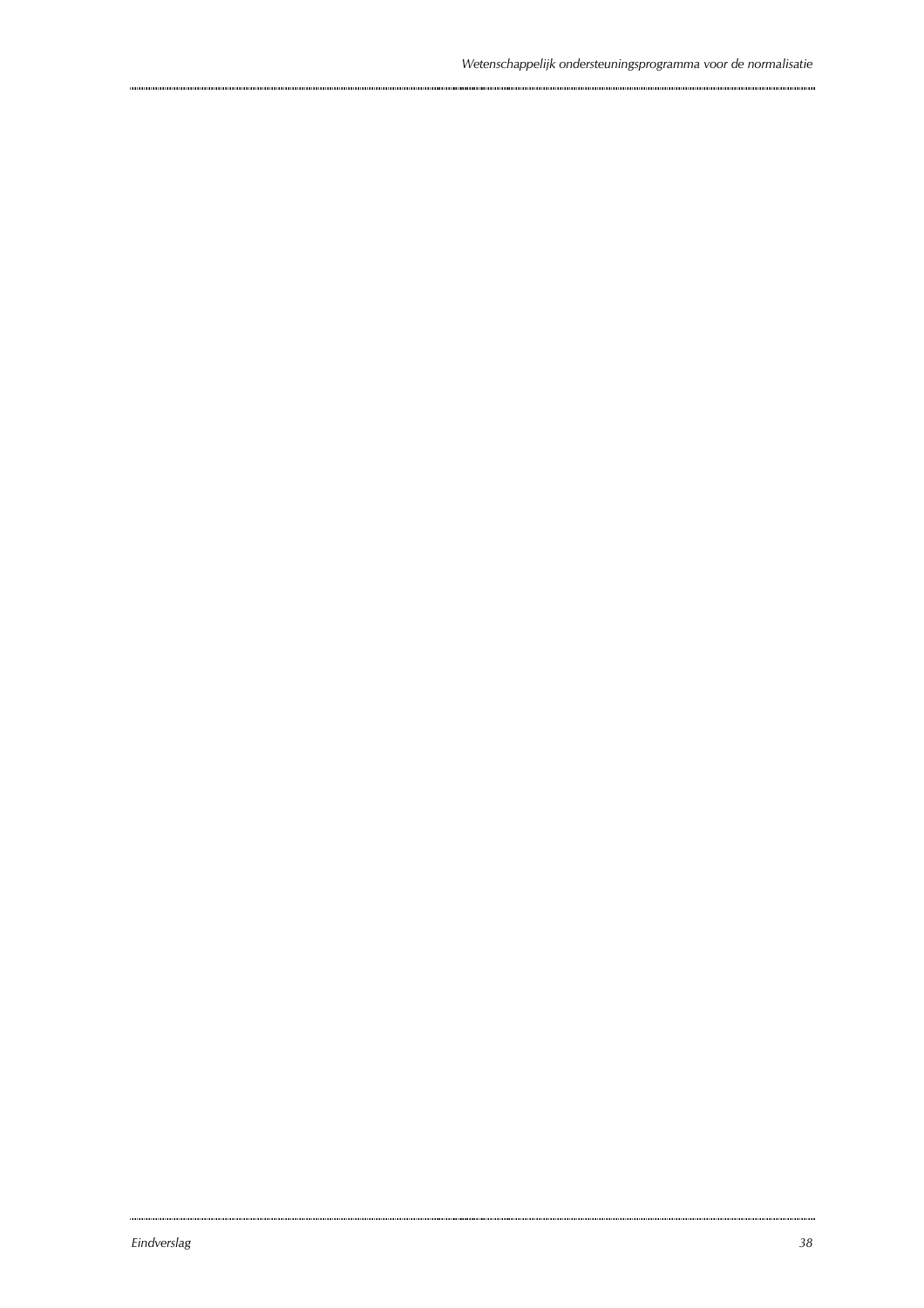### **5 ESTABLISHMENT OF THE NATIONAL HEALTH INFORMATICS / TELEMATICS STANDARDS COMMITTEE**

### **5.1. Introduction**

It is widely recognised that the systematic availability of medical care services is a vital component of the social network. Information systems consisting of telecommunication and computing technologies will play a key role in supporting the emerging new healthcare delivery systems. Whilst the potential for improvement in efficiency and effectiveness through ICT, sharing information and access to knowledge is substantial, it will not happen without agreed standards. Telematics and standards together will also allow better evaluation and assessment of healthcare.

The healthcare domain is not a simple market place. There are many actors and different forces. There are factors which constitute an interplay between "centripetal" trends promoting harmonisation and standardisation, and "centrifugal" trends precipitating fragmentation and differential growth. The constant oscillation between these two dynamics is currently generating turbulence in the healthcare domain, a situation which makes future healthcare (telematics) scenarios difficult to predict.

An official committee, supported by the government and ministry, is a prerequisite for the introduction of standards in the field.

### **5.2. Objectives**

The establishment of the official Belgian committee on standards in health informatics and telematics within the Ministries of Health and Social Affairs, with as remit:

- the promotion of electronic information exchange, including patient data, in healthcare;
- the promotion of the use of patient-oriented electronic medical record systems in hospital- and ambulatory care;
- the harmonisation and standardisation of the content, of the interchange formats and of the syntaxes of electronic messages in order to make consistent and automatic integration of data in electronic medical records possible;
- to make technical recommendations on any issue which may affect electronic communication in healthcare, e.g. ICT, security, patient identification, encoding of medical data;
- to propose accreditation criteria in relation to minimal functionalities of electronic medical record systems and medical telematic services.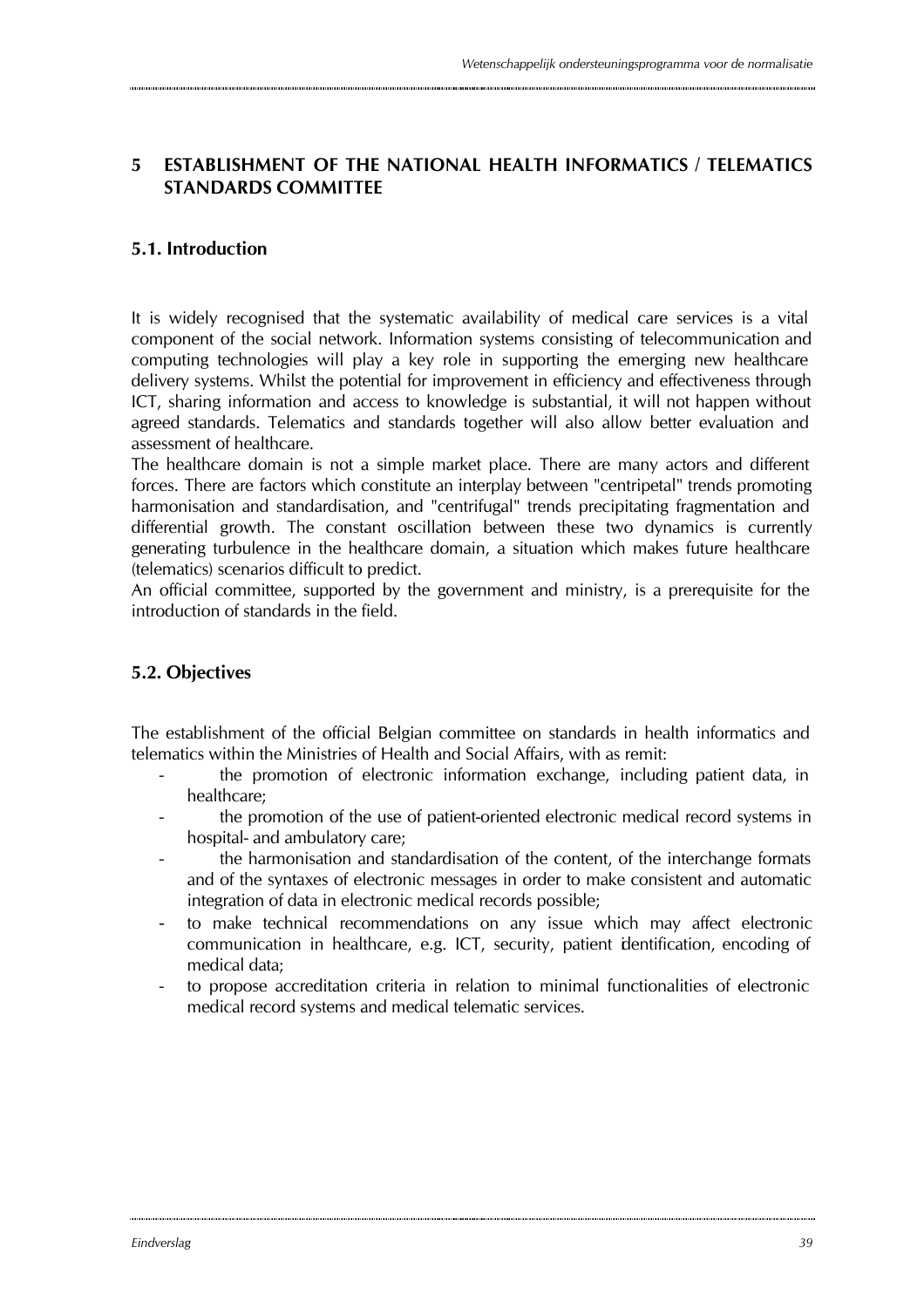### **5.3. Description**

.

Within Belgian Health Law, a Royal Order has been issued, establishing the above Committee (18 experts, a secretary, a chairman and co-chairman). The committee is to meet regularly and give technical advice to the Ministers of Health and Social Affairs.

The Committee will draft and update a strategic plan on the future health information management and use of standards for the Minister of Health and Social Affairs.

The directives will foresee positive incentives for all stakeholders.

### **5.4. Strategic plan on the future information-management and use of standards in the Belgian healthcare sector**

The Royal Order on the establishment of the National Health Informatics / Telematics Standards Committee can be found in **Appendix 6.**

### **5.5. Committee Meeting reports and Publications (see Appendix 7).**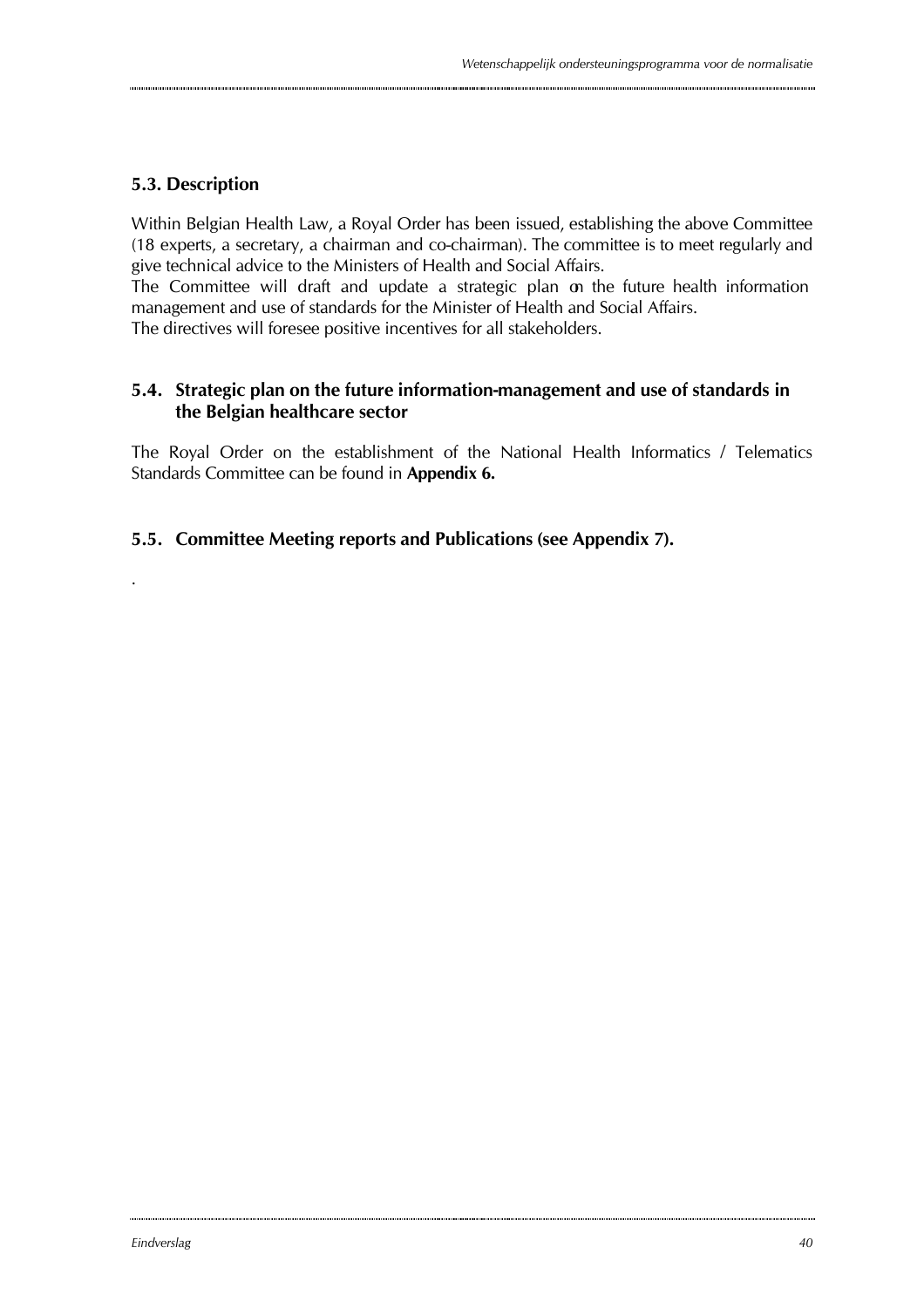### **6. CONCLUSION AND FUTURE INITIATIVES**

There is a need for a comprehensive electronic service concerning health informatics/telematics products, related standards, procurement advice and relevant background information. The aim for such a service should be to become self-supporting.

The cost of healthcare is steadily increasing across Europe due, for example, to new expensive technologies and drugs, rising expectations, demographic changes and increased life expectancy. Improved efficiency, enhanced productivity and new modes of operation are essential if costs are to be contained within affordable levels. Information technology and telecommunications are the important tools by which this can be achieved. Examples are:

- − Telemedicine;
- − Electronic booking of appointments;
- − EDI for electronic referrals, requests and results for laboratory and radiological tests;
- − EDI for ordering of supplies and electronic submission and payments for item of service claims;
- − Access to electronic services and knowledge bases.

Throughout Europe and the developed world investment in health informatics products is increasing. In the UK alone the National Health Service is investing 1.5 billion Euro solely to supporting a new Health Information Strategy. Part of that strategy requires electronic interworking between all organisational entities within the health system and a key objective is the creation of electronic patient records and an electronic health record for every citizen. Such objectives are mirrored across the countries of Europe, with particular emphasis in a number of countries on patient and professional data cards. A number of European states are pursuing national health informatics strategies. Electronic services and knowledge bases can greatly assist the formulation and implementation of such strategies.

As health systems over Europe prepare to invest in health informatics products common standards become of considerable importance for example to ensure;

- − Interoperability;
- − Interworking;
- − Security;
- − Cohesion and consistency in all components comprising an electronic health record which may be widely distributed.

Increasingly the applications being pursued to improve health delivery and efficiency such as seamless care, EDI between primary and secondary carers, electronic booking of hospital appointments, involve inter-organisational communications. The latter particularly require compliance with common standards if interworking across organisational boundaries is to be successful.

Additionally compliance with European and international standards is a critical aspect of:

- − Reducing barriers to trade;
- − Increasing market opportunities;
- − Expanding user choice through interoperability of best-of-breed;
- − Improving efficiency and reducing costs;
- and, in health applications, improving services to patients.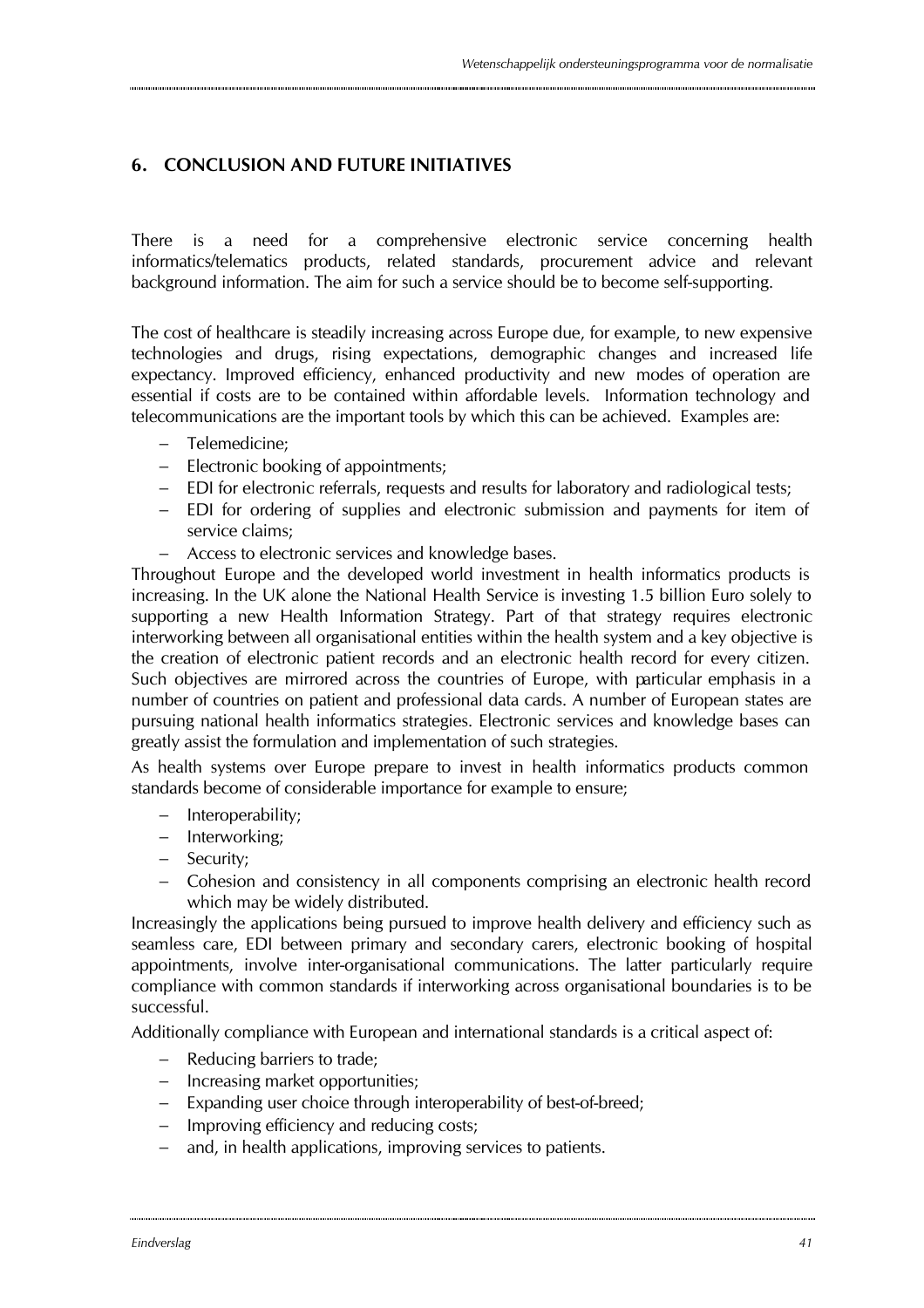In all aspects of electronic exchange of personal information security must be assured. In the health sector this is of paramount importance given the sensitive nature of personal health information. Compliance in these matters with standards and good practice guidance is thus of considerable significance.

Interfacing with health system users and procurers, are a wide variety of vendors. Some are substantial companies although not all such companies market their products across all of Europe. However most vendors are small SMEs often focused on the market in one or a few countries. There are however signs of this changing. For example in the UK, about ten years ago, the primary care market for general practice systems was split between about twenty significant but small players. Amalgamations and take-overs have reduced this now to about three to five. As companies strengthen they are increasingly looking to widen their market base. Telecommunication companies are becoming more and more significant in the health informatics sector as inter-organisational communications grow and health Internet applications expand in volume and significance. Large software companies such as Microsoft are also beginning seriously to tackle the health informatics market-place as witnessed by a rapidly growing European user group.

In healthcare Europe represents a complex marketing environment with a wide variety of national organisational models for its delivery. Bringing products to the notice of end users and procurers is expensive and difficult particularly for SMEs. Thus widening marketing bases across European national boundaries is a challenge that few can surmount. The advent of ecommerce could change this markedly.

These barriers to marketing deprive users and procurers of the knowledge of the products and services which European-based vendors can offer. That is particularly the case for products from innovative small SMEs breaking into the market with state of the art technologies. There is in addition a substantial body of good advice and experience documented throughout Europe relating to health informatics, such as the deliverables from EU projects, that could greatly benefit users and procurers. However, whilst many of these are promoted on a variety of web sites, there is no eportal that brings them together with product information and standards information as a coherent whole. Again here e-commerce can have a real, beneficial impact.

Users widely recognise that getting all the advantages of picking the best-of-breed for different applications requires common standards if they are to be interfaced and that the demands for inter-organisational interworking requires the same. Suppliers also recognise that compliance with common standards is desirable to users and procurers and that such compliance can bring economies in production and sales. Nevertheless, despite this evident need for common standards and the advantages of these being European and international standards, there is a substantial risk that purely national or proprietary non-de facto standards will dominate.

CEN, through its Health Informatics Technical Committee TC 251, has been in existence for about ten years. It has completed 31 ENVs, 7 preENVs and 4 CRs (CEN reports). They cover aspects such as interoperability and communication protocols for patient connected medical devices; clinical messaging structures and content; nomenclature and terminological systems; data structures for patient data cards; medical imaging; security including digital signatures, and security classifications; safety of software; user identification; instrument interfaces for laboratory information systems. A substantial programme of work is in hand. However, despite many attempts, European industry has been only marginally involved in CEN/TC 251.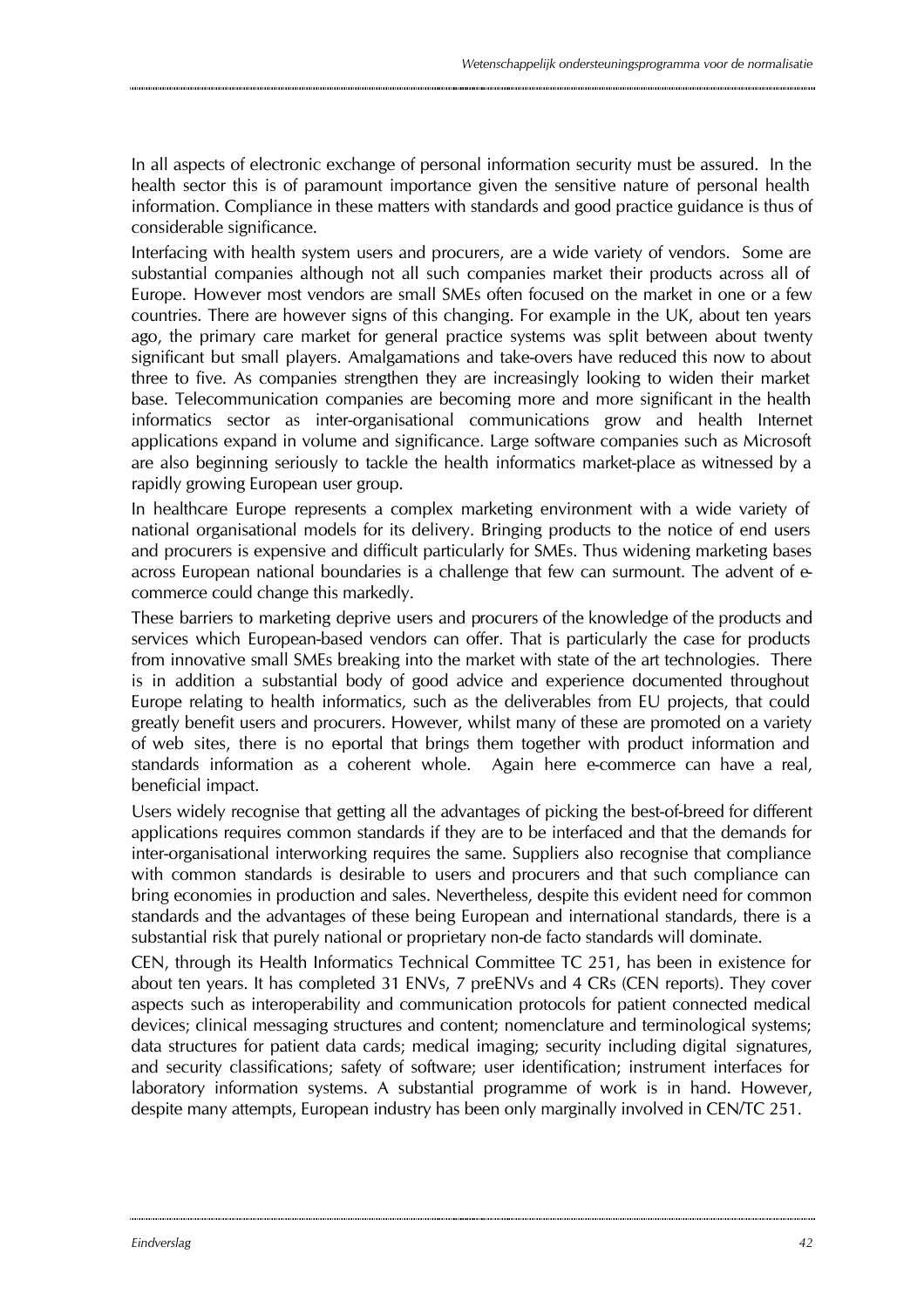In 1998 ISO formed a Health Informatics Technical Committee ISO/TC 215. Its work programme is underway with considerable European participation. Its influence is growing rapidly yet, as with CEN, European industry is involved only marginally.

There are also a range of health-related industry de facto standards and Publicly Available Specifications with equivalent international standing for example: HL7 and DICOM. These will be encompassed within the project.

In addition to this standards activity, a large number of EU RTD projects in the health informatics domain have created guidance of great potential value to users and vendors alike. Some is akin to standards and/or of a pre-standard nature, much of which has been fed into the standards-making process.

The exact extent of take-up of standards by the European health informatics/telematics industry is unknown, but all the evidence points to minimal knowledge, and thereby minimal implementation and low interest.

A major factor in the take-up of standards by industry is the extent of insistence on standards compliance by users and procurers - public and private. Again the exact extent to which European buyers are insisting on standards is unknown but evidence again points to marginal engagement and little awareness.

One major reason for this circumstance is ignorance of what standards exist and little understanding of what they mean and the circumstances in which they might best be applied. This extends to both industry and users. A new initiative should look to diminish this ignorance and raise awareness by bringing procurers and industry closer. It should assist procurers to understand what standards are available, what they mean and the extent to which products comply. It will help industry to understand the importance of standards and provide a platform for them to advertise to procurers their compliance with them. It should assist standards-makers to appreciate the take-up of their work and gaps and priorities for future endeavour.

Bringing products to the attention of users and procurers is the essence of successful marketing. Knowing what products are available with their characteristics and having reference sites with which to consult is a prerequisite for successful procurement. Having available good advice and guidance is an important part of successful implementation and utilisation.

Inherent to such success is compliance with standards. Insistence on compliance with standards in procurement is the key to increasing the uptake of standards by industry. Knowledge of the extent to which industry is implementing a standard is critical if standards makers are to be able to gauge success, learn lessons and focus awareness activities. Awareness of standards, and an understanding of how any particular standard applies to the procurement and implementation of particular applications, is a prerequisite to take up.

The future self-supporting service should be aimed at:

- − Forging close electronic links between product vendors, service providers and users
- − Enhancing knowledge of availability of products services;
- − Increasing awareness and understanding of standards and their applicability;
- − Providing direct access to standards and other documentation which impact on the procurement, implementation or utilisation of health informatics / telematics products.

Such e-Service should be delivered through closely inter-linked European databases and a dynamic portal web site comprising: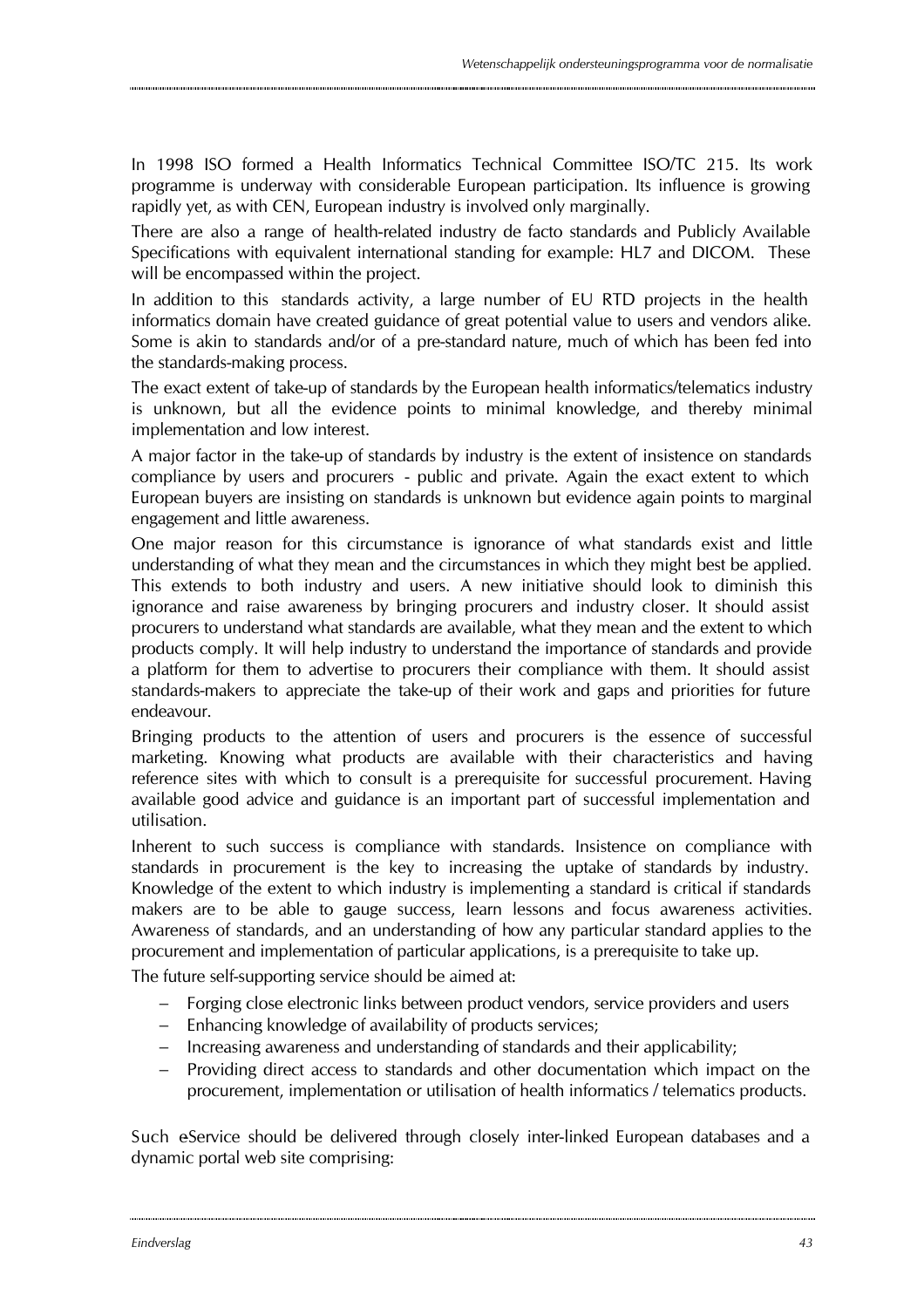- − A database of products and services from European based suppliers with hyperlinks to their web sites and an email enquiry service;
- − A database of standards (European, international and industry de facto);
- − A database of information relating to products and procurement
- − A portal through which to order electronically relevant documents including standards;
- − Electronic newsletters covering 'What's New' in standards and other matters.
- − There should be strong links between the web site's input and output and the databases, particularly that for standards.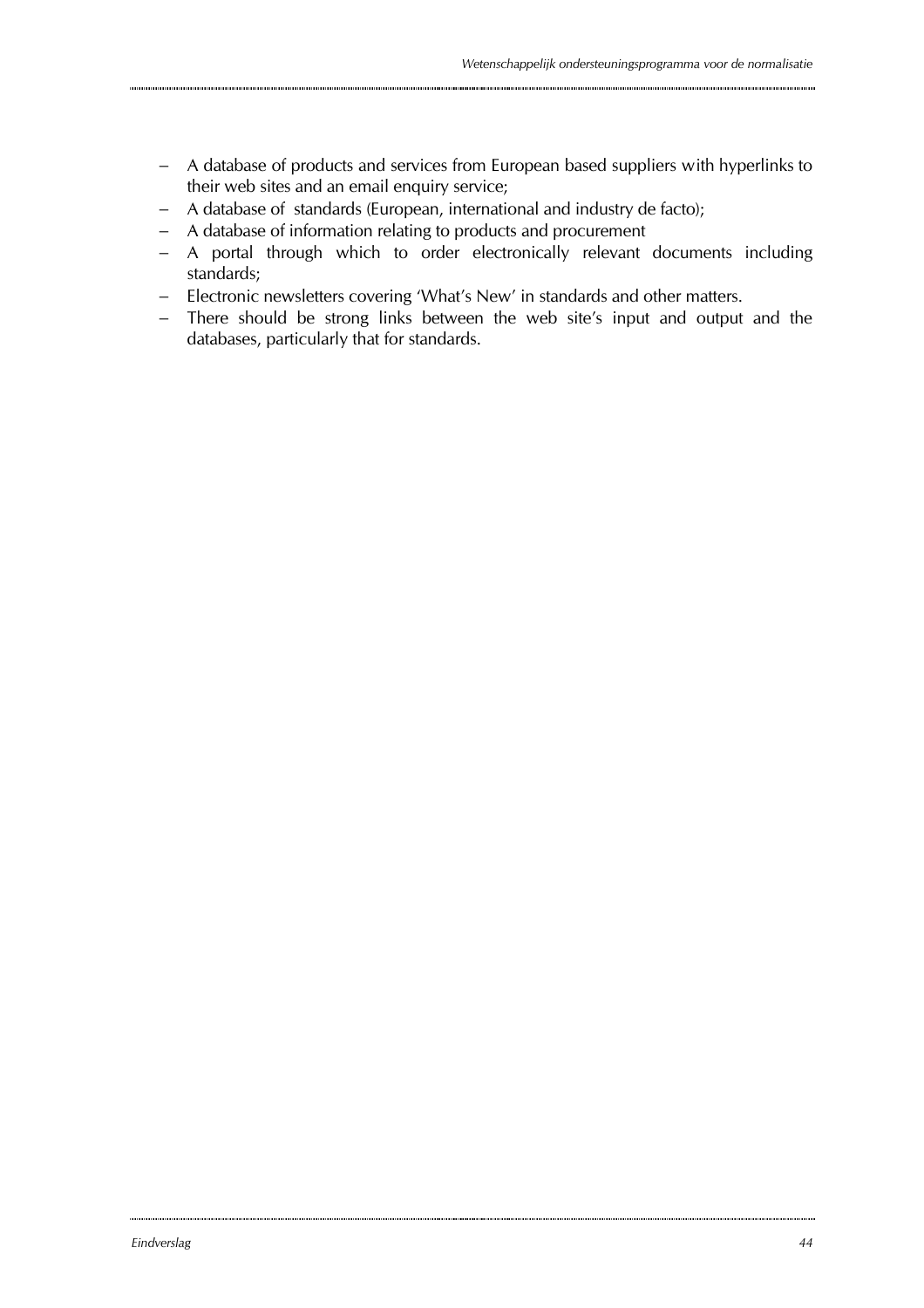### **7. BEKNOPTE SYNTHESE IN HET NEDERLANDS**

De algemene objectieven van dit project waren de kloof in België tussen standaardisatie in het domein van ICT voor de gezondheidszorg enerzijds en industrie anderzijds te verkleinen, de banden tussen de onderzoeks- en ontwikkelingsactiviteiten te versterken, consensus-fora to organiseren ten behoeve van alle belanghebbende actoren, de implementatie van Europese standaarden en richtlijnen te bevorderen en de impact van België en van Europa op de internationale normalisatie in dit domein te vergroten.

Hiertoe werden de volgende drie taken tot een goed einde gebracht :

- − het in stand houden van de officiële Belgische spiegelgroep van CEN/TC 251 en ISO/TC 215 (zie hoofdstuk 3) en bijlagen;
- − het ontwikkelen en onderhouden van een dynamische web-site met een database van internationale standaarden (zie hoofdstuk 4);
- − het oprichten van de Commissie Telematica Standaarden in de Gezondheidszorg via Koninklijk Besluit (Staatsblad 30/7/1999 – Ministeries van Volksgezondheid en Sociale Zaken) (zie hoofdstuk 5).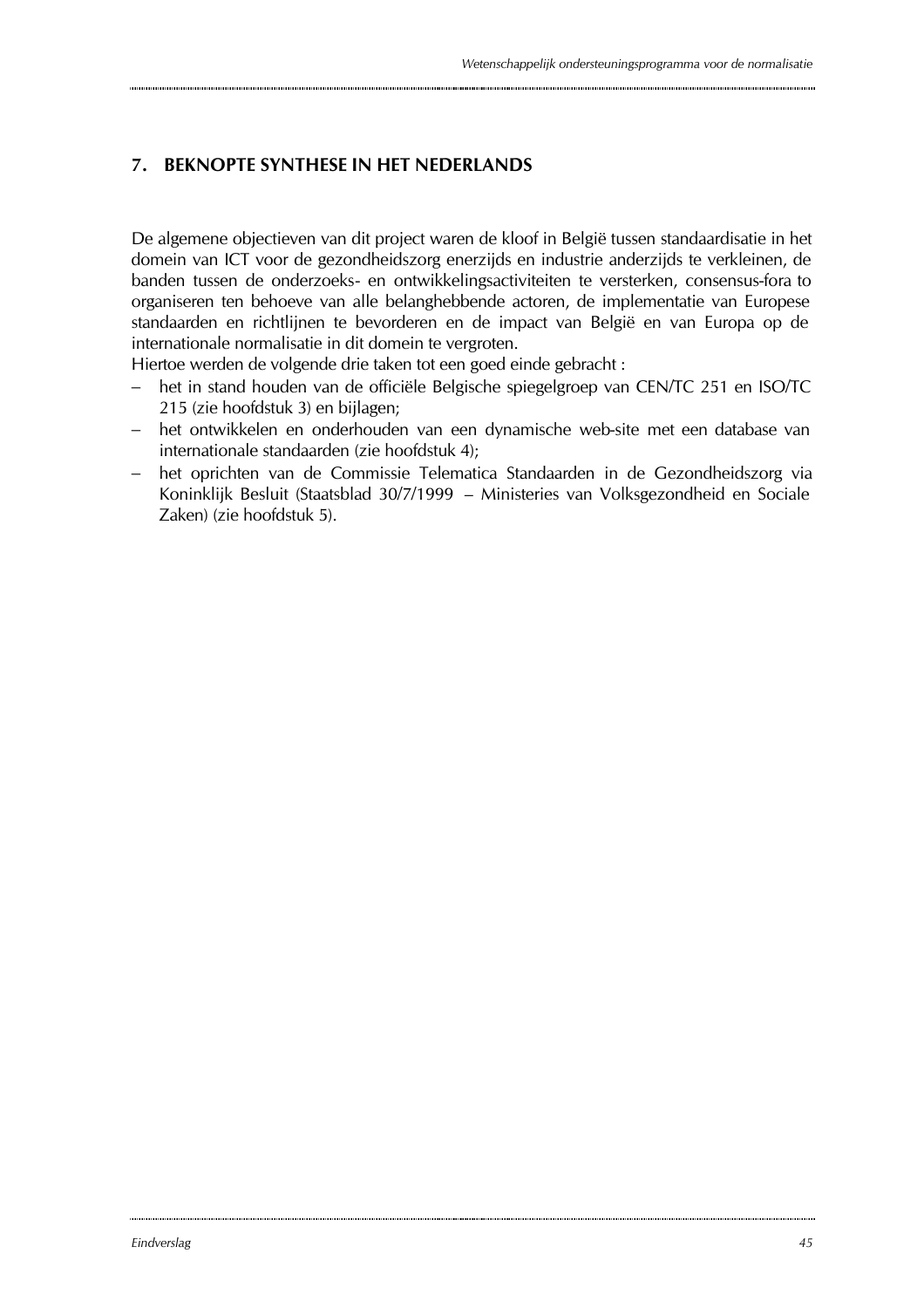### **8. REFERENCES**

- [1] DE MOOR GIE. Telestroika in Healthcare Informatics: a Challenge for Standardisation in Europe. Medical Informatics, 1992;(2):133-140. [2] BANGEMANN (Group). Europe and the Global Information Society- Summary of Recommendations. Commission of the European Union, DG III and DG XIII, 1994. [3] FITZMAURICE JM. Putting the Information Infrastructure to Work -Health Care and the U.S. National Information Infrastructure. U.S. Department of Commerce (NIST), U.S. Department of Health, 1994. [4] DE MOOR GJE, LACOMBE J, NOOTHOVEN VAN GOOR J, THAYER C. Telematics for Healthcare - Its Impact? Its Future? Commission of the European Union, DG XIII/C, AIM, ACOSTA, 1994. [5] DE MOOR GJE. Standardisation in Medical Informatics in Europe. International Journal of Biomedical Computing, 1994; 35,1:1-12. [6] DE MOOR GJE, LACOMBE J, NOOTHOVEN VAN GOOR J, THAYER C. Telematics for Health Care. Its Impact? Its Future? Commission of the European Union, DG XIII/C; (54 p.); 1994. [7] DE MOOR GIE. Towards a Standard for Electronic Data Interchange in Laboratory Medicine. Thesis submitted in partial fulfilment of the requirements for the degree of 'Geaggregeerde voor het Hoger Onderwijs', University of Ghent; (205 p.); 1994. [8] DE MOOR GJE, VAN MAELE G. Setting the Standards for Healthcare Informatics and Telematics. CEN/TC 251 - ACOSTA; (52 p.); 1994. [9] DE MOOR GJE, VAN MAELE G. Standards for Medical Informatics in Europe. The Work of CEN/TC 251. D.SOFT; 1994. [10] DE MOOR GJE. European Standards Development in Healthcare Informatics: Actual and Future Challenges (Information Systems With Fading Boundaries). International Journal of Biomedical Computing, 1995;39;1:81-85. [11] DE MOOR GIE, VAN MAELE G. Standards in Healthcare Informatics and Telematics (Organisation, scope of work, achievements and Projects of CEN/TC 251) F-Twee/RAMIT, 1996. [12] DIENG D, GOBERT X. Télématique Médicale : le point sur les technologies et les stratégies développées. Services fédéraux des affaires scientifiques, techniques et culturelles. Programme 'Pôles d'Attraction Interuniver-sitaires', Décembre 1996. CITA. [13] Health Insurance Portability and Accountability Act (HR 3103-Public Law 104-191). The Kassebaum-Kennedy Bill. August 1996 (US). [14] Telematics Applications Programme (1994-1998). Guide to the 1995-1996 Projects.
	- European Commission, DG XIII, December 1996 (ISBN 92-827-9021-5).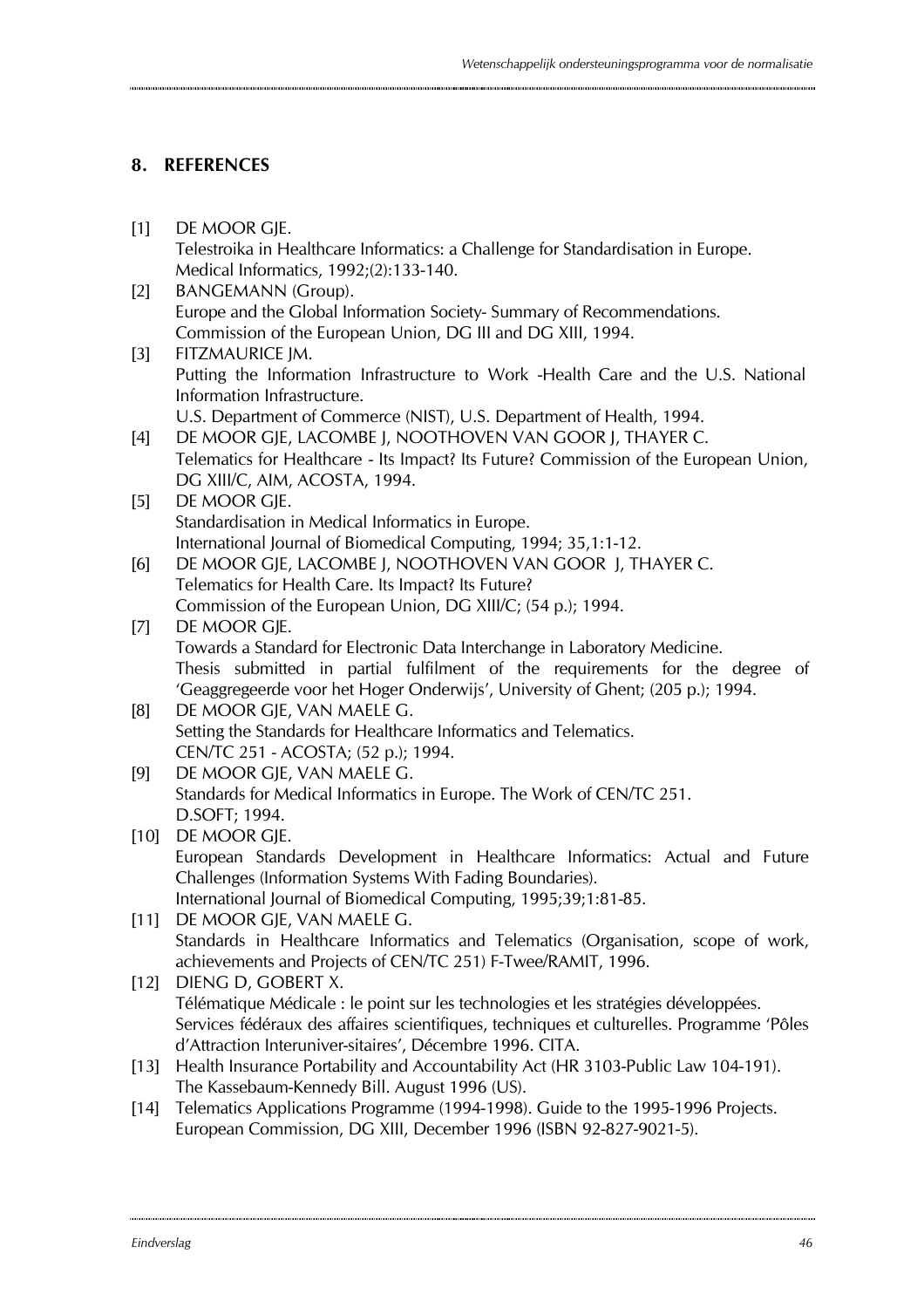[15] FITZMAURICE JM. Health Care Informatics in the U.S.: A New Role for Government. Center for Information Technology.

Agency for Health Care Policy and Research. Department of Health (Washington).

[16] The Tavistock Institute (TI), ECWS, FORMIT : The Impact of Telematics on the Healthcare Sector in Europe. European Commission DG 13, September 1996.

[17] DE MOOR GJE.

Inventarisatie en haalbaarheidsondezoek in verband met standaarden in het gebied van de Medische Informatica en Telematica – Eindverslag.

Federale Diensten voor Wetenschappelijke, Technische en Culturele Aangelegenheden. Wetenschappelijk Ondersteuningsprogramma voor de Normalisatie, Brussel, 1997; 156p.

[18] DE MOOR GIE.

Towards Global Consensus and Cooperation. Conference on Standards in Medical Informatics; 258 p.

Special Issue of the International Journal of Medical Informatics, 1998;48 (nos 1-3 in one), ISSN: 1386-5056.

[19] DE MOOR GJE, LAIRES M, McCURRY M, THAYER C. The European Health Telematics Observatory MIE '96 Proceedings; Technology and Informatics 34 (IOS press);1996:108-112.

### [20] DE MOOR GIE. Standardisation in Healthcare Informatics and Telematics in Europe : Rationale and Lessons from the Past. MIM NEWS; 1997;1, 15-18.

[21] DE MOOR GJE. The Development of Standards in Healthcare Informatics and Telematics in Europe. Louvain Médical, 1997; 100-110.

- [22] DE MOOR GJE. Information and Communication Technology (ICT) Standardisation in the Belgian Healthcare Sector: The Role of a National Telematics Standards Committee. Proceedings PROREC-meeting, 1997; 73-77.
- [23] DE MOOR GJE. Standards: a must for healthcare Windows on Healthcare; 1997;1:30

### [24] DE MOOR GJE. Vers la mondialisation des standards en Informatique de Santé Proceedings JFIM "Santé et réseaux informatiques" Informatique et Santé; Avril 1998;10:37-42. Springer Verlag, ISBN 2-287-00439-4

[25] DE MOOR GIE. Implementation of Health Telematics Solutions: Critical Success Factors. MIM NEWS;1998;1:22-24.

#### [26] FORREY AW, MCDONALD CI, DE MOOR GIE, FIERS T. Logical Observation Identifier Names and Codes (LOINC) Database : a public use set of codes and names for electronic reporting of clinical laboratory test results. Clinical Chemistry, 1996;42:1;81-90.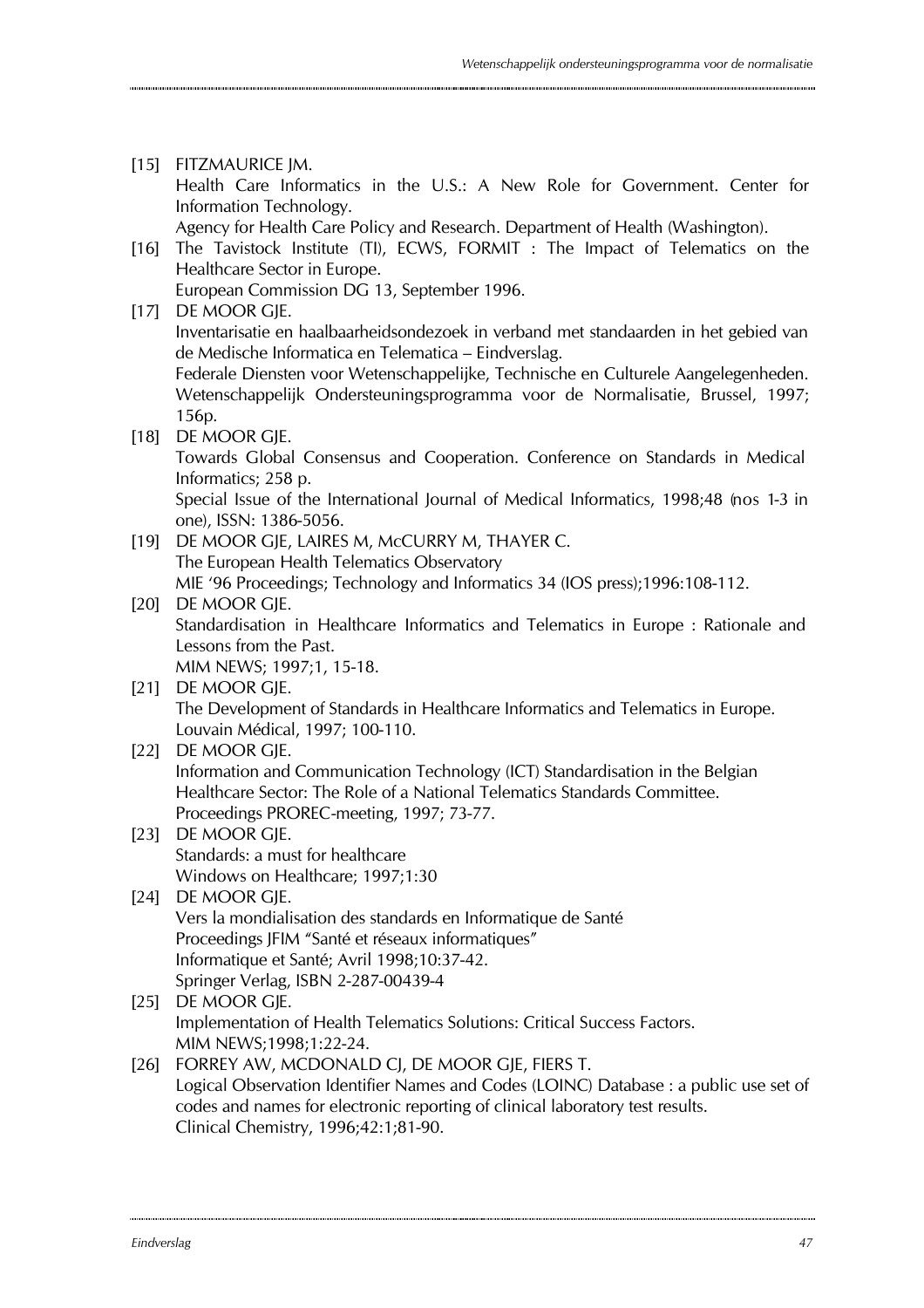[27] DE MOOR GIE. The Future and the Impact of Telematics for Health Care. International Journal of Technology Management. Special Edition on Health Care Telematics; 1997; 21:87-94. [28] HUFF SM, ROCHA R, McDONALD C, DE MOOR G. Development of the LOINC (Logical Identifier Names and Codes) Vocabulary. J Am Med Inform Assoc; 1998;5(3):276-92 [29] DE MOOR GJE. Towards Global Consensus and Co-operation in Health Informatics and Telematics Standardisation. International Journal of Medical Informatics; 1998; 48:1-3. [30] DE MOOR GJE. The Promise of Medical Informatics in Europe. IMIA Yearbook 1999:58-60. SCHATTAUER ISBN 3-7945-1951-5 [31] DE MOOR GJE. The future and the Impact of Telematics for Health Care.

International Journal of Healthcare Technology and Management; 1999; Vol 1; nos 3/4:255-269.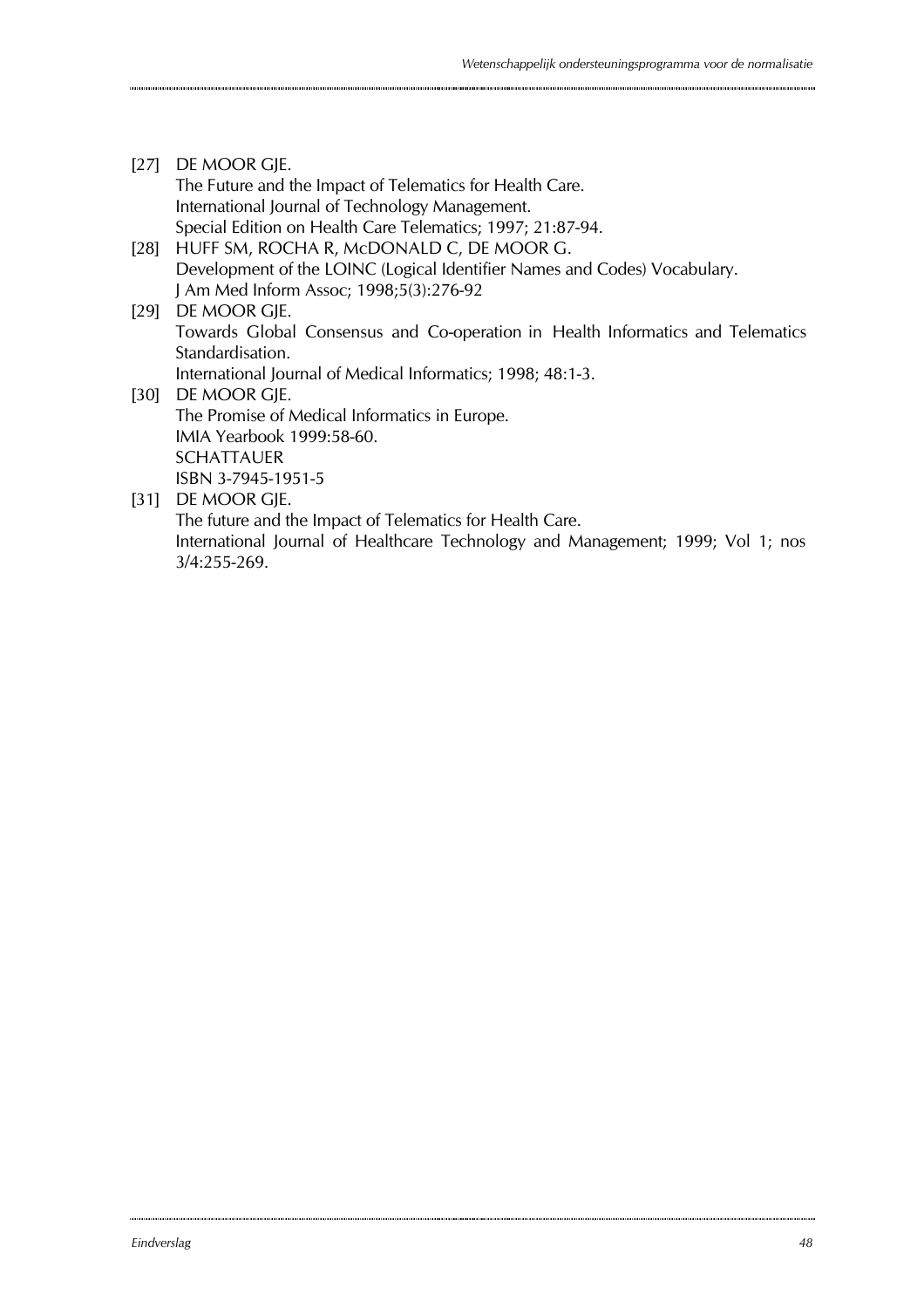# **9. LIST OF ACRONYMS**

| <b>ACOSTA</b>    | Accompanying Measure on Consensus Formation and Standardisation<br>Promotion                |
|------------------|---------------------------------------------------------------------------------------------|
| <b>ACR</b>       | American College of Radiology                                                               |
| <b>AFNOR</b>     | Association française de normalisation                                                      |
| <b>AIM</b>       | Advanced Informatics in Medicine (CEC-DG XIII programme)                                    |
| <b>ANSI</b>      | American National Standards Institute                                                       |
| <b>ANSI-HISB</b> | American National Standards Institute, Healthcare Informatics Standards Board               |
| <b>AOW</b>       | Asia and Oceania OSI Workshop                                                               |
| ASN.1            | <b>Abstract Syntax Notation One (ISO)</b>                                                   |
| <b>ASTM</b>      | American Society for Testing and Materials                                                  |
| <b>ATC</b>       | Anatomical Therapeutical and Chemical Classification (WHO)                                  |
| <b>BC</b>        | Bon de Commande (Contract between CEC and CEN)                                              |
| <b>BCD</b>       | <b>Binary Coded Decimal</b>                                                                 |
| <b>BSI</b>       | <b>British Standards Institution</b>                                                        |
| <b>BSR</b>       | <b>Basic Semantic Repository</b>                                                            |
| <b>BT</b>        | Technical Board (Bureau Technique)                                                          |
| <b>CCITT</b>     | Comité Consultatif International Télégraphique et Téléphonique                              |
| <b>CEN</b>       | Comité Européen de Normalisation                                                            |
| <b>CENELEC</b>   | Comité Européen de Normalisation Electrotechnique                                           |
| <b>CEU</b>       | Commission of the European Union                                                            |
| <b>COCIR</b>     | Comité de Coordination des Industries Radiologiques et Electromédicales                     |
| <b>COST</b>      | Cooperation Européene Scientifique et Technique                                             |
| <b>CR</b>        | Computed Radiography                                                                        |
| CT               | Computer Tomography                                                                         |
| <b>DICOM</b>     | Digital Image Communication in Medicine                                                     |
| <b>DIN</b>       | Deutsches Institut für Normung e.V.                                                         |
| ECG              | Electrocardiogram                                                                           |
| <b>EDI</b>       | Electronic Data Interchange                                                                 |
| <b>EDIFACT</b>   | Electronic Data Interchange for Administration, Commerce and Transport                      |
| <b>EFMI</b>      | European Federation for Medical Informatics                                                 |
| EFTA             | European Free Trade Association (Austria, Finland, Iceland, Norway, Sweden,<br>Switserland) |
| EN               | Europaïsche Norm (European Standard)                                                        |
| <b>ENV</b>       | Europaïsche Norm Vorausgabe (European Prestandard)                                          |
| EPhMRA           | European Pharmaceutical Market Research Association                                         |
| <b>ETSI</b>      | European Telecommunications Standards Institute                                             |
| EU               | European Union                                                                              |
| <b>EUCLIDES</b>  | European Standard for Clinical Laboratory Data Exchange between Medical                     |
|                  | Information Systems (AIM project)                                                           |
| <b>EUREKA</b>    | European Research Coordination Agency                                                       |
| EWOS             | European Workshop for Open Systems                                                          |
|                  | EWOS/EG MED EWOS/EG MED                                                                     |
|                  | <b>Expert Group Healthcare</b>                                                              |
| <b>GMD</b>       | <b>General Message Description</b>                                                          |
| GP               | General Practitioner (in medicine)                                                          |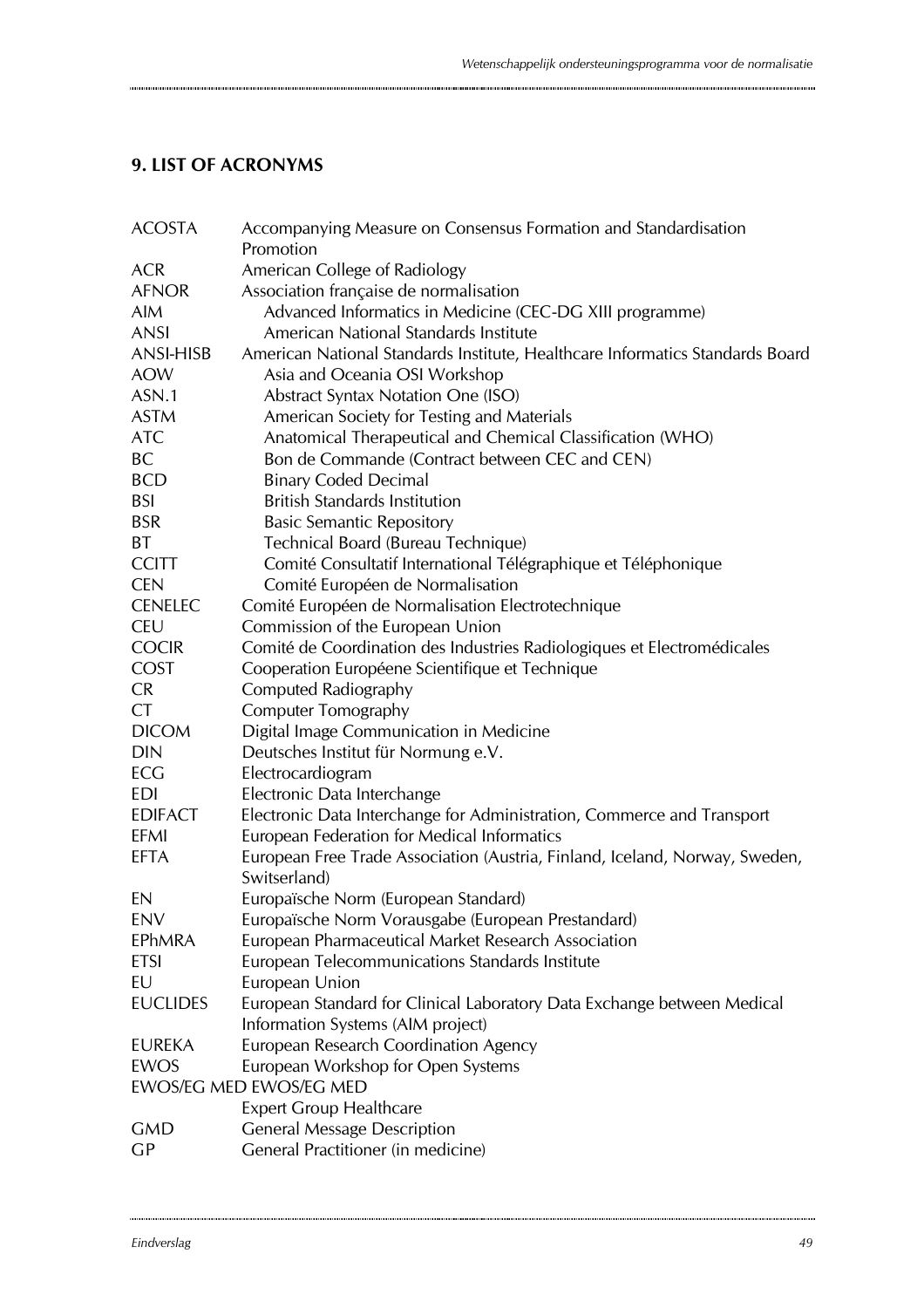| <b>HCD</b>      | Healthcare Coding Scheme Designator                                    |
|-----------------|------------------------------------------------------------------------|
| HD              | <b>Harmonisation Document</b>                                          |
| <b>HIS</b>      | <b>Hospital Information System</b>                                     |
| HL7             | Health Level 7 (US)                                                    |
| ICD             | International Classification of Diseases                               |
| ICT             | Information and Communication Technologies                             |
| IEC             | International Electrotechnical Commission                              |
| <b>IEEE</b>     | Institution of Electrical and Electronics Engineers (USA)              |
| <b>ISDN</b>     | Integrated Services Digital Network                                    |
| <b>ISO</b>      | International Organization for Standardization                         |
| <b>ISO-IAeG</b> | ISO Inter Agency edi Group                                             |
| <b>ISP</b>      | International Standardised Profile                                     |
| IT              | Information Technology                                                 |
| IT&T            | Information Technology and Telecommunications                          |
| <b>ITU</b>      | International Telecommunications Union                                 |
| JTC             | Joint Technical Committee (ISO/IEC)                                    |
| <b>LIS</b>      | Laboratory Information Systems                                         |
| <b>MEDIX</b>    | Medical Data Interchange Committee (IEEE P1157)                        |
| <b>MHS</b>      | Message Handling Systems                                               |
| <b>MITI</b>     | Ministry of Trade and Industry (Japan)                                 |
| MoH             | Ministry of Health (Japan)                                             |
| <b>MRI</b>      | Magnetic Resonance Imaging                                             |
| <b>NCPDP</b>    | National Council of Pharmaceutical Distributors and Producers (US)     |
| <b>NEMA</b>     | National Electrical Manufacturers' Association                         |
| <b>NIST</b>     | National Institute for Standards and Technology                        |
| <b>ODA</b>      | Open Document Architecture(ISO 8613)                                   |
| OIW             | Open Implementors' Workshop(USA)                                       |
| <b>OOA</b>      | <b>Object Oriented Analysis</b>                                        |
| <b>OPENLABS</b> | Application of Advanced Informatics and Telematics for Optimisation of |
|                 | Clininical Laboratory Services (AIM project)                           |
| <b>OSE</b>      | Open Systems Environment                                               |
| <b>OSI</b>      | Open Systems Interconnection                                           |
| <b>PACS</b>     | Picture Archiving and Communication System                             |
| PT              | Project Team (CEN)                                                     |
| <b>RIS</b>      | Radiology Information System                                           |
| SI              | Système Internationale                                                 |
| <b>SOGITS</b>   | Senior Officials Group for Information Technology Standardisation      |
| <b>SPAG</b>     | Standards Promotion and Application Group                              |
| <b>TC</b>       | <b>Technical Committee (CEN)</b>                                       |
| <b>TEDIS</b>    | Trade Electronic Data Interchange System                               |
| <b>TR</b>       | Technical Report(see also CEN Report - CR)                             |
| <b>UN</b>       | <b>United Nations</b>                                                  |
| UN/ECE WP4      |                                                                        |
|                 | United Nations Economic Commision for Europe, working party on trade   |
|                 | facilitation                                                           |
| <b>UNSM</b>     | United Nations Standard Message                                        |
| US              | Ultra Sound                                                            |
|                 |                                                                        |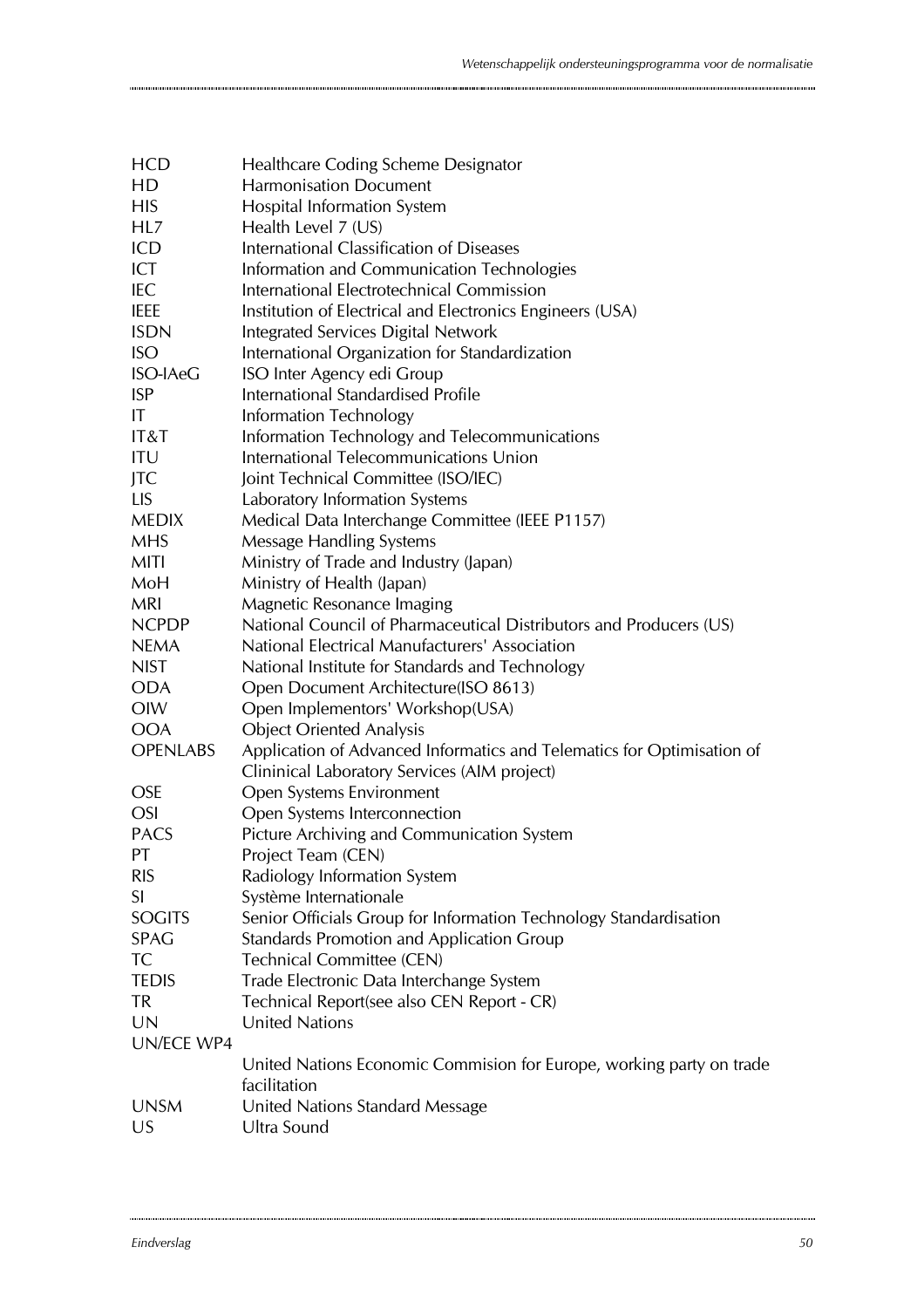| <b>WCC</b> | Wetenschappelijk Comité voor Classificatie en Terminologiëen (Nationale |
|------------|-------------------------------------------------------------------------|
|            | Raad voor Volksgezondheid - Nederland)                                  |
| WEEB       | Western Europe EDIFACT Board                                            |
| WEEB/MD 9  | Western Europe EDIFACT Board, Message Development Group 9 for           |
|            | Healthcare (now CEN/EBES/EG 9)                                          |
| WG.        | <b>Working Group</b>                                                    |
| <b>WHO</b> | World Health Organisation                                               |
| WI         | Work Item (CEN/TC 251 workprogramme)                                    |
| X.400      | CCITT (1984 and 1988) Message Handling System                           |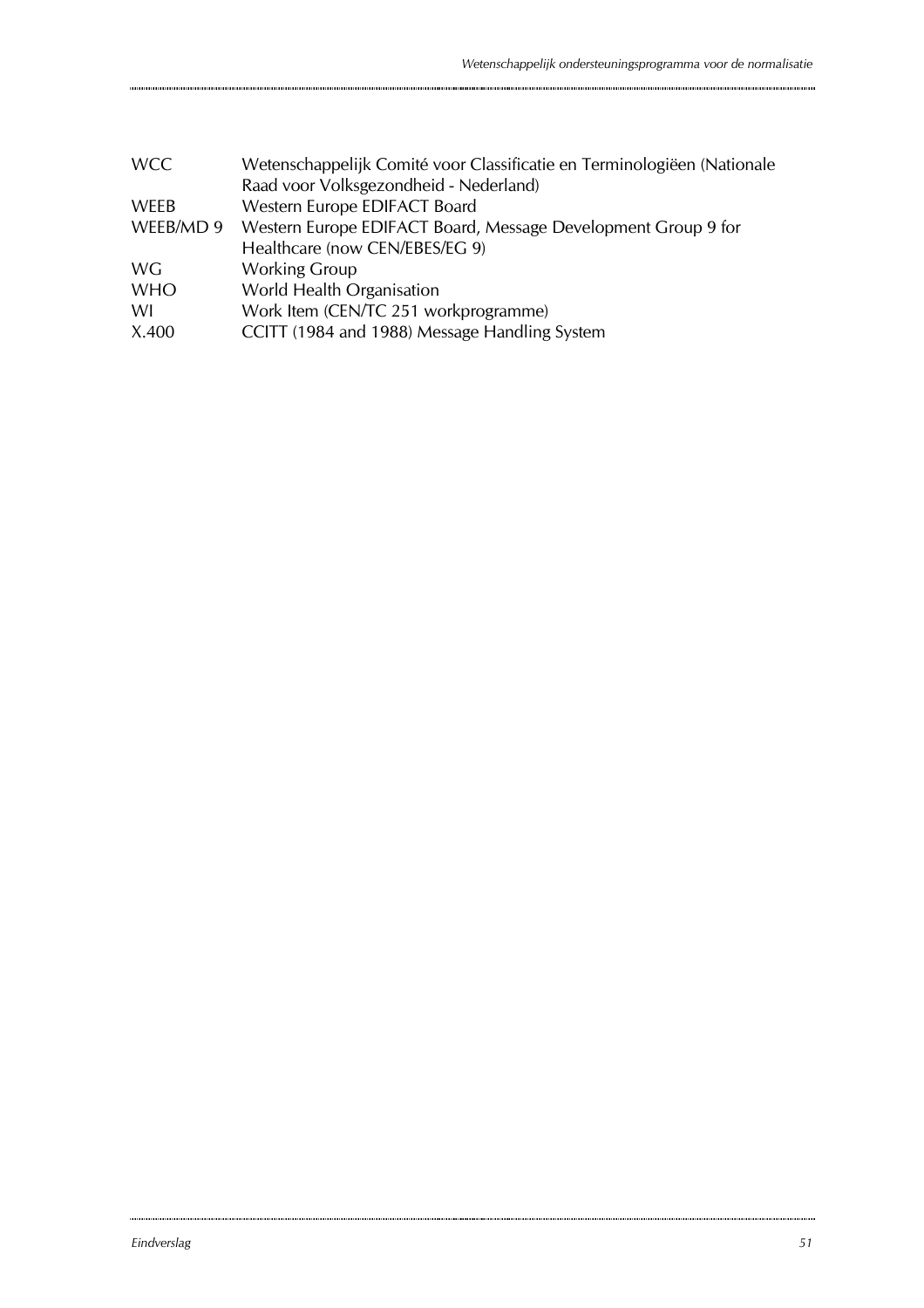De wetenschappelijke verantwoordelijkheid over de inhoud van dit eindverslag berust volledig bij de auteurs. Voor verdere inlichtingen betreffende het Wetenschappelijk ondersteuningsprogramma voor de Normalisatie, gelieve contact op te nemen met de DWTC-verantwoordelijke van dit programma:

> Anna CALDERONE Tel.: (02) 238 34 40 Fax: (02) 230 59 12 E-mail: cald@belspo.be